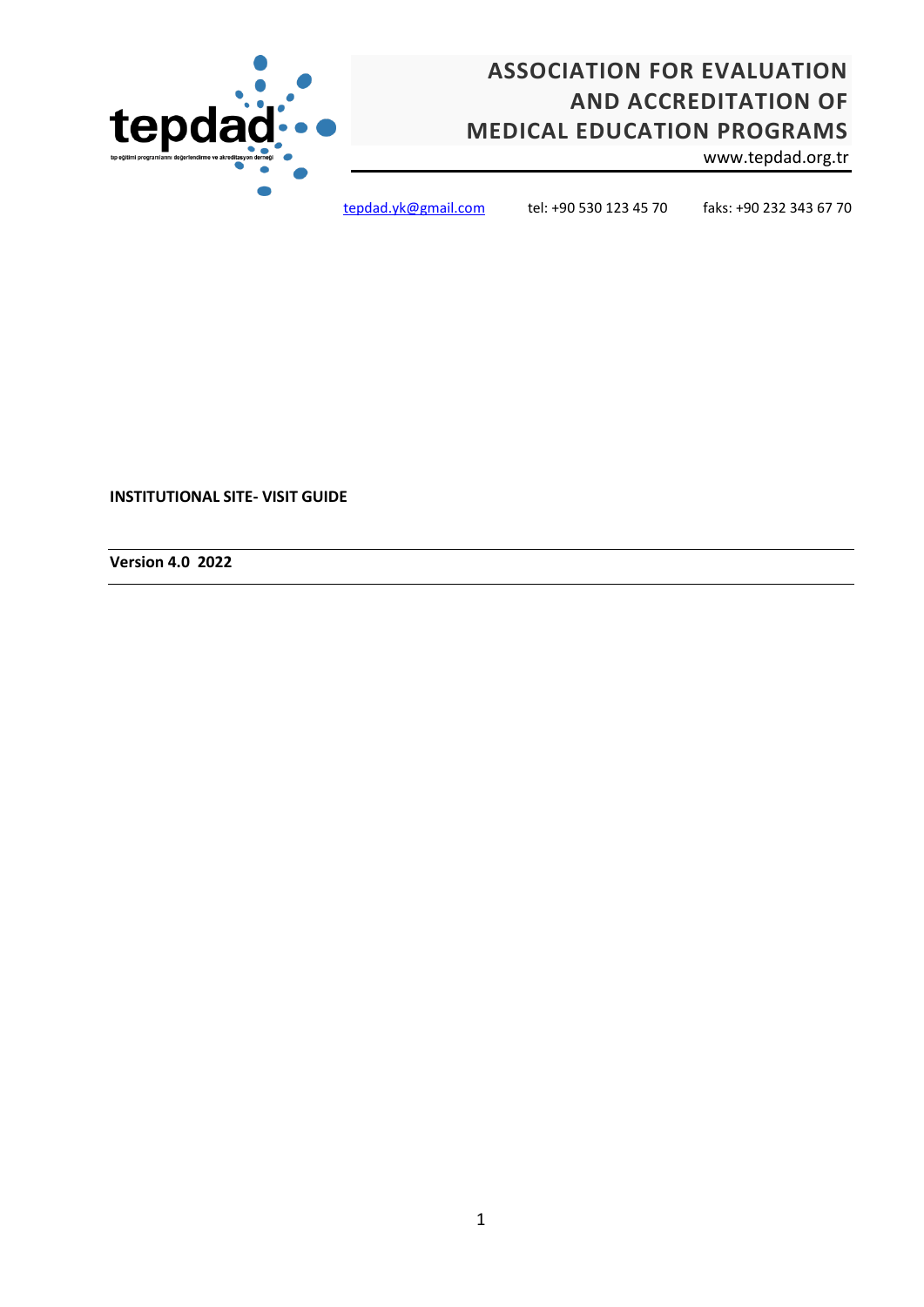# **Table of contents**

| <b>I.INSTITUTIONAL SITE- VISIT GUIDE</b>                        | 2  |  |  |  |  |  |  |  |  |  |
|-----------------------------------------------------------------|----|--|--|--|--|--|--|--|--|--|
| Institutional site-visit activities                             | 3  |  |  |  |  |  |  |  |  |  |
| Recommendations for institutional site-visit activities         | 9  |  |  |  |  |  |  |  |  |  |
| Suggested sample questions for interviews with different groups |    |  |  |  |  |  |  |  |  |  |
|                                                                 |    |  |  |  |  |  |  |  |  |  |
| II. TEPDAD INSTITUTIONAL SITE-VISIT REPORT GUIDE                | 24 |  |  |  |  |  |  |  |  |  |
| Evaluation chart to be used during the site-visit               | 26 |  |  |  |  |  |  |  |  |  |
| End of site-visit exit report form                              | 57 |  |  |  |  |  |  |  |  |  |
| End of site-visit evaluation form                               | 58 |  |  |  |  |  |  |  |  |  |
| <b>III. APPENDICES</b>                                          | 59 |  |  |  |  |  |  |  |  |  |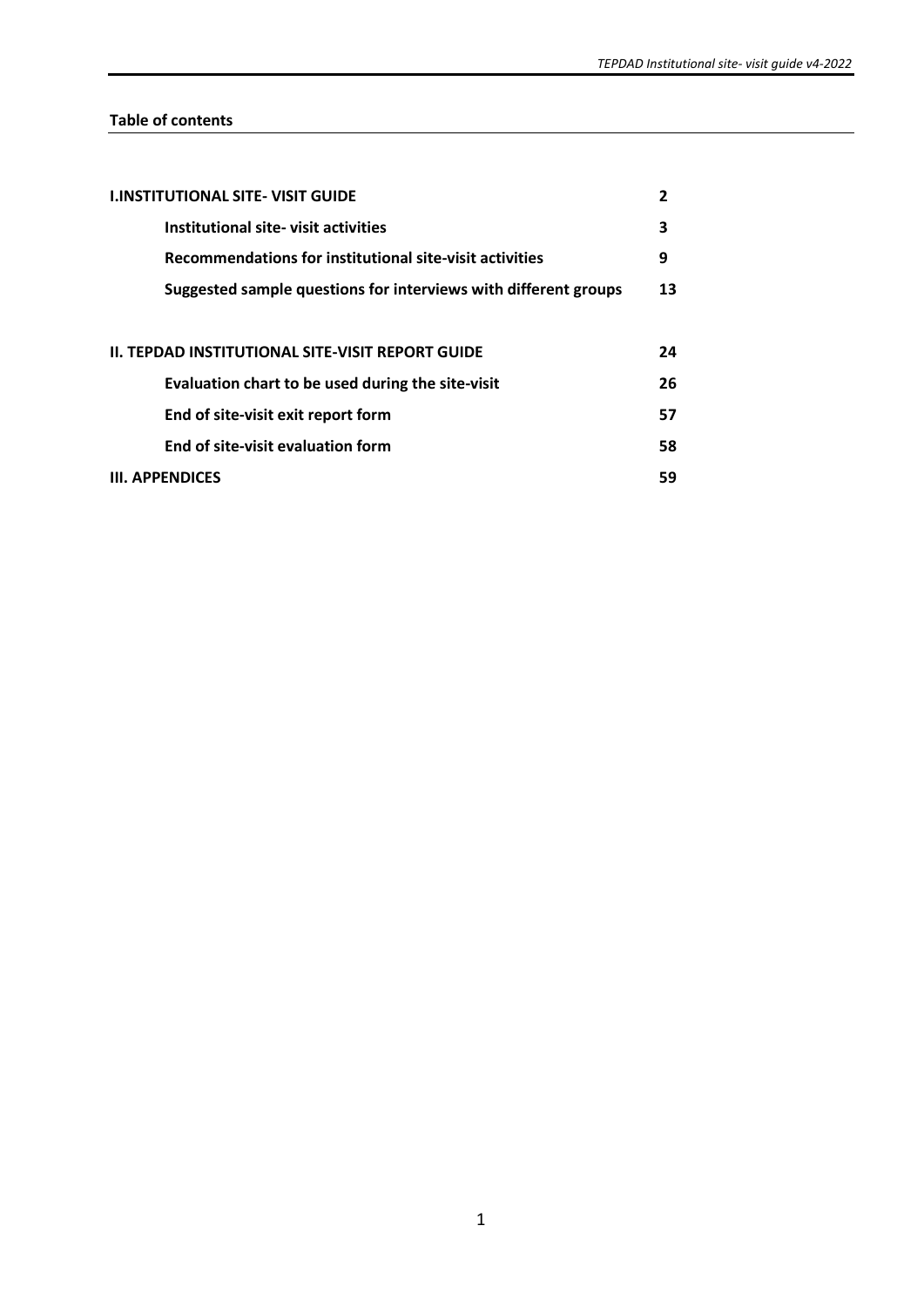# **I. INSTITUTIONAL SITE-VISIT GUIDE**

### **INTRODUCTION**

Institutional site-visit is the last step in the evaluation of institutions applying for accreditation. The purpose of the site-visit is to determine the status of the institution against National Undergraduate Medical Education Standards by on-site observations and interviews. The site-visit team is appointed for the visit to evaluate whether the practices specified in the Self-Evaluation Report prepared by the institution meet the National Undergraduate Medical Education Standards in accordance with the TEPDAD Ethical Principles and directives. The team is supposed to send an institutional site-visit evaluation report to the TEPDAD within 10 days subsequent to end of the the visit. In exceptional circumstances, any part of the visit program may be carried out online.

Institutional site-visit team is responsible for;

- 1. Identifying strengths and areas for development in the educational practices and evaluate the institution according to National Standards
- 2. Making a qualitative evaluation of the elements that cannot be documented in the SER,
- 3. Identifying the consistency and inconsistencies between SER and on-site visit evaluations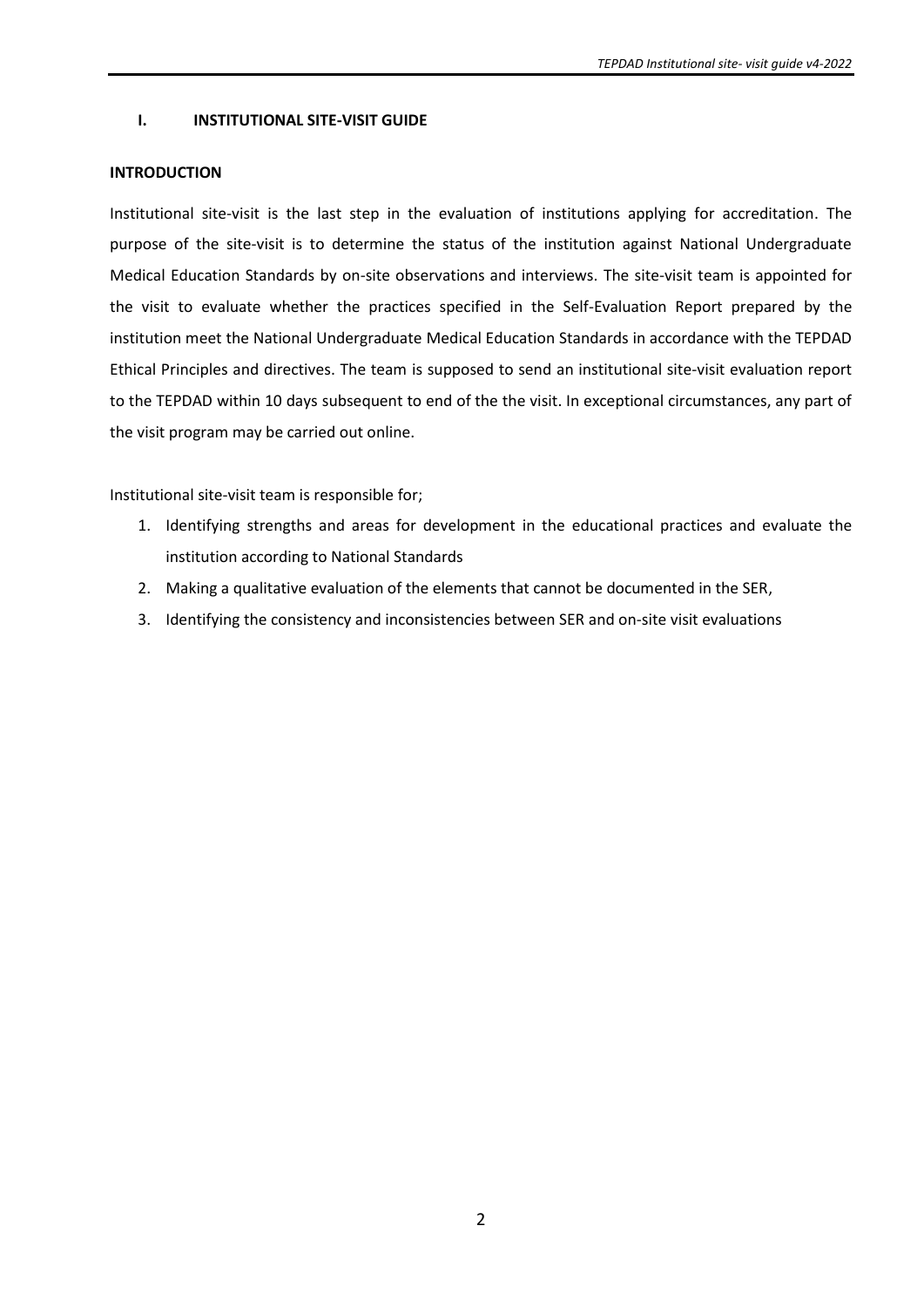#### **INSTITUTIONAL SITE-VISIT ACTIVITIES**

The process is composed of three basic phases.

- **1.** Pre-visit activities
- **2.** In site-visit activities
- **3.** Post-visit activities

The success of the whole process depends on the comprehensive, timely and professional completion of these three phases in a holistic manner.

### *1.Pre-visit activities*

It starts with the appointment of the site-visit team members by TEPDAD and the determination of the visit date. Site-visit team members are expected to examine the SER and its attachments prepared by the institution to have information about the school and its status against the standards.

The details of the site-visit process (date, transportation, accommodation, site-visit plan, expectations in the dean's presentation etc.) are determined by the team and the head of the team conveys the information to the institution. For site-visits, the institution should provide a separate room for the site-visit team meetings in the accommodation place with internet connection where a printer, a barcovision and a printed copy of SER and its attachmenrs are available. A similar room should also be allocated in the school for the site-visit team The institution should take the necessary measures to ensure that face-to-face visits to be held in unusual circumstances are carried out in healthy and safe conditions for the evaluation team and participants (accommodation conditions, size of meeting rooms, implementation of hygiene-health-safety rules, etc.)

The site-visit team makes a plan for the observations and interviews to be made during the site-visit and additional information to be requested.

All organization and expenses of site-visit are covered by the institution visited. After communicating with all team members, the head of the team should request an official invitation/assignment for the team members from the institution.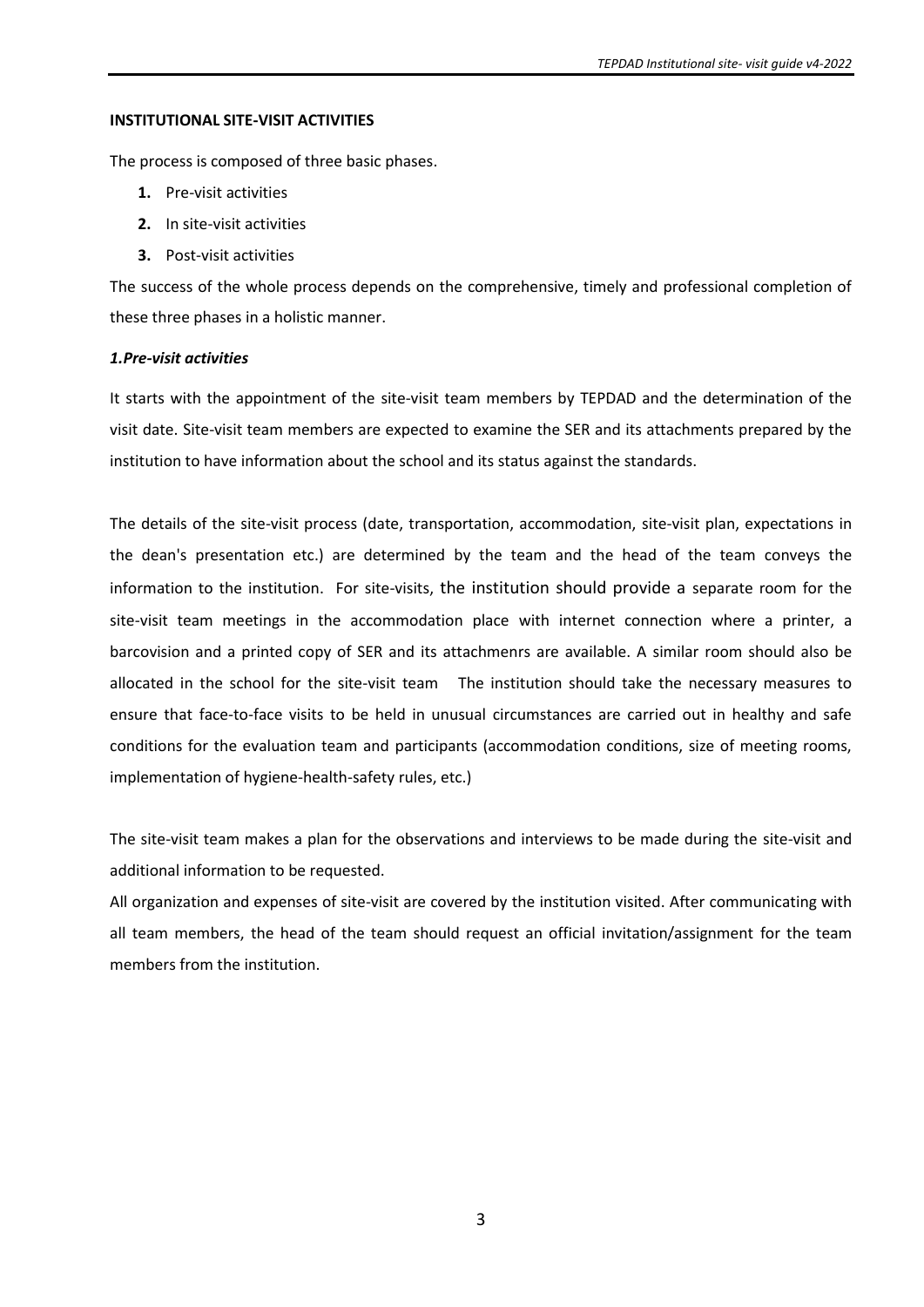### *2. Site-visit Activities*

The faculty of medicine applying for accreditation is obliged to provide all required information to the sitevisit team.

Site-visit team interviews the following person or groups during the site-visit:

- Dean
- Education administration (vice-dean/ educational supervisers /coordinators)
- Self valuation report coordinator and members
- Faculty members
- Residents
- Medical students
- Student affairs officers
- Other units and persons deemed necessary (graduates, administrative staff etc.)

During the visit, it is necessary for the team to make observations and interviews with related bodies based on the information in the SER to clarify the satatus of the school and make it visible.

*For example; If it is stated that small group activities are carried out in the institution's SER, then the number of students, group sizes, training rooms used for small group activities, the number of students per faculty member, the number and rotal duration of small group activities that a student participates in in a semester, the student's active engagement, exams, student feedback, faculty satisfaction, etc. may be investigated by related questions and useful Information about many standards can be obtained. Thus, it will be possible to make a more holistic assessment, both quantitatively and qualitatively, about the status of the institution and and the education program against the standards.*

On the following pages you will find sample interview questions prepared and suggested by TEPDAD for each stage of the site-visit.

Information on the minimum interview, observation and meeting activities that should be held during the site-visit is presented below. The head of the site-visit team should prepare a scheduled visit program, taking the opinions of the team members and using the site-visit program template below, and submit it to the Institution's SER Coordinator, and the program must be finalized by mutual discussion.

### **The day before the on-site visit**

**Day 0**

• Site-visit team meeting- online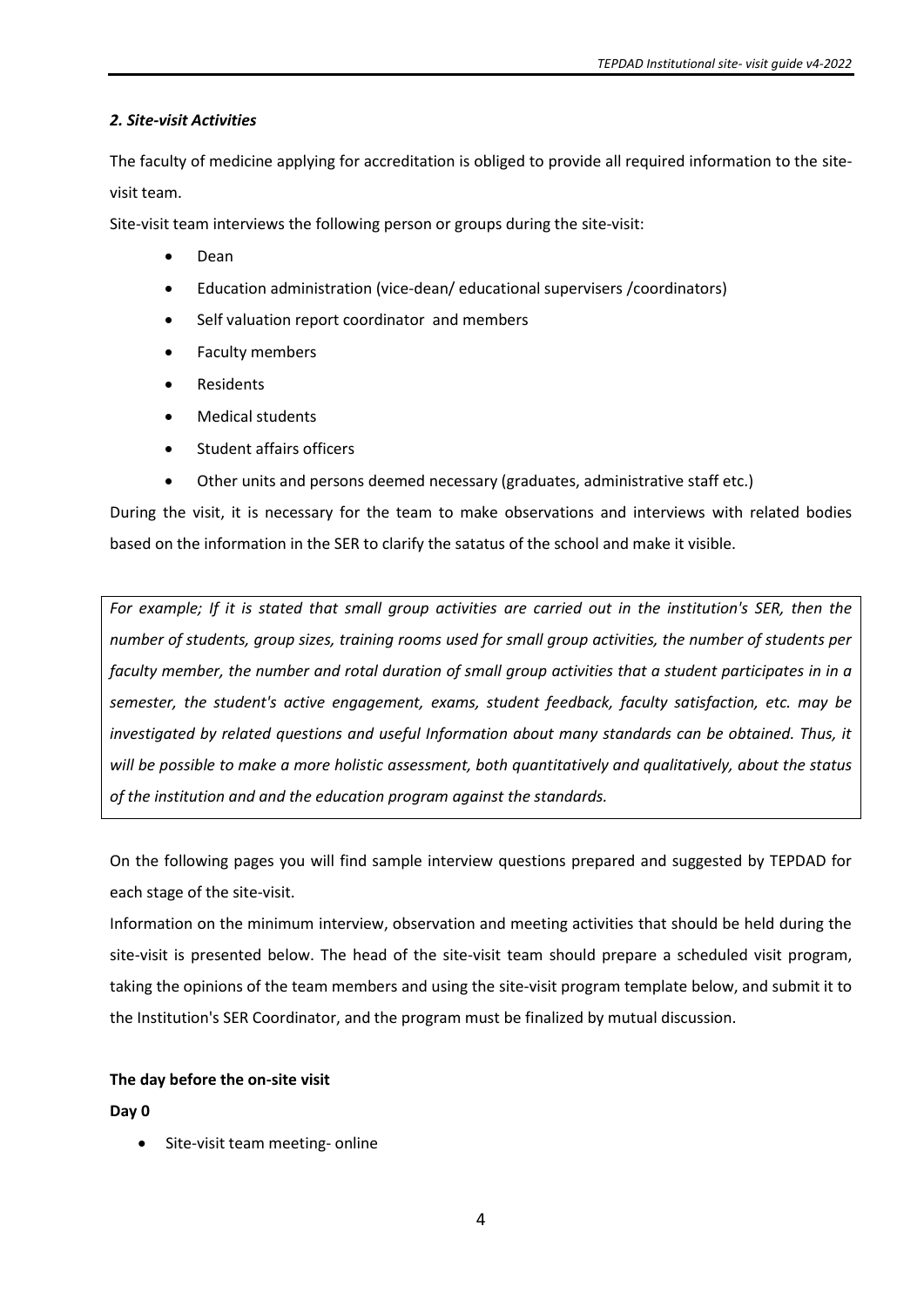- o Evaluation of the Self-Evaluation Report (SER) using the evaluation chart (team members are informed by the national accreditation council member in the visit team),
- o Finalizing the institutional site-visit plan,
	- Determining the required additional information and documents and special questions to be asked during the visit,
	- Division of work among site-visit team members,
	- **•** Determination of participants for interviews with the faculty members and students
- Preparation meeting with the education administration online (Suggested duration is 1 hr) Recommendations for the site-visit team
- Before the site-visit, ask the institution for a list of 40 faculty members who can represent the faculty from different departments (basic, medical and surgical sciences) and different titles (Assistan Professor, Associate Professor and Professor). Review the presented list, and randomly identify two groups of 15 members each, and convey the lists of selected participants to the school administration at the preparatory meeting. The faculty members to be interviewed must not be assigned in the commissions or boards related to education management.
- Ask the institution for a list of 75 students from different classes who can represent the faculty of medicine.
- Before the visit, ask the institution for the names of 5 department heads from each of basic, medical and surgical sciences.
- In the preparation meeting with the education administration review the site-visit plan. (At this meeting, the members of site-visit team inform the faculty administration about the face-to-face and online meetings to be held in line with the site-visit plan, the units to be visited, the interviews to be held, the list of faculty members and students who are requested to participate in the interviews and the process.). Necessary changes and arrangements in the program are made if needed.
- Inform the institution that the members to be interviewed during the online visit should attend the online meetings individually from their own computers.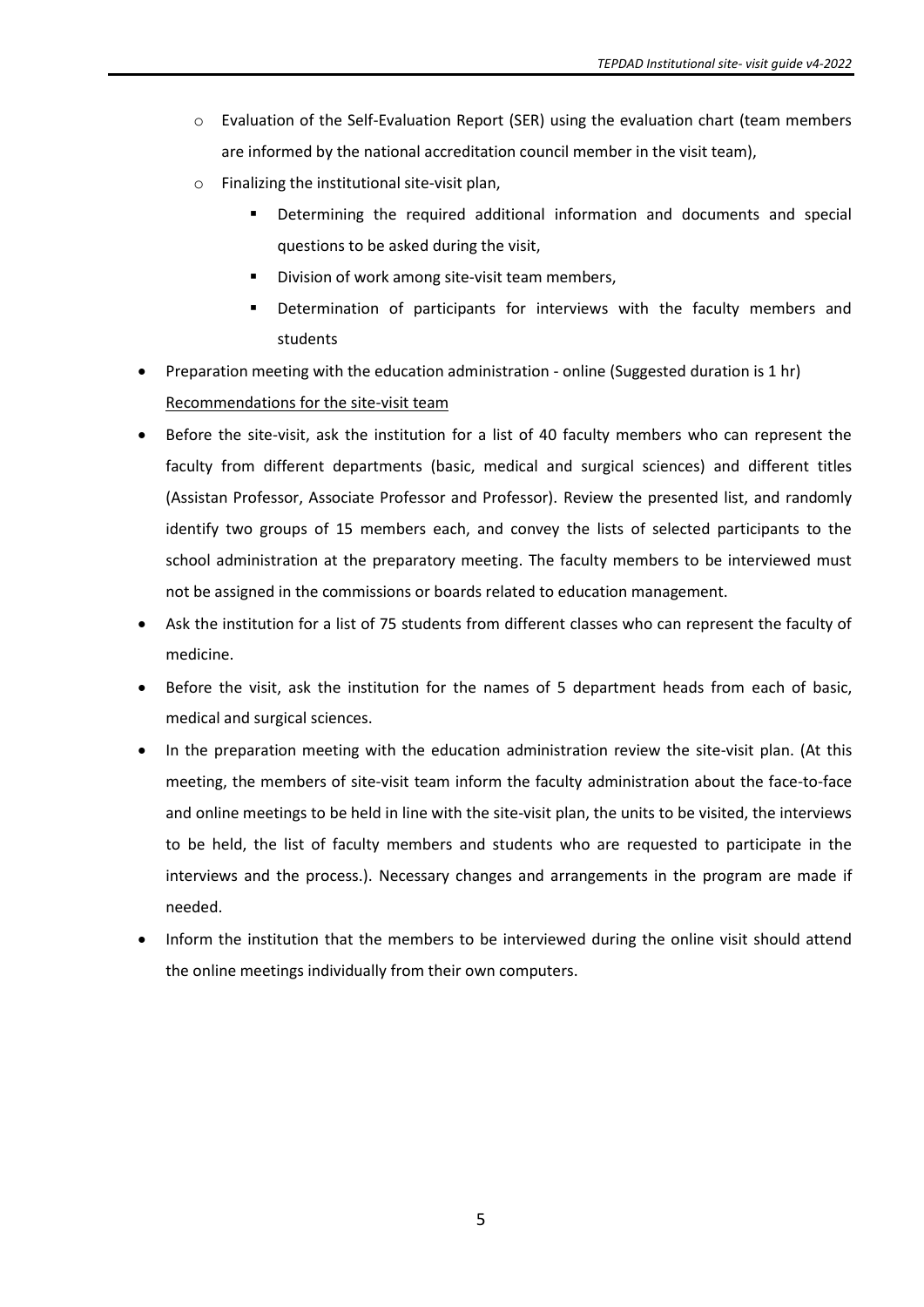### **Day 1**

### *Morning*

- Presentation of the Dean about the institution: **The presentation is made on the basis of the institution's SER regarding status of the institution against the standards**. Deputy Deans, Education Coordinators, SER Coordinator, SER preparation committee members, Chief Physician, Faculty Secretary, Faculty Board faculty members and students are expected to attend the presentation. The head of the site-visit team should have already informed the dean about the duration and content of the presentation. (Recommended duration is 45 minutes)
- Interview with the education administration (SER coordinator/ those responsible for education management/ Coordinators / Vice- dean) (Recommended duration is 2 hours)  *Afternoon*
- Meeting with Student Affairs Officers (Recommended duration is 30 minutes)
- Virtual tour of the faculty education environments arranged by the institution using visual material (30-minute video display) (Lecture halls, PBL Rooms, Basic Science Laboratories, Computer laboratories, Clinical Skills Laboratories, Library, Clinical education environments, social areas, etc.) (Recommended duration is 1 hour)
- Site-visit team meeting (Recommended duration is 2 hours)

At the meeting held on the evening of the first site-visit day, the members of the site-visit team share their grades and evaluations (via the evaluation chart) with each other. In the light of the first day's evaluations, the face-to-face visit program is reviewed, the work to be done and the additional documents to be requested, if any, are determined.

### **INSTITUTIONAL SITE-VISIT (Face-to-Face)**

### **DAY 2**

- $\circ$  Site-visit team preparation meeting: Evaluation of the institution against the standards on the basis of SER using the evaluation chart. (team members are informed by the national accreditation council member in the site-visit team)
- o Finalizing the institutional site-visit plan,
	- **•** Determination of the required additional information and documents and special questions to be asked during the visit,
	- Division of work among site-visit team members,
	- Determination of participants for interviews with the faculty members and students
	- Sharing the information about the pre-visit preparations with the institution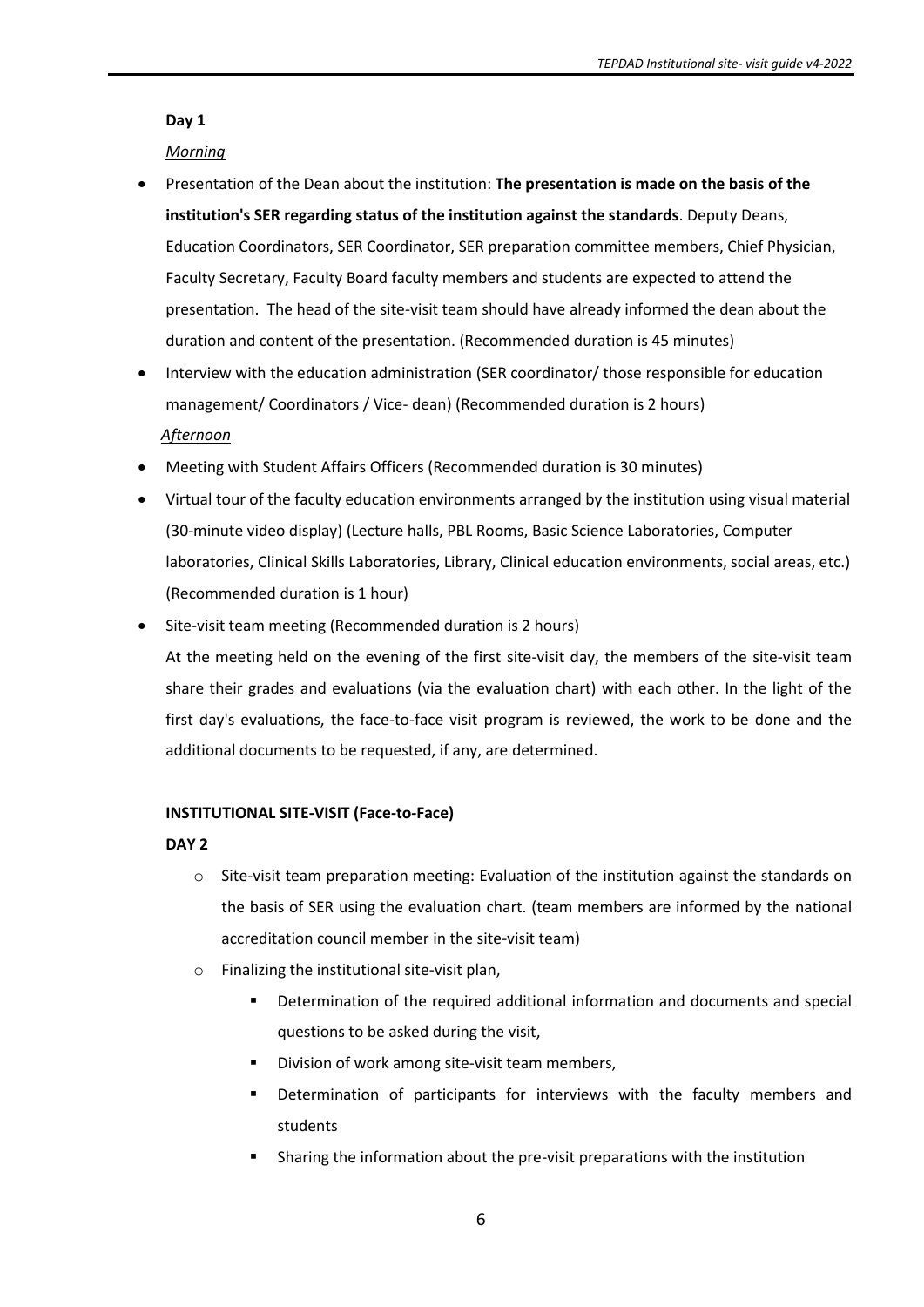### **Day 3**

# *Morning*

- Visiting the Chief Physician and training environments at the hospital (Recommended duration is 1 hour). This visit is particularly valuable in evaluation of clinical training settings.
- Meeting with faculty members from different departments and different academic levels in two different sessions (15 faculty members in each) (recommended duration is 1 hour 30 minutes for each meeting)

# *Afternoon*

- Meeting with students from pre-clinical years (15 students-recommended duration is 1 hour 15 minutes)
- Meeting with students from clinical years (15 students-recommended duration is 1 hour 15 minutes)
- Visiting the education environments in the company of the relevant and responsible persons (Lecture halls, PBL Rooms, Anatomy lab,Science Laboratories, Computer laboratories, Clinical skills lab, Library, Clinical training environments, social areas, etc.) (recommended duration is 2 hours)
- Site-visit team meeting (recommended duration is 2 hours 30 minutes)

# **Day 4**

# *Morning*

- Meeting with department chairs (5 department chairs from each of the basic, medical and surgical sciences) (recommended duration is 1 hour 30 minutes)
- Meeting with student representatives (recommended duration is 1 hour)
- Meeting with the representatives of the coordinators committee / curriculum committee / program evaluation committee (Extra meeting if required - 15 participants - recommended duration is 1 hour)
- Meeting with the residents (recommended duration is 45 minutes)
- Meeting with the education administration (observations during the visit are summarized, information is given about the exit meeting and the process. Recommended duration is 1 hour)

# **Day 5**

# *Morning*

Site-visit team meeting: Exit meeting and exit report preparations are made, and the institution's status against the standards is evaluated using the evaluation chart. *Afternoon*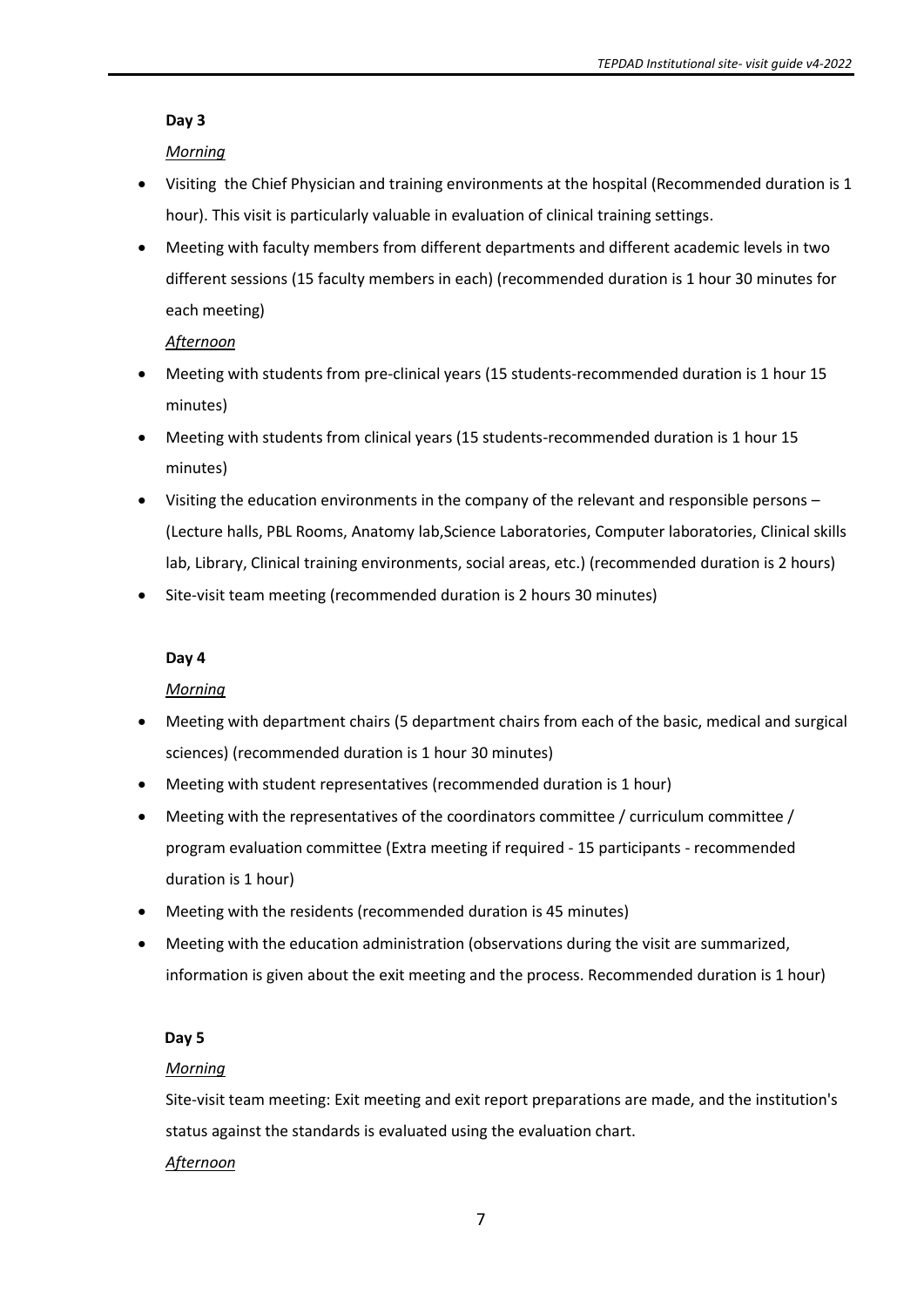Exit meeting (An online meeting with broad participation, in which the Dean, Deputy Deans, Education Coordinators, SER coordinator, Faculty Board members, faculty members and students will participate. Recommended duration is 1 hour). In this meeting, the exit report prepared by the site-visit team is verbally summarized to the faculty by the head of the team and a hard copy of the form signed bu the site- visit team members is sent to the Dean.

**Note: The head of the site-visit team should state that the exit report is an objective summary of the observations made, that the accreditation decision will be made by national accreditation council and that a comprehensive institutional site- visit evaluation report will be sent to the institution later, which describes the strengths and weaknesses of the institution and suggestions for improvement in detail.** 

#### **3.Post-visit activities**

• The site-visit team prepares the institution site-visit evaluation report based on the observations and information gathered during the visit and sends it to the TEPDAD secretariat by e-mail within 10 days at the latest, and the head of the team sends the signed report to by mail. TEPDAD president sends the institution site-visit report to the Dean of the applicant institution withim 15 days to correct any possinle errors in the report. In case of any errors in the report, an evaluation is made by communicating with the site-visit team members. Reports for each institution are evaluated by national accreditation council at the first meeting of the following year, a decision is made for accreditation and the institution will be informed about the decision.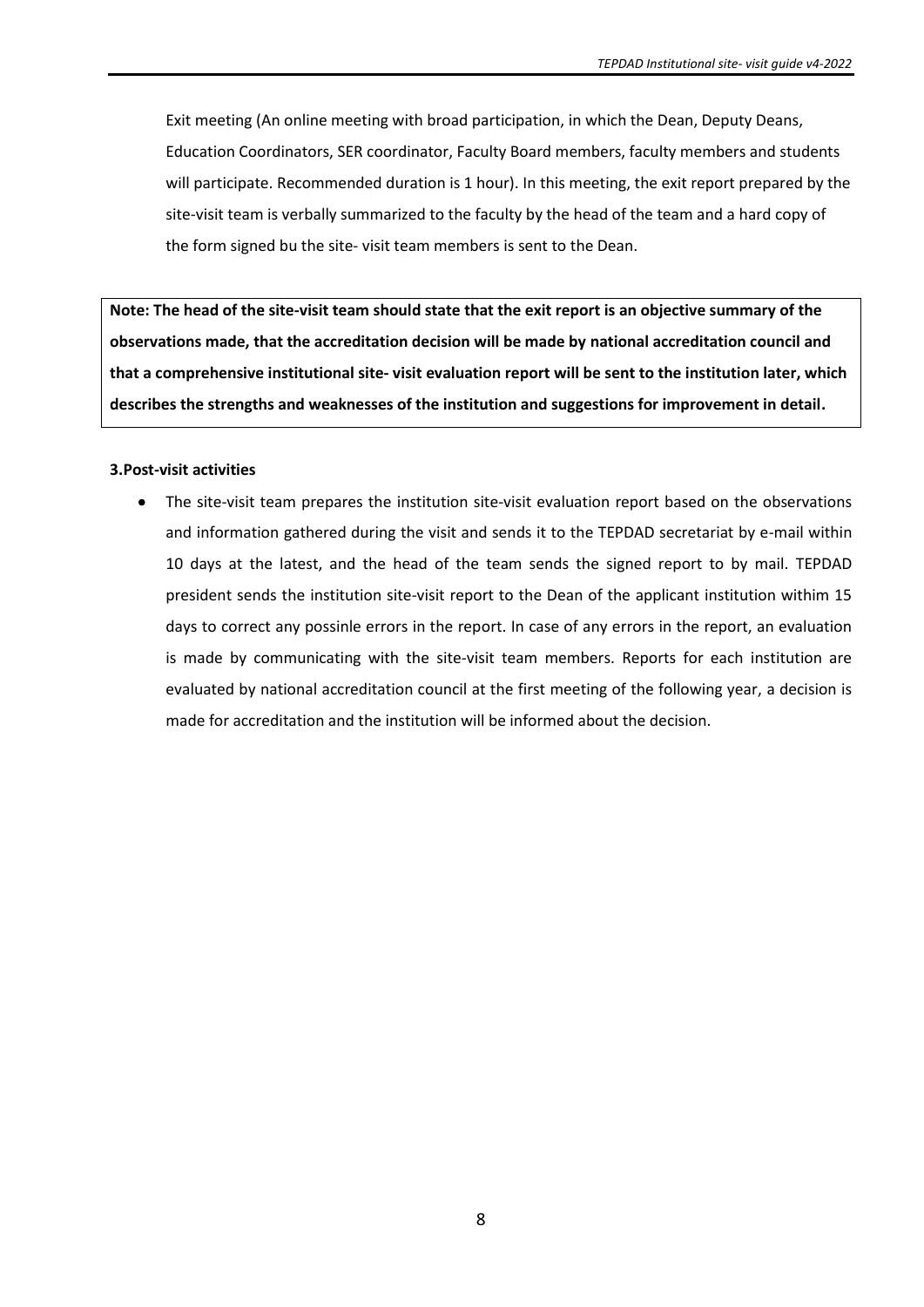#### **RECOMMENDATIONS FOR SITE-VISIT ACTIVITIES**

#### *General recommendations*

Site-visit team members visit the faculty for the purpose of external evaluation, not supervision. The purpose of external evaluation is to identify the strengths and aspects of the institution that need to be developed according to national standards, and to give comprehensive feedback to the institution. Therefore, what is expected from the team members during the site-visit; is to try to understand the dynamics of the institution and the ongoing training program with a friendly, well-intentioned approach. **During the site-visit, team members should not be in an inquiring and controlling attitude.**

The site-visit team members should carry out all their work in a team approach, should not share their observations and comments about the institution with anyone, except for the team meeting, and should act within the framework of TEPDAD's ethical rules.

**It is particularly important to be present as a team in all observations and interviews.** Each member may have more experience and knowledge of certain standards. This should be used to strengthen teamwork dynamics, and all team members should be able to observe the status of the institution regarding all standards and express their views in team meetings.

#### *Recommendations for observation and interviews*

In order to facilitate the observations and interviews to be made during the visit, suggested sample questions prepared by national accreditation council are given in the following pages. The general questions we suggested to be asked by the team during the visit are arranged according to the flow of the interviews. In addition, a format was created in which questions specific to the institution can be written before the visit and notes can be taken during the interviews. These tools are prepared to increase the quality of the interviews and observations which will made during the site-visit.

In the online visit, before starting the meetings, the participants should be informed that **no recordings will be taken during the interviews.**

In face-to-face visits, care should be taken for the site-visit team members to enter the meeting place together with the participants. Being ready in a room beforehand or entering the meeting place as a team later on may negatively affect the atmosphere of the meeting. Being in front of the door of the interview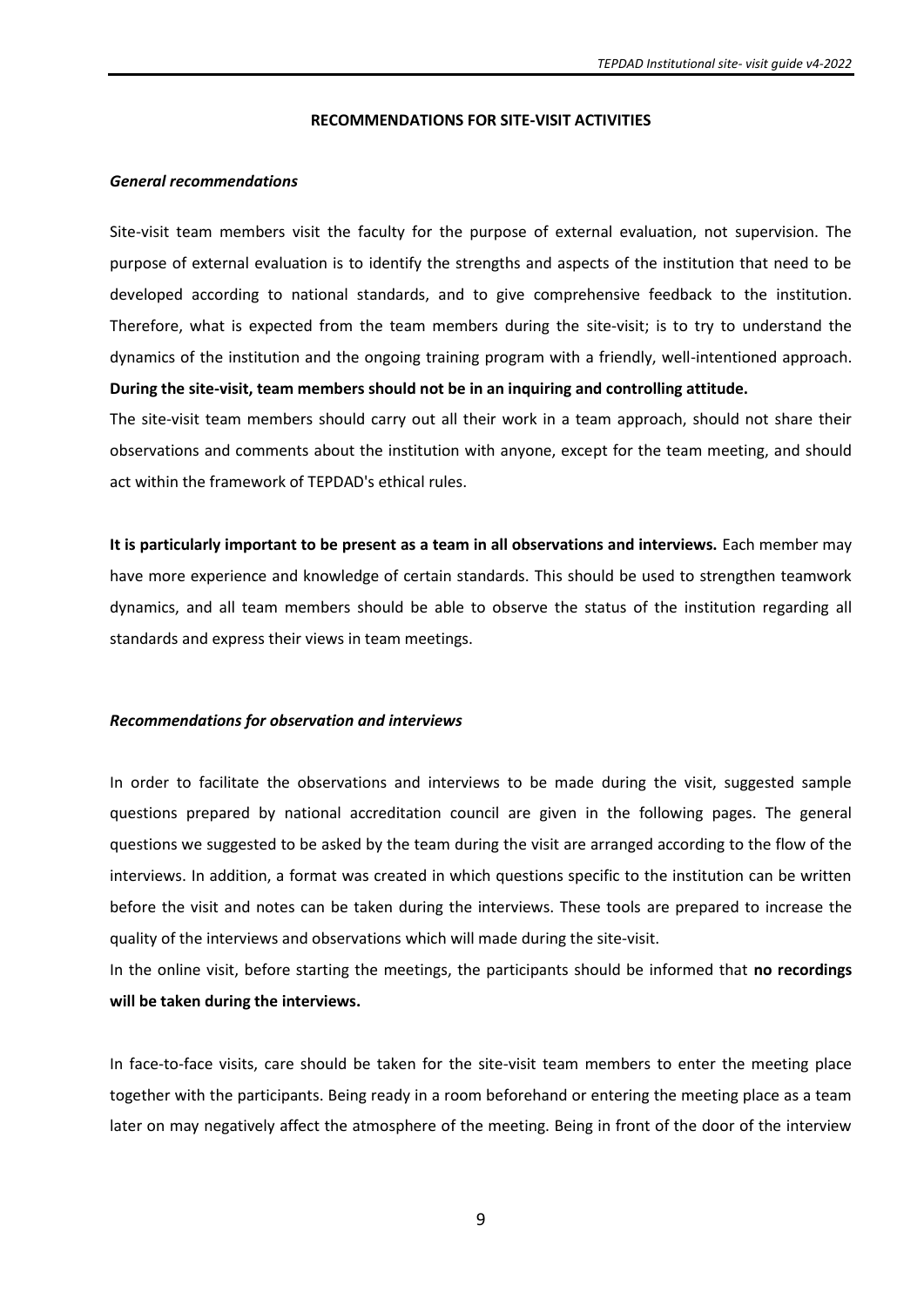room five minutes before the scheduled time and waiting for the participant group, greeting them and entering the interview room together will serve to create a positive environment from the beginning.

The site-visit team mmebers must be sure to start the interview by introducing themselves, then ask the participants to briefly introduce themselves. After the participants introduced themselves, explain how long the meeting will last, its purpose and how you plan the flow, and how you expect the participating group members to take the floor.

During the interviews, we recommend that the questions are asked completely unbiased and curious, that the answers are deepened with open questions and examples from the institution's SER, without making any comments on the answers, and that misunderstandings are avoided by making a summary from time to time. Asking open-ended questions (questions that cannot be answered as yes/no or available/not available) will encourage discussion; It will enable the participants to give detailed information about their thoughts, observations and experiences.

While asking general questions to the group, we recommend to summarize the situation of the school related to the subject in the SER or explain the relevant standard first, and then ask your question to the whole group, Whem you get an answer, you may ask some questions like "Does anyone have a different opinion on this subject?", "Can you explain it with examples?" to deepen the indormation. In face-to-face visits, it is recommended to provide a seating arrangement that allows communication, to make an eye contact with the person who answers the question, to make the participants feel that they are actively listened by mimics and head movements of the team mebers.

Remember that individuals may have different opinions in response to a question. In order to reveal such opininons, ask the group if there is someone who would like to add his/her opinions to this issue. Briefly summarizing all responses will correct any possible misunderstandings and allow the group to provide you with new information, if necessary. When summarising, use the language of those who express their opinions as much as possible and do not make any comments. Different groups may give different answers to similar questions. Do not mention about these differences in the interviews with statements such as "the …. group thinks differently from you" or "they claimed that this method was applied in the school". This information is important for evaluation only.

If the participants express their individual problems during the interviews, explain that this is not suitable for the purpose of the interview explained at the beginning, and end the conversation on personal problems.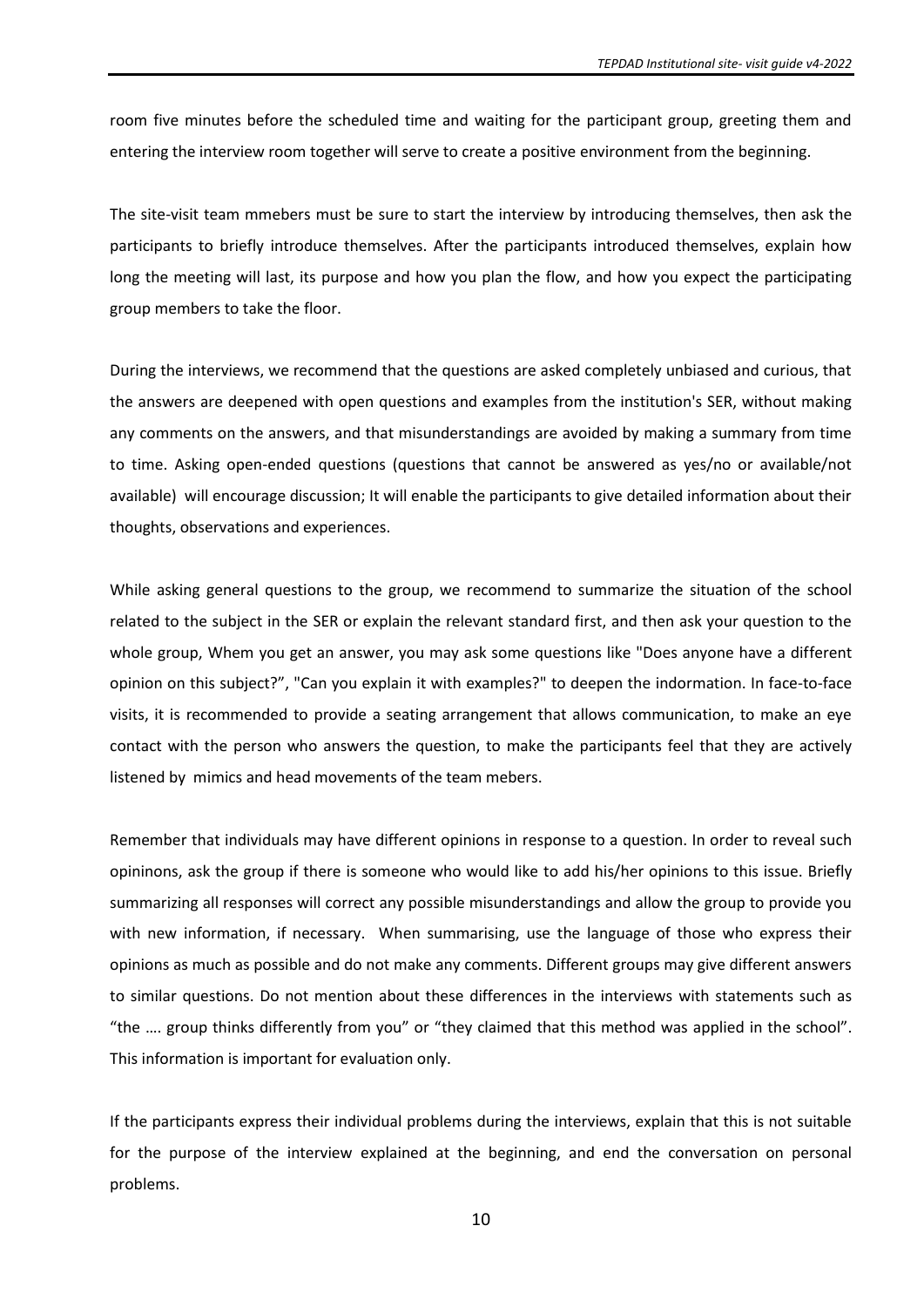Questions to be asked during the interviews can be shared among the team members, but it is absolutely necessary to make task sharing beforehand. If the tasks were not shared and the meeting is under the responsibility of a single person from your team, the responsible team member should return to the other team members at the end of the meeting and ask if they have any contribution. Team members should not interrupt each other with words and behaviors that would undermine the trust of the participants in the team.

At the end of the meeting, it would be appropriate to behave in the same way as at the beginning, to thank and leave the room together with the participants.

In the face-to-face meetings, create a list of participants, including participant information (such as Title, Name, Surname, Department, Class, etc.) to be attached to the institutional site-visit evaluation report. Add the place, date, start and end times of the meeting to the top of the list.

We recommend all team members to take notes during the interviews. These notes will make it easier for evaluation the institution, preparation of the exit report and institutional site-visit evaluation report.

#### *Recommendations for exit report meeting*

It is an online meeting where the Dean, Deputy Deans, Education Coordinators, SER coordinator and Faculty Board members will definitely attend, and students and faculty members will be invited. The main purpose of this meeting is to provide additional information to those identified in the interviews and observations made during the visit, and to correct misunderstandings.

After the visiting team has completed scheduled meetings, they should hold a preparatory meeting for the exit report and prepare the exit report text, a copy of which will be sent to the institution.

Whether the standards are met or not should not be mentioned in the exit report. Site-visit team, on the basis of the notes obtained from the observations and interviews, should express the "objective data" regarding the strengths and aspects that need improvement by referring to each title of the standards. If there is a misunderstanding, the participants should be allowed to express their opinions for correction.

In the exit report meeting, any statements or comments that can be associated with the institutional sitevisit evaluation report and the accreditation decision to be made by National Accreditation Council-TEPDAD should not be used. It should be explained to the institution that this report is not related to the

11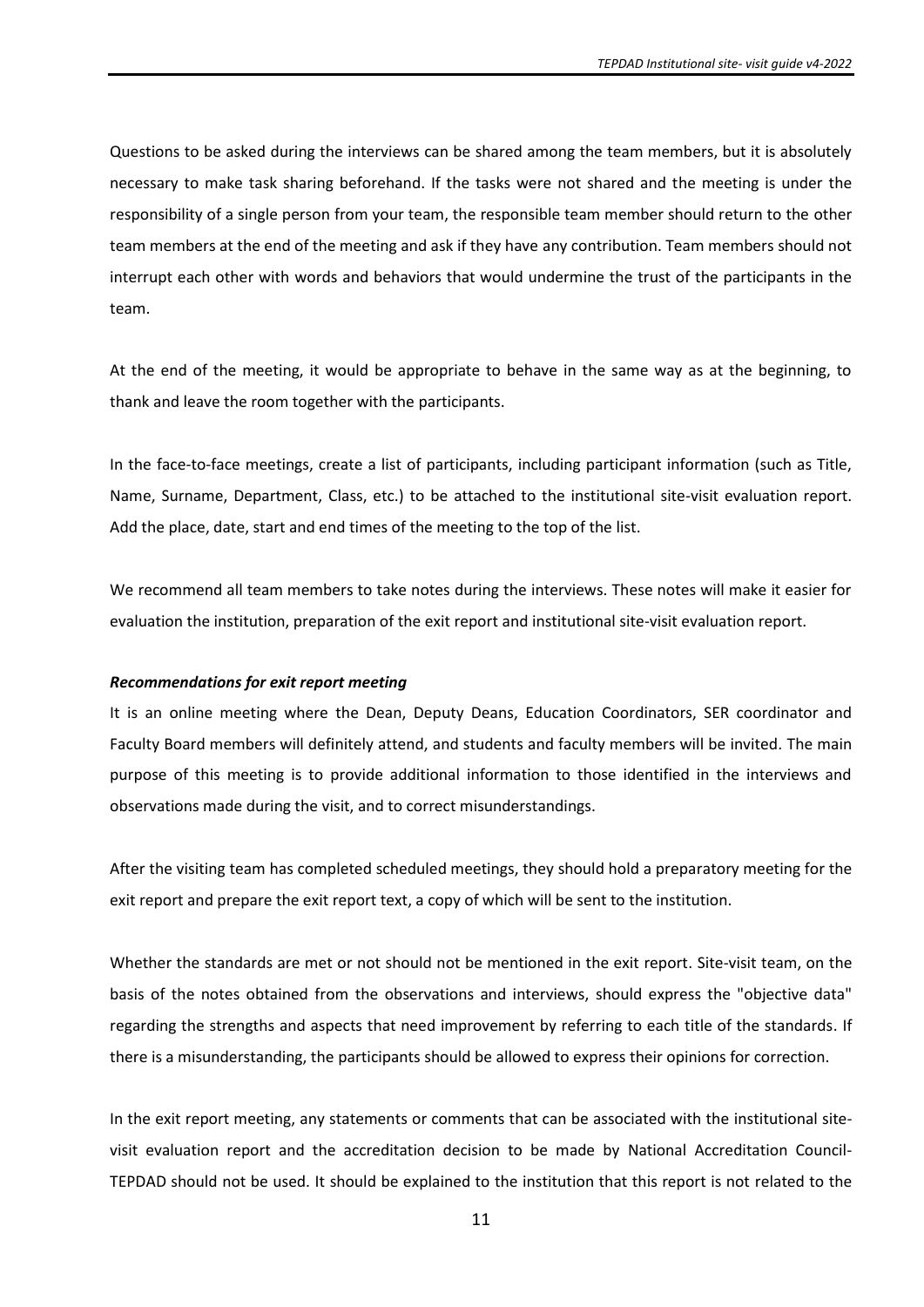accreditation decision, but only for the purpose of obtaining additional information and correcting any possible misunderstandings.

**Do not forget:** The exit report should be verbally summarized to the institution, and a hard copy should be sent to the dean after the meeting. In fact, this report is the most important part of your site-visit report. The report section to be sent to the institution by the President of TEPDAD for the correction of material errors is the institutional site-visit evaluation report.

# **RECOMMENDATIONS FOR PREPARATION OF INSTITUTION SITE-VISIT EVALUATION REPORT**

Team members should record and interpret data from observations and interviews on a daily basis, using the suggestions and tools provided in this guide. These observations should be discussed at the team meetings each day and the institutional site-visit evaluation report should be created step by step. At the end of the visit, the head of the site-visit team should gather the individual assessments of the team members and turn them into a single report.

**Do not forget:** If National Accreditation Council has made the appropriate decision to visit an institution, it is assumed that the the institution meets the basic standards based on the information given to the SER, or that some of them requires on-site evaluation.

#### *Report content*

Cover page (information on visited institution, names and signatures of the team members) Section 1: Site-visit program (finalized form by the visiting team and SER coordinator) Section 2: Evaluation chart used during the visit Section 3: Exit report form (The form in which the data obtained from the observations and interviews are expressed without any comment) Section 4: İnstitutional site- visit evaluation report (A report including information on whether the institution meets the standards, the institution's strengths and weaknesses, and the recommendations of the site-visit team on the basis of obtained data from observations and interviews)

Section 5: Attachments

- o Participant lists of the meetings
- Other information and documents that the site-visit team deems necessary.

This guide includes necessary forms and charts with explanations for all sections.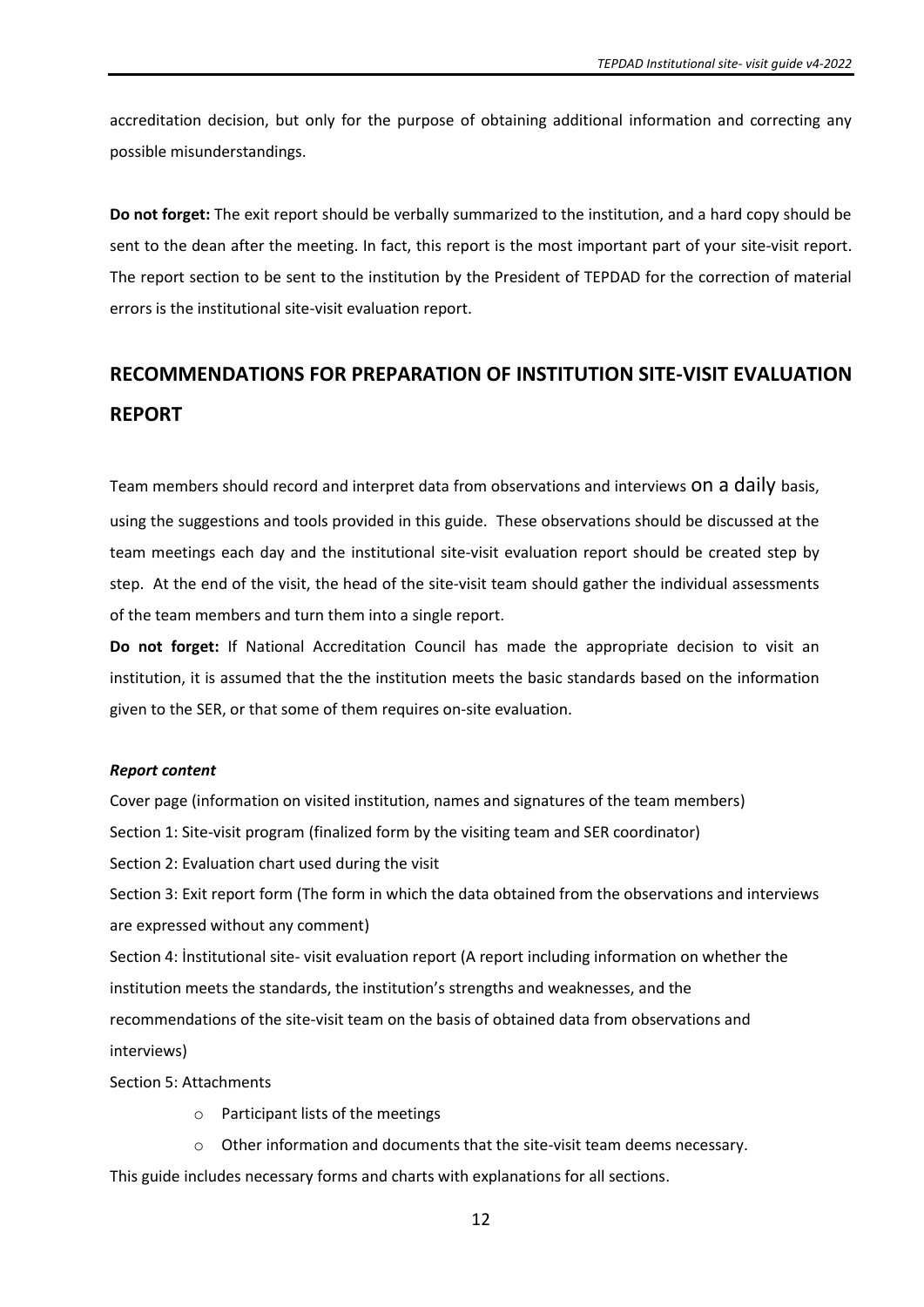### *Evaluation of the site-visit*

Feedback forms are included in this guide as a separate appendix. Give the feedback form for evaluation of site-visit team to the SER coordinator at the end of the visit and ask him/her to forward the completed form to the TEPDAD Secretariat within 10 days.

There is a form for team members to be completed in which the team members will express their opinions and thoughts about the site-visit process and other members of the team, Complete this form and send it to the TEPDAD Secretariat individually within 10 day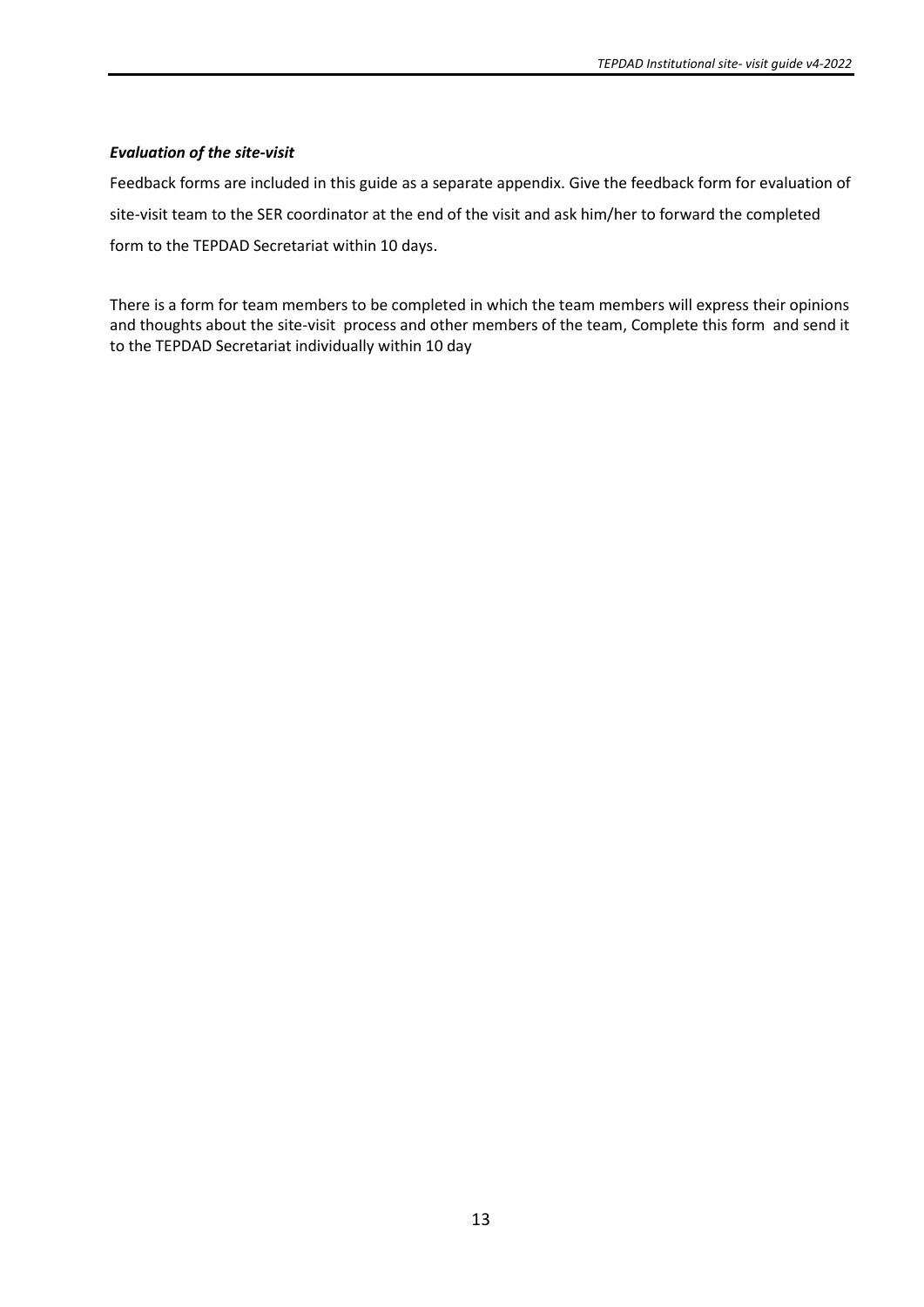# **SUGGESTED SAMPLE QUESTIONS ACOORDING TO SITE-VISIT FLOW**

# *INTERVIEW WITH THE DEAN*

# *INTERVIEW WITH EDUCATION ADMINISTRATION (SER COORDINATOR/ EDUCATION COORDINATORS / DEPUTY DEANS)*

# *1. AIMS AND OBJECTIVES*

# **Institutional goals:**

While defining the institutional goals, have its social obligations been determined? In other words, have the components of social responsibility, social sensitivity and social reliability/accountability been taken into account? Has stakeholder participation been ensured in defining institutional goals? Is it shared with the faculty and the community?

# **Aims and objectives of the educational program:**

When and how were they defined? Which stakeholders contributed to definition process? How are the competencies that graduates should defined, are they compatible with UÇEP and TYYÇ? How are the aims and objectives shared with the stakeholders and community? How are they used in the educational program?

How often are the aims and objectives updated?

# *Questions specific to the institution*

# *2. STRUCTURE AND CONTENT OF THE EDUCATIONAL PROGRAM*

# *The structure of the educational program***:**

- Are there student-centered activities and self-learning opportunities in your program where students can actively participate in their education processes?
- How is the placement of the elective courses and independent study hours in your program? (Are there applications such as special study modules?)
- Are there educational activities that take place outside the university hospital? How are they structured?
- Are there any directives, application principles, etc. documents that define the operation of distance education applications in the program? Are these practices associated with the achievements of the training program? How is the distance education infrastructure, equipment and manpower? Is support provided to trainers and students? How?

# *The content of the educational program:*

- Are common and important diseases of the country included in the curriculum? How?
- What kind of work did you do to ensure compliance with the National core curriculum?
- What do you think about the suitability of your education model and methods with your goals and objectives?
- How are basic and clinical science knowledge and skills covered in your program? Can you give examples?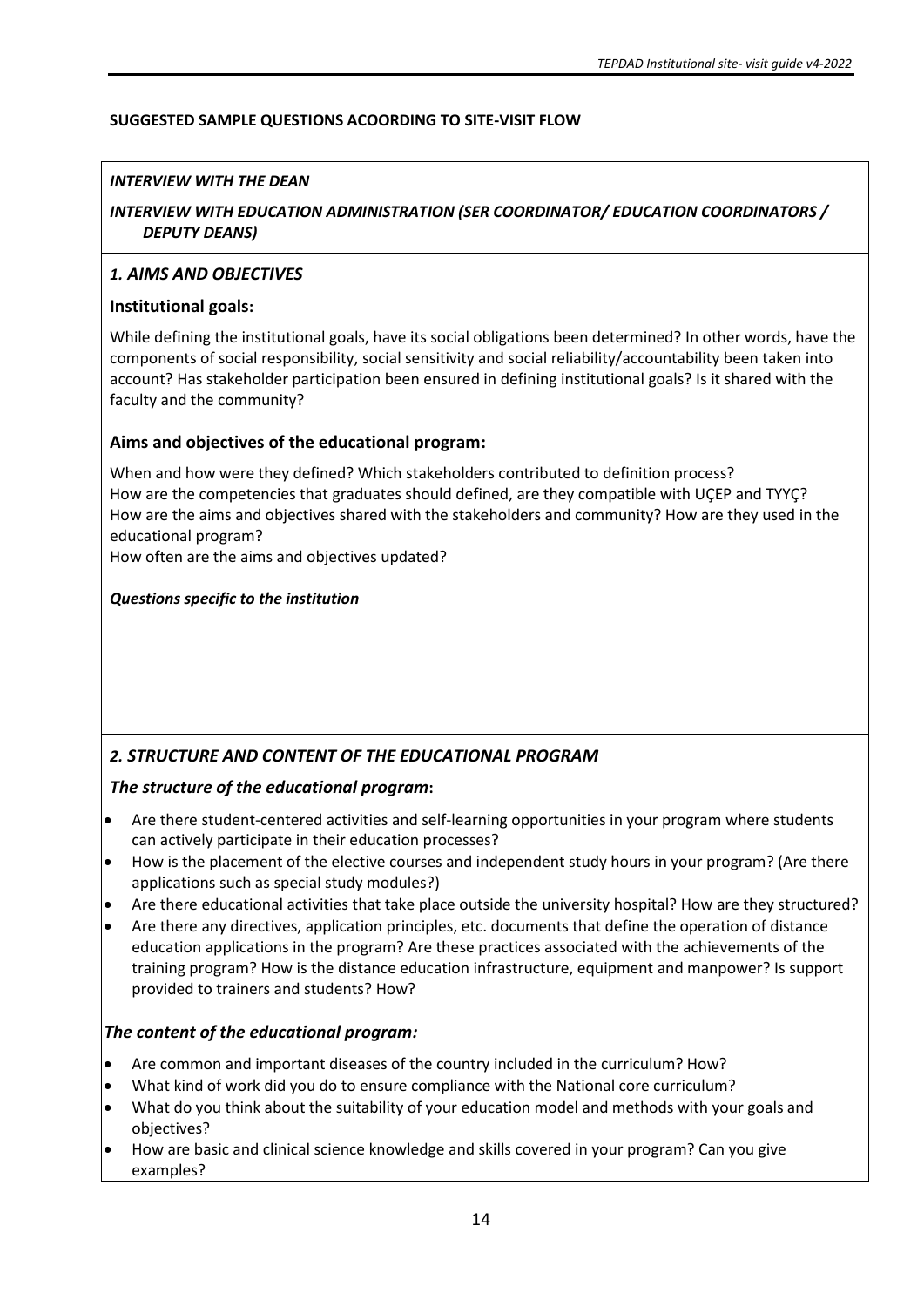- How are knowledge and skills in behavioral sciences, humanities in medicine, social sciences and ethics covered in your program? Can you give examples?
- How is the scientific method and evidence-based medicine practiced in your program? Can you give examples?
- What opportunities exist for teamwork skill acquisition?
- What applications are available to prepare students for post-graduation working conditions?
- Are projects or educational activities in which students can take social responsibility structured in the education program? Do all students participate in these activities?

# *Questions specific to the institution*

# *3. ASSESSMENT OF STUDENTS*

- What do you think about your assessment system?? What are the strengths and weaknesses of the assessment system in your school? What problems do you encounter in the application? What is being done or planned for solution of those problems?
- To what extent do you think your exams are compatible with your graduation goals? Can you give examples on the exam contents and methods?
- What studies are being carried out to develop zssessment practices?

*Questions specific to the institution* 

# *4.STUDENTS*

- What is the student capacity of your faculty of medicine? How did you determine student capacity? How did you share your views on this matter? (Dean specific question)
- Are the students nvolved in educational matters? What structures exist to ensure student representation?
- In what ways is communication with students maintained?
- What are the counseling services provided to students? How is it applied? Do you have plans for the development of the counselling system?
- What are your national and international exchange opportunities, how do the students benefit?
- Have students' roles and responsibilities been defined for the preclinical and clinical periods?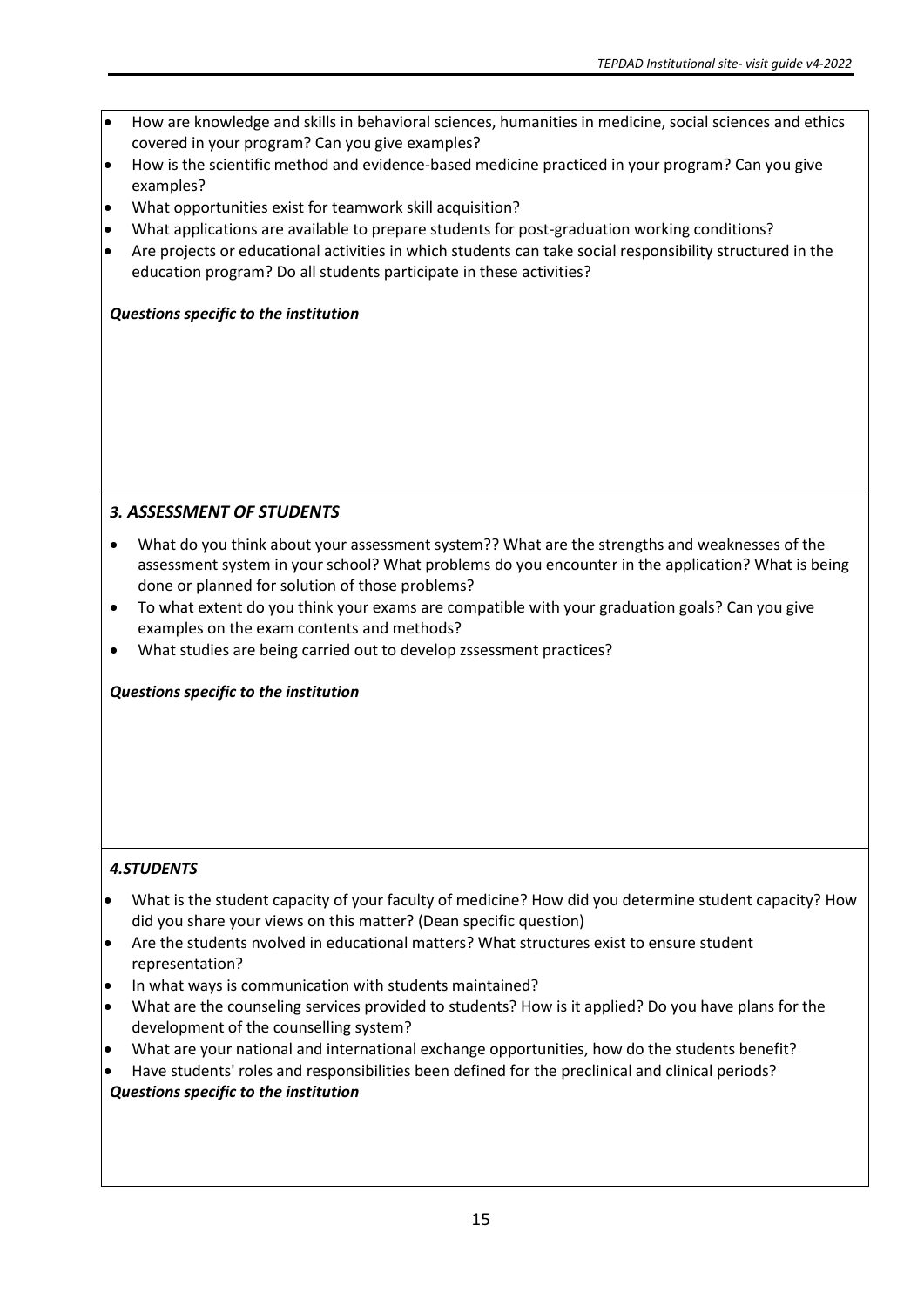### *5. PROGRAM EVALUATION*

- How do you evaluate your program? (from whom, what data is collected, how often dou you collect data, by whom the data is analyzed, arethe analysis results combined in a report)
- With whom do you share the evaluation results?
- How do you use the evaluation results to improve your program? Can you give an example of the decisions you made or the improvements you made?
- What are the problems you encounter in the evaluation process and the use of the results?

### *Questions specific to the institution*

# *6. ACADEMIC STAFF*

- What do you think about the suitability of the academic staff structure in your faculty with the education program? Do you have plans for the development of the academic staff structure? Do you have any problem with this? If so, how do you overcome? (Dean specific question)
- What kind of work do you do in order to determine and monitor the duties and responsibilities of the academic staff? What kind of method do you follow in allocating education and research service burden to faculty members in your faculty? (Dean specific question)
- What are your thoughts on the academic appointment and promotion criteria applied in your faculty?
- What is the participation rate in trainer training programs for faculty development? What are you doing to improve the quality of the programs and to encourage participation?
- What do you do to encourage continuous professional development for faculty members? (Dean specific question)

### *Questions specific to the institution*

# *7. INFRASTRUCTURE AND OPPORTUNITIES*

- What are your views on the provision and maintenance of educational tools and learning resources? Do some problems arise? How do you solve?
- Is the variety and number of patients sufficient for clinical training? What do you do when a suitable patient cannot be found?
- Do you encounter any problems while meeting your education needs in primary and secondary health care institutions outside the institution? How do you solve? (Dean specific question)
- Do you have problems in providing and maintaining educational tools and learning resources? (dean specific question)
- What are the main items in the education financing plan? How do you finance educational resources?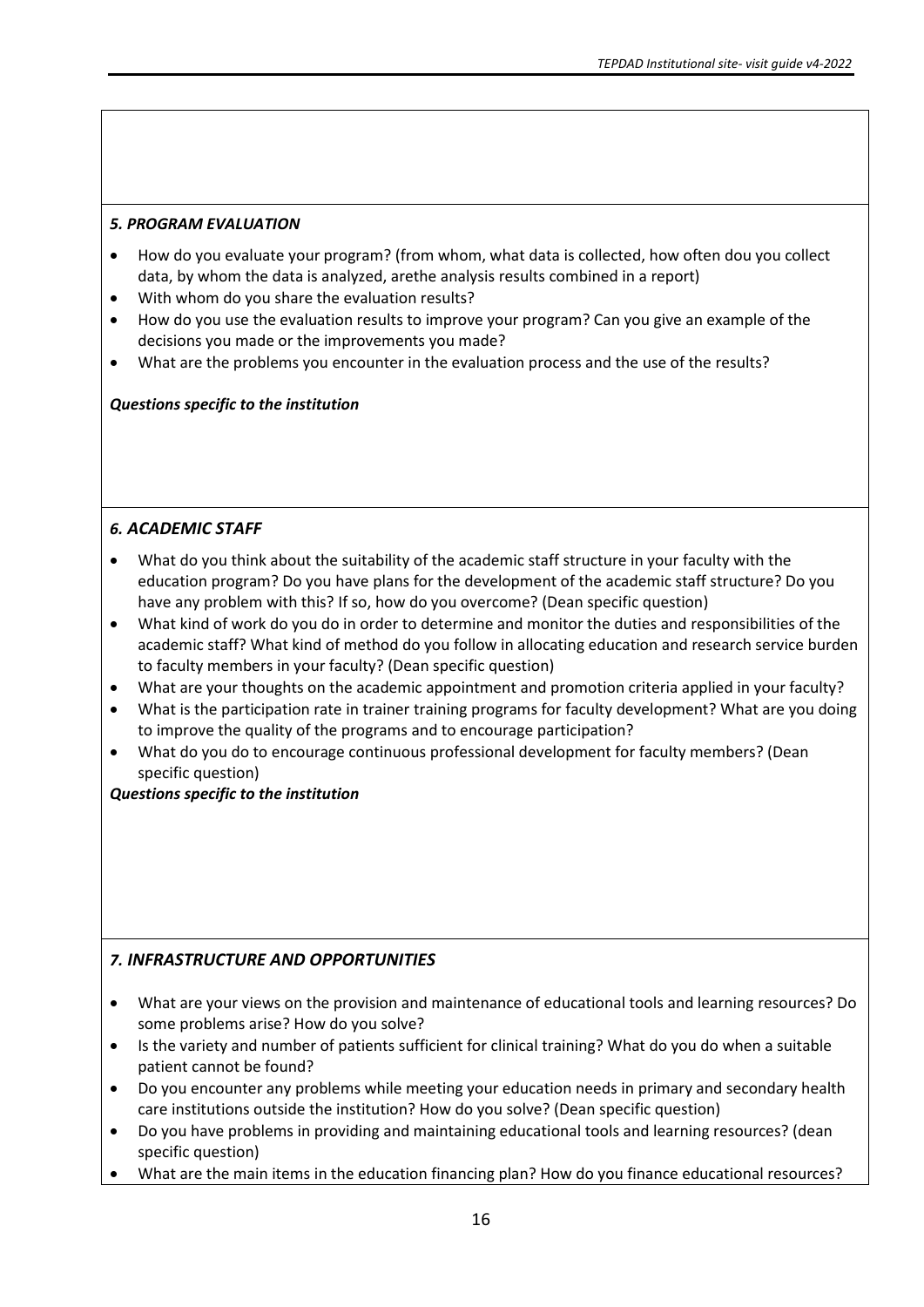(Dean specific question)

What do you do about the safety of learning environments for students, patients and their relatives, personnel, and the needs of disabled students? (Dean specific question)

# *Questions specific to the institution*

# *8. ORGANIZATION, MANAGEMENT AND EXECUTION*

- Which of your experiences as a dean gives you an advantage? What are the most common problems you encounter in management processes? (Dean specific question)
- How are assignments made to the boards responsible for education in your faculty? Are there definitions/directives/regulations regarding job descriptions, durations, powers and responsibilities?
- What are your views on the function of the boards responsible for education? How are these boards managed and coordinated? If there are problems, how are they solved?
- What are your views on the technical and secretarial structure you provide to the education boards and commissions, faculty members and students in your faculty? If you have problems in this regard, what do you do to solve them?
- How is your system of documentation, recording and archive for decisions related to education? How are the authorities provided access to documents, in print or electronic media?
- What do you think about the cooperation between the dean's office, the chief physician of the training hospital and the administrators of the other units where education is carried out, and the teaching staff? Do you have any attempts to develop this cooperation?
- What are your thoughts on the structure of the Medical Education Department/unit and its contribution to your faculty?
- Do you have plans and strategies that you have created to ensure the continuation of education in extraordinary situations?

# *Questions specific to the institution*

# *9. CONTINUOUS RENEWAL AND IMPROVEMENT*

- What are your future projects and plans regarding education (infrastructure, program, exams, opportunities, etc.)? What stage of this plan are you at?
- Are your projects compatible with your institutional goals and objectives?
- If obstacles arise in front of your projects and plans, what do you do for solution?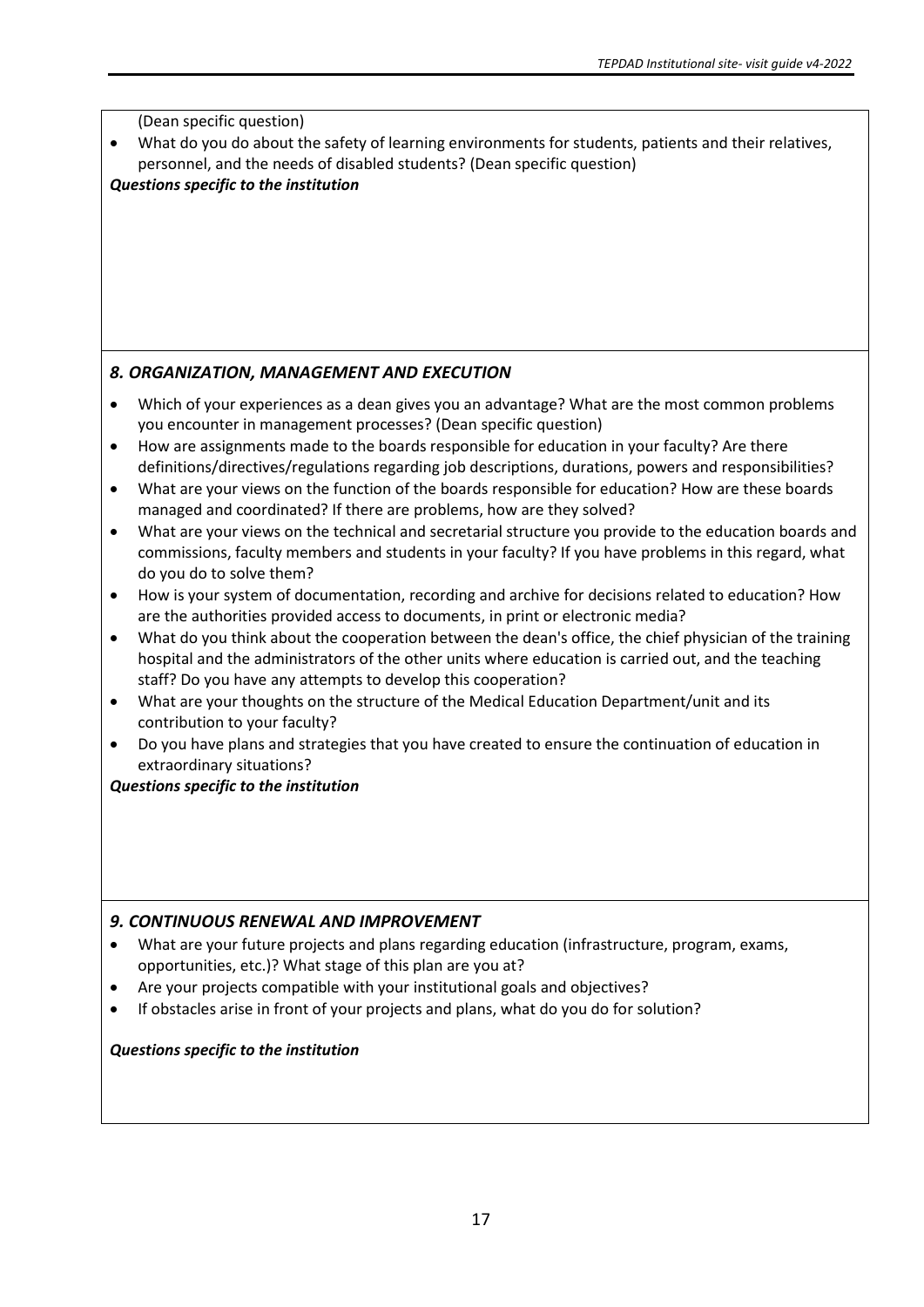# *INTERVIEW WITH FACULTY MEMBERS FROM DIFFERENT DEPARTMENTS AND DIFFERENT LEVELS*

### *1.AIMS AND OBJECTIVES*

- What do you think about the faculty's aims and objectives and the competencies that students should have at graduation? What kind of a physician do you aim to train?
- What kind of studies are carried out in the faculty to determine the aims and objectives? Do you contribute to these studies?

### *Questions specific to the institution*

### *2.EDUCATIONAL PROGRAM*

- How are the knowledge and skills of basic and clinical sciences included in your education program taught? Can you give some examples?
- How is the integration of basic scirnce knowledge and clinical science knowledge ensured in your educational program?
- How are knowledge and skills in behavioral sciences, humanities in medicine, social sciences and ethics covered in your program? Do you have examples?
- How do you evaluate your faculty's education program regarding scientific method and evidence-based medicine practices?
- Are common and important diseases of the country sufficiently covered in your curriculum? Are there educational activities that take place outside the university hospital?
- Are there student-centered activities, self-learning opportunities, teamwork opportunities in your program where students can actively participate in their education processes?
- How is the distance education infrastructure, equipment and manpower? Is support provided to trainers and students? How?

### *Questions specific to the institution*

### *3.STUDENT ASSESSMENT*

- Do you think that a student who has passed all the exams in your faculty has achieved their graduation competencies?
- In your opininon, are there any points in your exam regulations that need to be changed
- What are your thoughts on your exam duties (preparing questions, supervising exams, evaluating results, etc.)?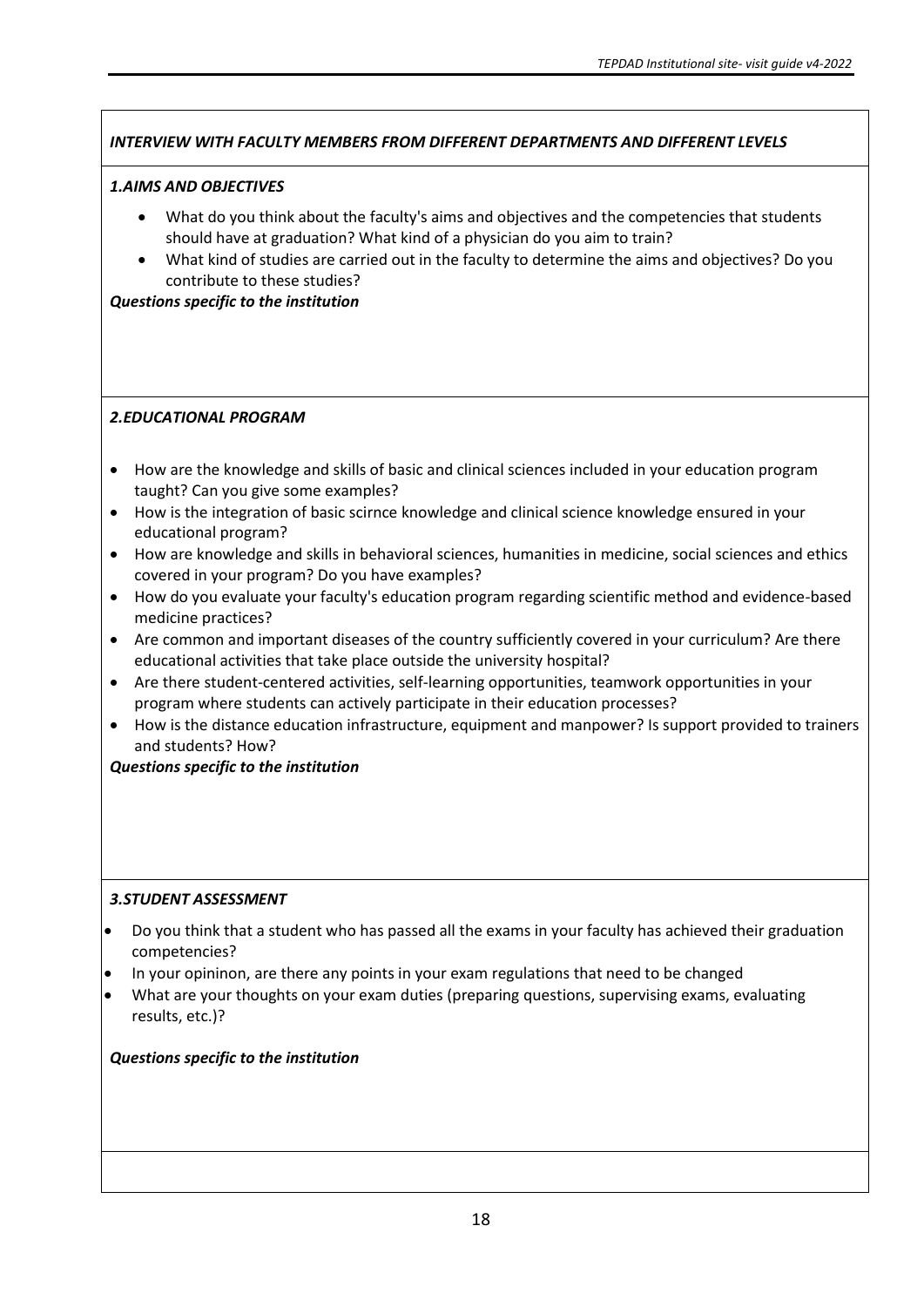# *4.STUDENTS*

- Do you think the number of students in your faculty is suitable for the facilities and education program?
- Do you think students are actively involved in educational matters and decision making mechanisms? Can you explain a little bit?
- Can students reach you easily? Do they benefit from your counseling? How can they benefit more?
- Are the roles and responsibilities of students implemented as defined in the relevant documents for preclinical and clinical periods?

# *Questions specific to the institution*

# *5.PROGRAM EVALUATION*

- Is your opinion requested for the implementation and improvement of the training? How? Are your suggestions being implemented?
- Do you have any information about the student feedback within the scope of the evaluation of the program? How? What is being done in this context?
- Have there been any changes in your educational program, courses and practices, and exams in the last few years considerin student and/or faculty feedback? Can you explain briefly?

# *Questions specific to the institution*

# *6.ACADEMIC STAFF*

- Is there a balanced distribution of academic staff in departments and departments?
- Do you have problems in recruiting staff?
- What do you think about the academic appointment promotion criteria applied in your faculty?
- What method is followed in your faculty in apportioning the burden of education and research services to faculty members? Does this method work? Can you explain?
- How is the educational performance of faculty members evaluated in your faculty?
- How is the participation in the training programs organized to improve the educational skills of the faculty members? What is being done to improve the quality of the programs and encourage participation?
- Which professional development training did you last attend? Does your faculty support your participation in continuing professional development activities?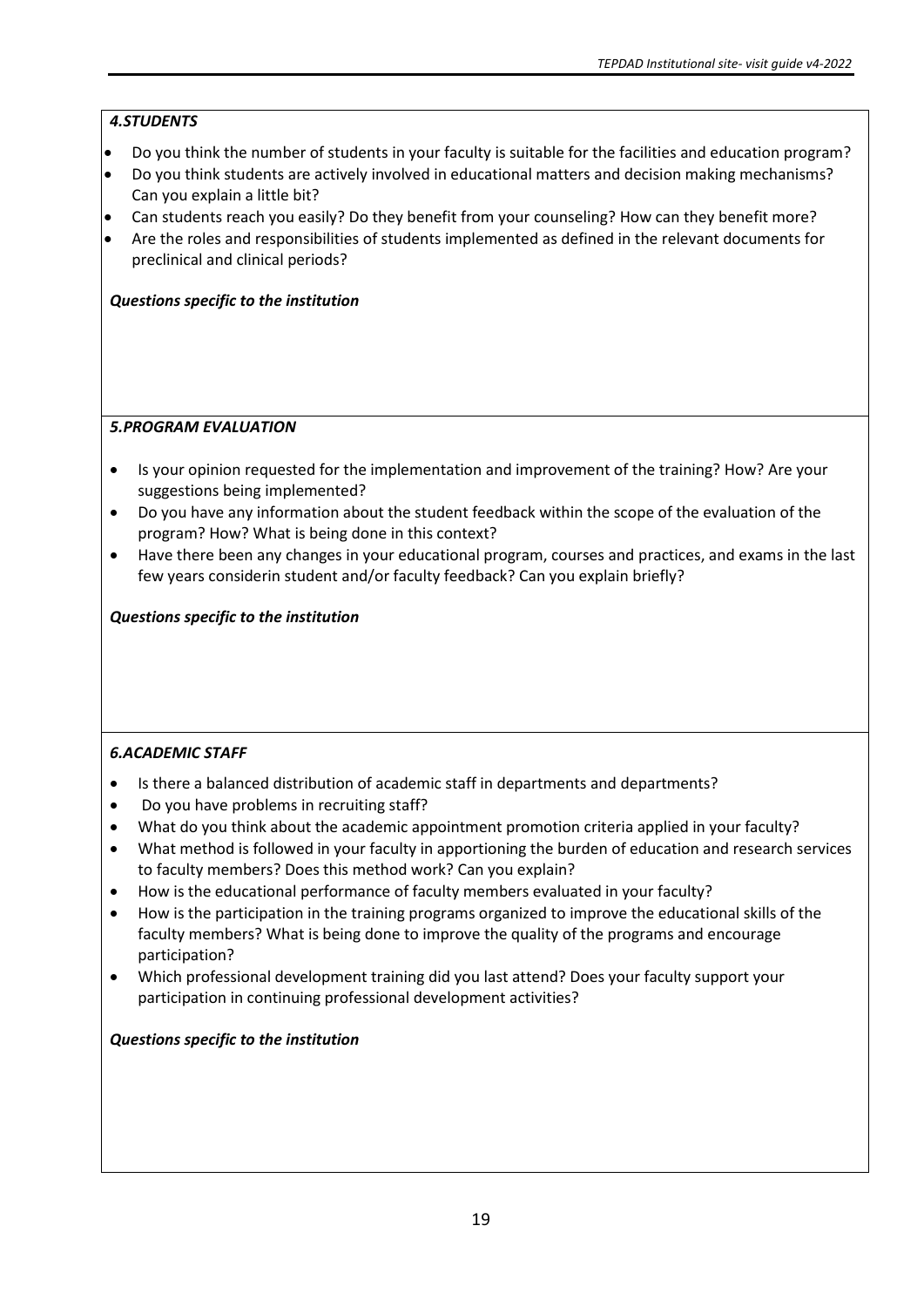| Are you satisfied with the educational resources and opportunities provided by the faculty? Can you<br>explain a little bit about the points you find sufficient or insufficient?                                                                                                                                                                                              |
|--------------------------------------------------------------------------------------------------------------------------------------------------------------------------------------------------------------------------------------------------------------------------------------------------------------------------------------------------------------------------------|
|                                                                                                                                                                                                                                                                                                                                                                                |
| Do you have any problems in providing-maintaining educational tools and learning resources? How is it<br>What are the strengths and weaknesses of your faculty in terms of educational resources and<br>Is the variety and number of patients sufficient for clinical training? What do you do when a suitable                                                                 |
| Where do you need to apply for a course change when you need permission for a meeting that<br>Is there any sanction applied to the lecturer in your faculty who does not attend the lesson<br>What do you think about the adequacy of the technical and secretarial support provided to the<br>education boards and commissions, faculty members and students in your faculty? |
| What is being done in your faculty to renew and improve education? Do you think it is sufficient?<br>Do you contribute to the activities for renewal and improvement of education in your faculty?                                                                                                                                                                             |
|                                                                                                                                                                                                                                                                                                                                                                                |

# *INTERVIEW WITH STUDENTS FROM DIFFERENT LEVELS*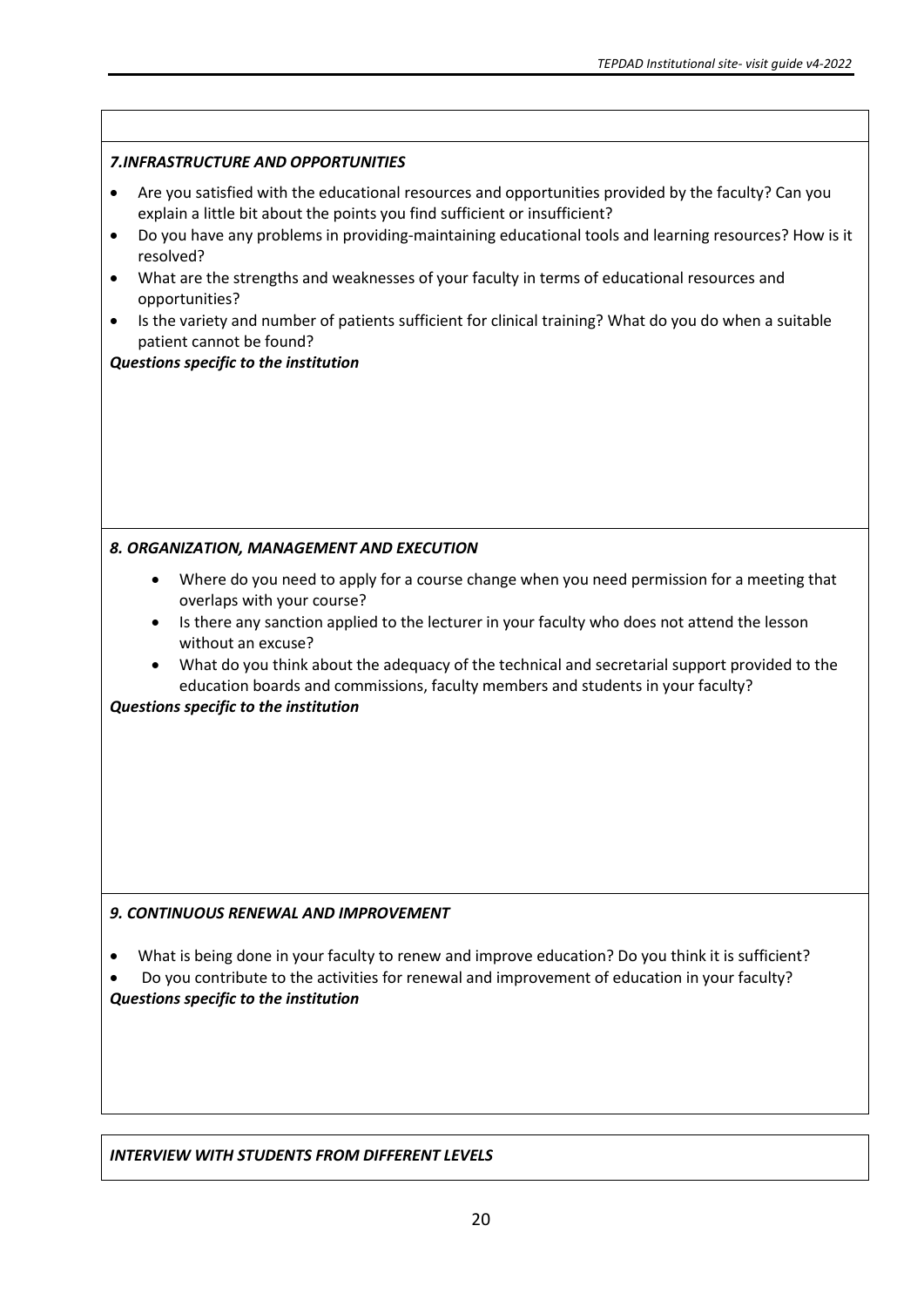### *1.AIMS AND OBJECTIVES*

• They should be asked about the level of awareness about the institutional and educational aims and objectives, whether the education in the faculty is in line with these aims and objectives, and they should be asked to give examples.

# *Questions specific to the institution*

# *2. STRUCTURE AND CONTENT OF THE EDUCATIONAL PROGRAM*

- What kind of a physician do you dream to be?
- What kind of a physician will you be when you graduate from this faculty? In which areas is the educational program better and in which areas is it weaker? Why do you think so? Can you explain briefly?
- Your faculty expects you to have some competencies at graduation like ….…. and ……… Does the educational program train you for these competencies?
- Do you have training practices where you can gain experience in teamwork?
- Are there any educational activities outside the university hospital? If so, what are your views on these events?
- What are your thoughts on skills training, clinical training, free time, scientific research training and opportunities, ethics and social sciences training? Can you give an example?
- For integration of the educational programntegrasyona yönelik;
	- $\checkmark$  Do you have learning opportunities to link the knowledge you have gained in different disciplines in the same period?
	- $\checkmark$  Do you have opportunities to learn how to use the basic science knowledge you have acquired in practice? (For students from preclinical period)
	- $\checkmark$  Do you have learning opportunities in clinical period to remember/use the basic science knowledge you acquired during your preclinical years? (For students from clinical period)
- How is the distance education infrastructure, equipment and manpower? Is support provided to trainers and students? How?
- Do you participate in social responsibility projects or events? Can you give an example?

# *Questions specific to the institution*

### *3.ASSESSMENT OF STUDENTS*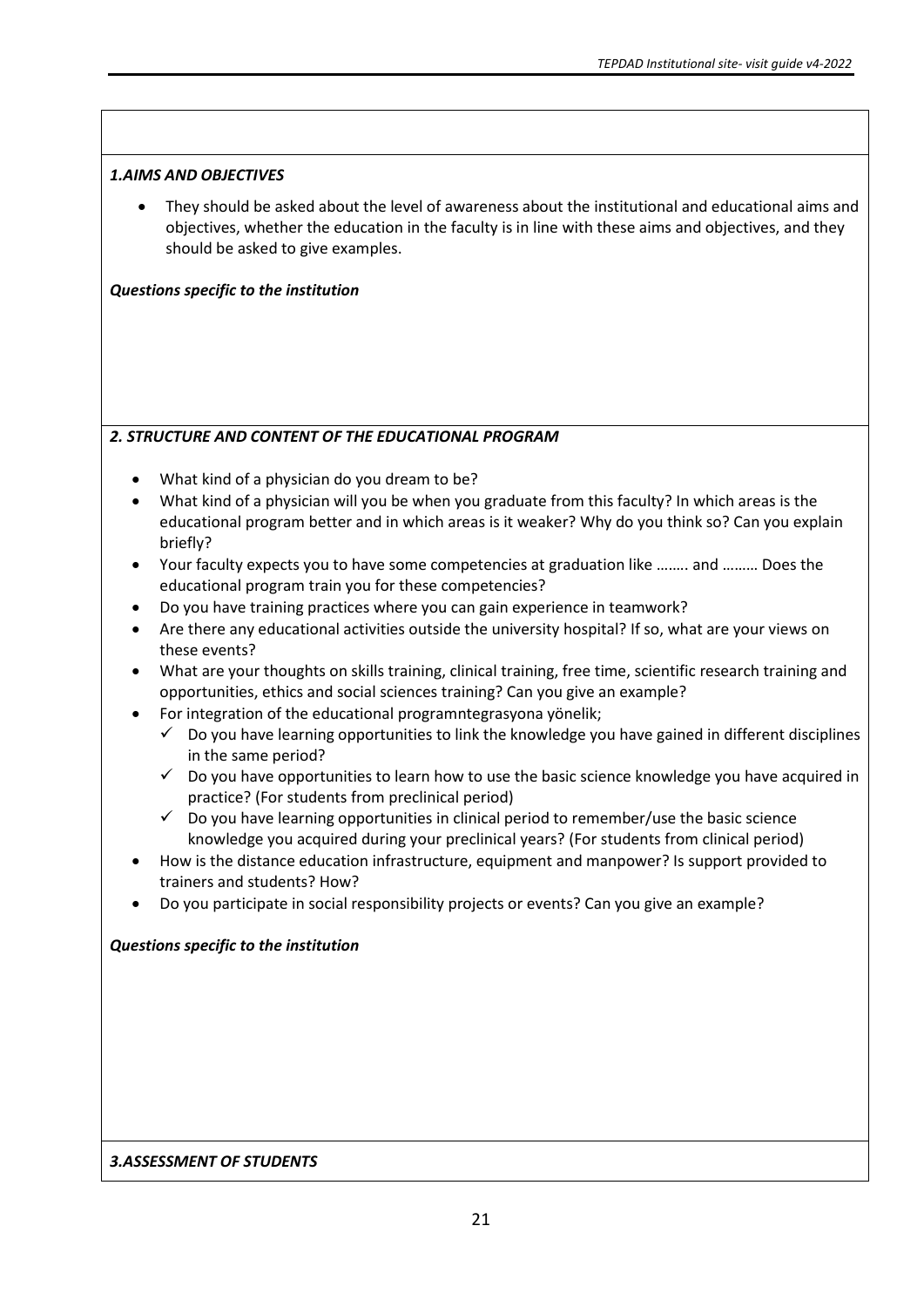- Do you think that a student who has passed all the exams in the faculty has reached the graduation competencies of the educational program?
- Where do you get your information about exams and your preparation strategies?
- What are the points in your exam system that need to be changed in your opininon?
- How do you prepare for exams?
- Do exams support your learning process? (giving booklets, giving answers, question discussion sessions, etc.)
- Can the exams you take distinguish between those who know and those who do not?
- Are formerly used questions asked in exams?
- How do you learn about the exam results?
- How do you make your objections to the exams? Can you get any answer to your objection?

# *Questions specific to the institution*

# *4.STUDENTS*

- Do you think the number of students in your faculty is suitable for the facilities and education program?
- Have the roles and responsibilities of students in the preclinical and clinical years been defined in your faculty?
- Do you think students are involved in decision mechanisms related to educational matters? Can you explain?
- What do you think about the communication environment and possibilities of the faculty administration and student affairs?
- What do you think about the adequacy of the social, cultural and sportive opportunities provided to you?
- What do you think about the counseling system? Are you taking any advantage of this system?
- What do you think about the national and international exchange opportunities and usage rate in your faculty?

# *Questions specific to the institution*

# *5.PROGRAM EVALUATION*

- Have there been any changes in the program, courses and practices, exams in the last few years in your education? Do you know why? Can you explain briefly?
- Are your opinions, feedback and evaluations requested for the implementation and improvement of the training? How? Are your suggestions taken into account?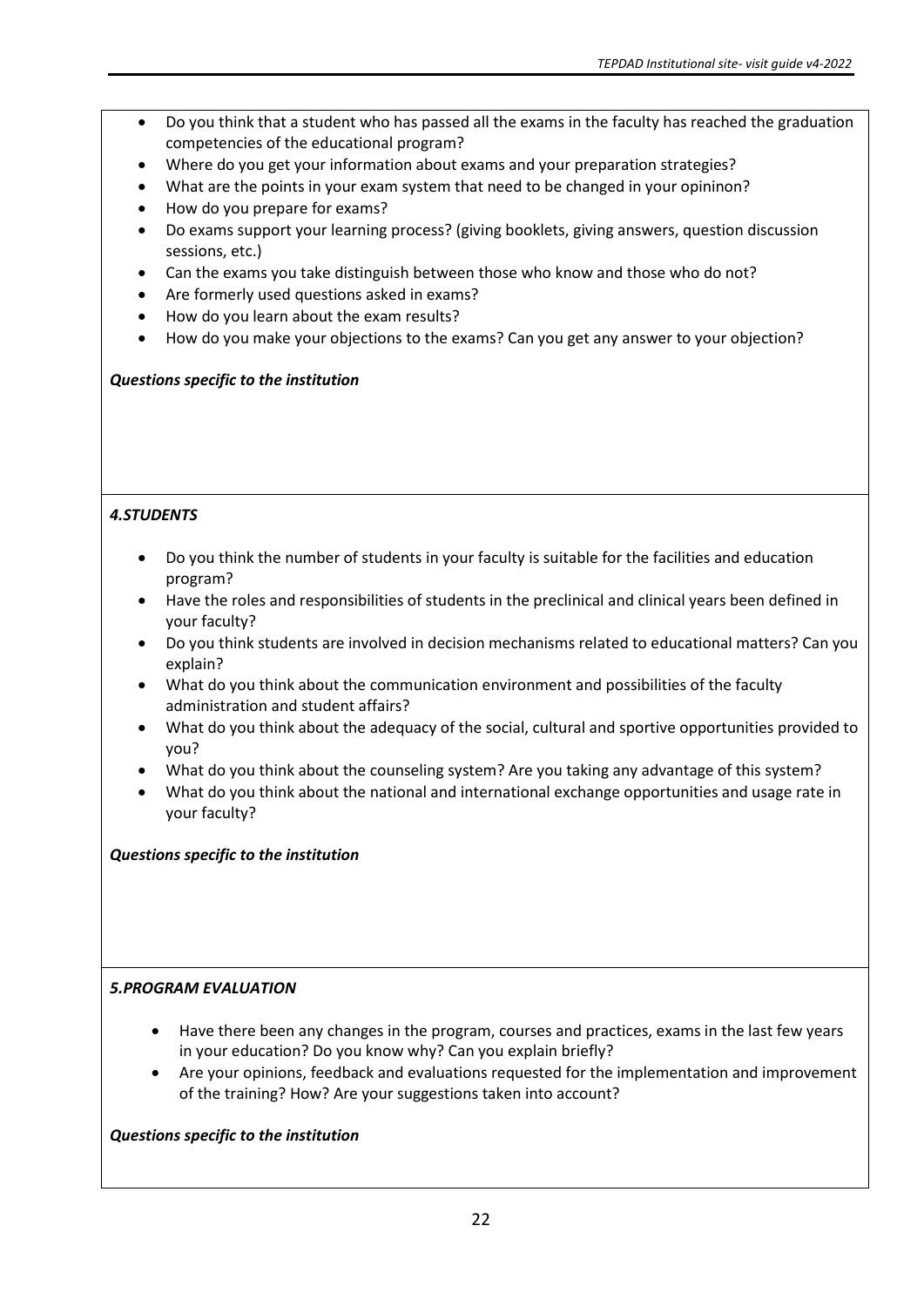# *6.ACADEMIC STAFF*

*There is no suggested sample question for students* 

*Questions specific to the institution* 

### *7.INFRASTRUCTURE AND OPPORTUNITIES*

• Are you satisfied with the educational resources and opportunities provided by the faculty? Could you elaborate on the points that you find sufficient or insufficient?

*Questions specific to the institution* 

# *9. CONTINUOUS RENEWAL AND IMPROVEMENT*

- Do you think the efforts to renew and improve the education in your faculty are sufficient? Why?
- If you were in the education administration, what would you change about education in your faculty?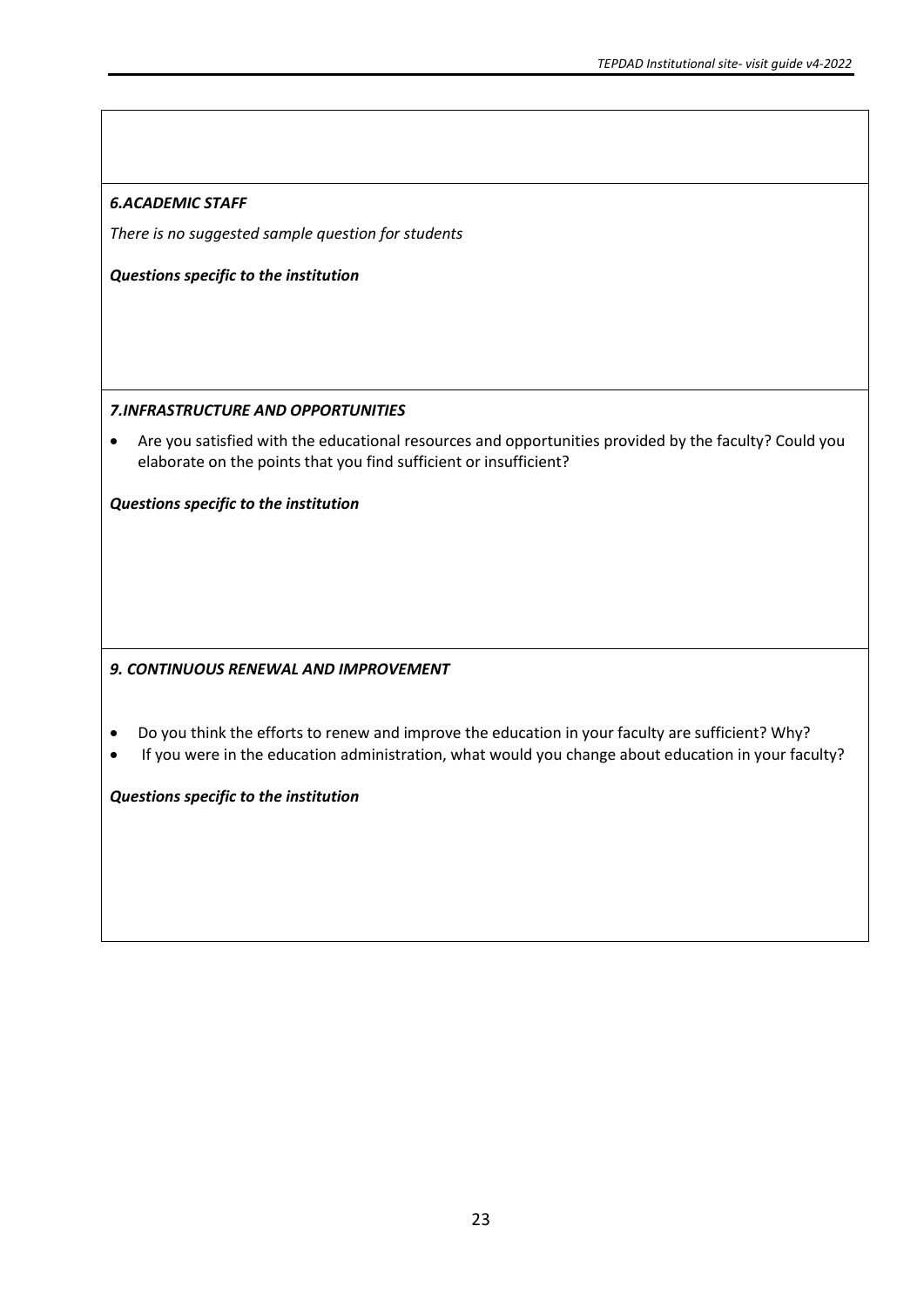#### *INTERVIEW WITH STUDENT AFFAIRS OFFICERS*

#### *3.ASSESSMENT OF STUDENTS*

- What are your responsibilities in the organization of the exams?
- How are the exams evaluated? Are psychometric exam analyzes done?

#### *Questions specific to the institution*

#### *4.STUDENTS*

- What duties and responsibilities do you have? What are the problems you experience while doing these?
- Do you think the number of students in your faculty is appropriate with the facilities and infrastructure?
- Do you think students have a power in decision mechanisms related to educational matters? Can you explain a little bit?

#### *Questions specific to the institution*

**In the interview with research assistants, an effort should be made to understand their "role, contribution and participation in education".**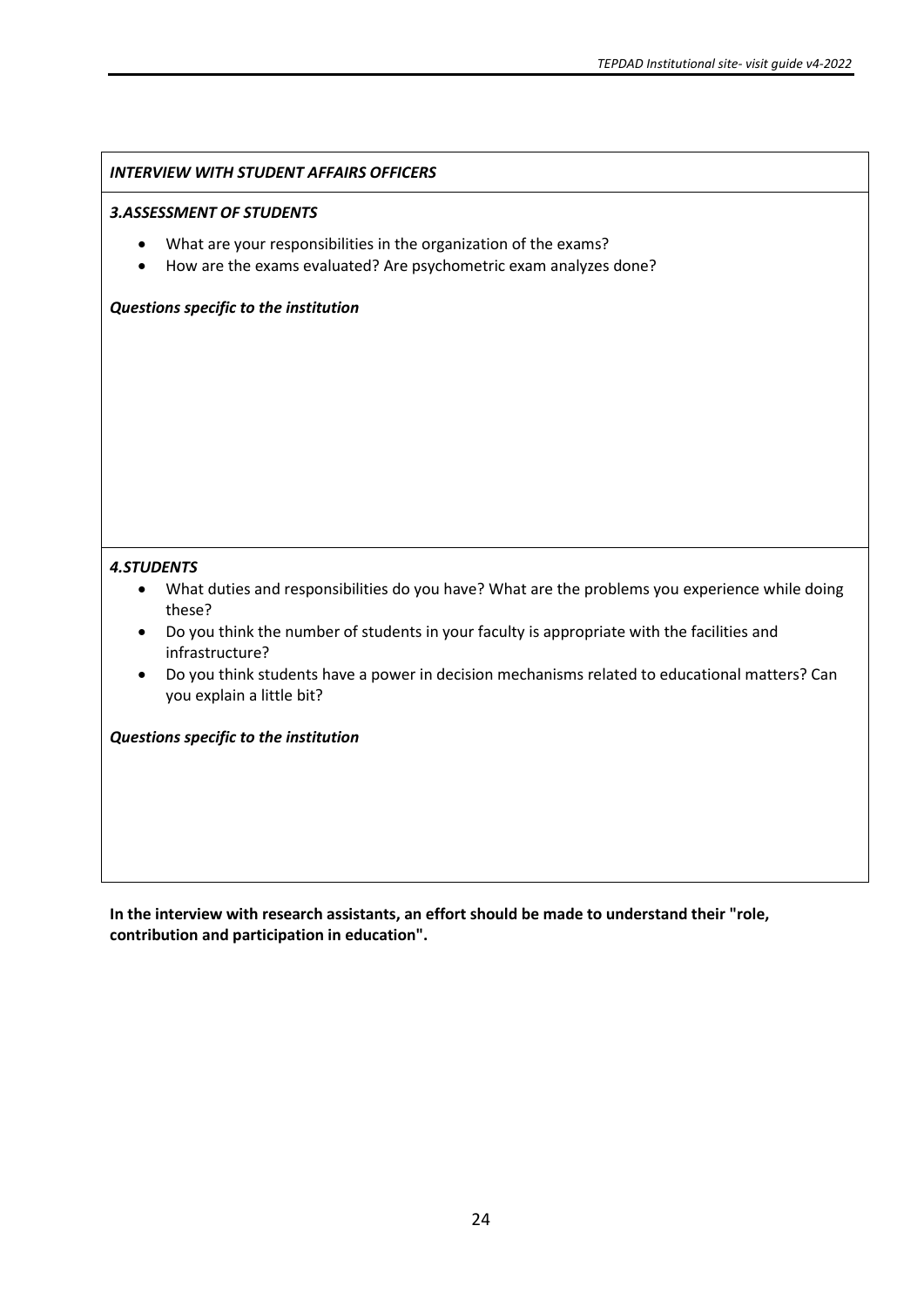### **II. INSTITUTIONAL SITE-VISIT EVALUATION REPORT GUIDE**

### *Explanations*

The site-visit team (composed of 5 members assigned by TEPDAD) is expected to prepare an Institutional Site-Visit Evaluation Report using this guide. Team members should record and interpret data they gathered on a daily basis referring to suggestions and tools presented in the institutional site-visit evaluation report guide. Data from observations and interviews should be discussed at the team meeting every day and the institutional site-visit evaluation report should be created step by step.

At the end of the visit, the head of the team should ensure that a joint report is prepared, taking into account individual evaluations of the team members.

### *Report content*

Cover page (information on visited institution, names and signatures of the team members)

Section 1: Site-visit program (finalized form by the visiting team and SER coordinator)

Section 2: Evaluation chart used during the visit

Section 3: Exit report form (The form in which the data obtained from the observations and interviews are expressed without any comment)

Section 4: Institutional site-visit evaluation form (A report form including information on whether the institution meets the standards, the institution's strengths and weaknesses, and the recommendations of the site-visit team on the basis of obtained data from observations and interviews)

Section 5: Attachments

- o Participant lists of the meetings
- o Other information and documents that the site-visit team deems necessary.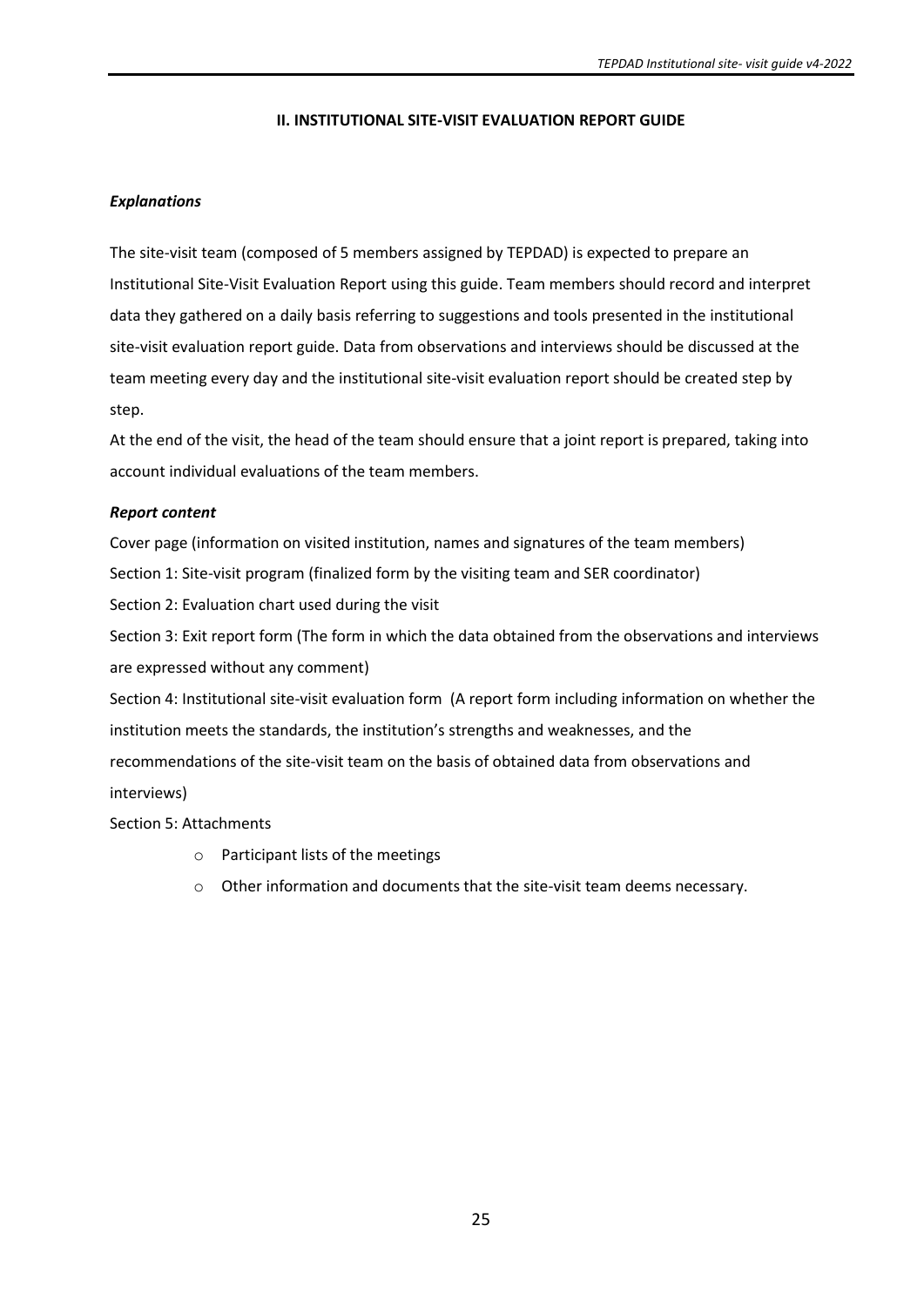### **INSTITUTIONAL SITE-VISIT EVALUATION FORM**

| Evaluated institution | ٠         |
|-----------------------|-----------|
| Site-visit date       |           |
| The report date       | $\bullet$ |

| <b>Members</b>                       | <b>NATIONAL</b><br><b>ACCREDITATION</b><br><b>COUNCIL</b> | <b>BASIC</b><br><b>SCIENCES</b> | <b>MEDICAL</b><br><b>SCIENCES</b> | <b>SURGICAL</b><br><b>SCIENCES</b> | <b>MEDUCAL</b><br><b>EDUCATION</b> | <b>MEDICAL</b><br><b>STUDENT</b> |
|--------------------------------------|-----------------------------------------------------------|---------------------------------|-----------------------------------|------------------------------------|------------------------------------|----------------------------------|
| <b>Name</b><br>Family<br><b>Name</b> |                                                           |                                 |                                   |                                    |                                    |                                  |
| <b>Signature</b>                     |                                                           |                                 |                                   |                                    |                                    |                                  |

*\*This is the first page of the report to be prepared by the site-visit team.*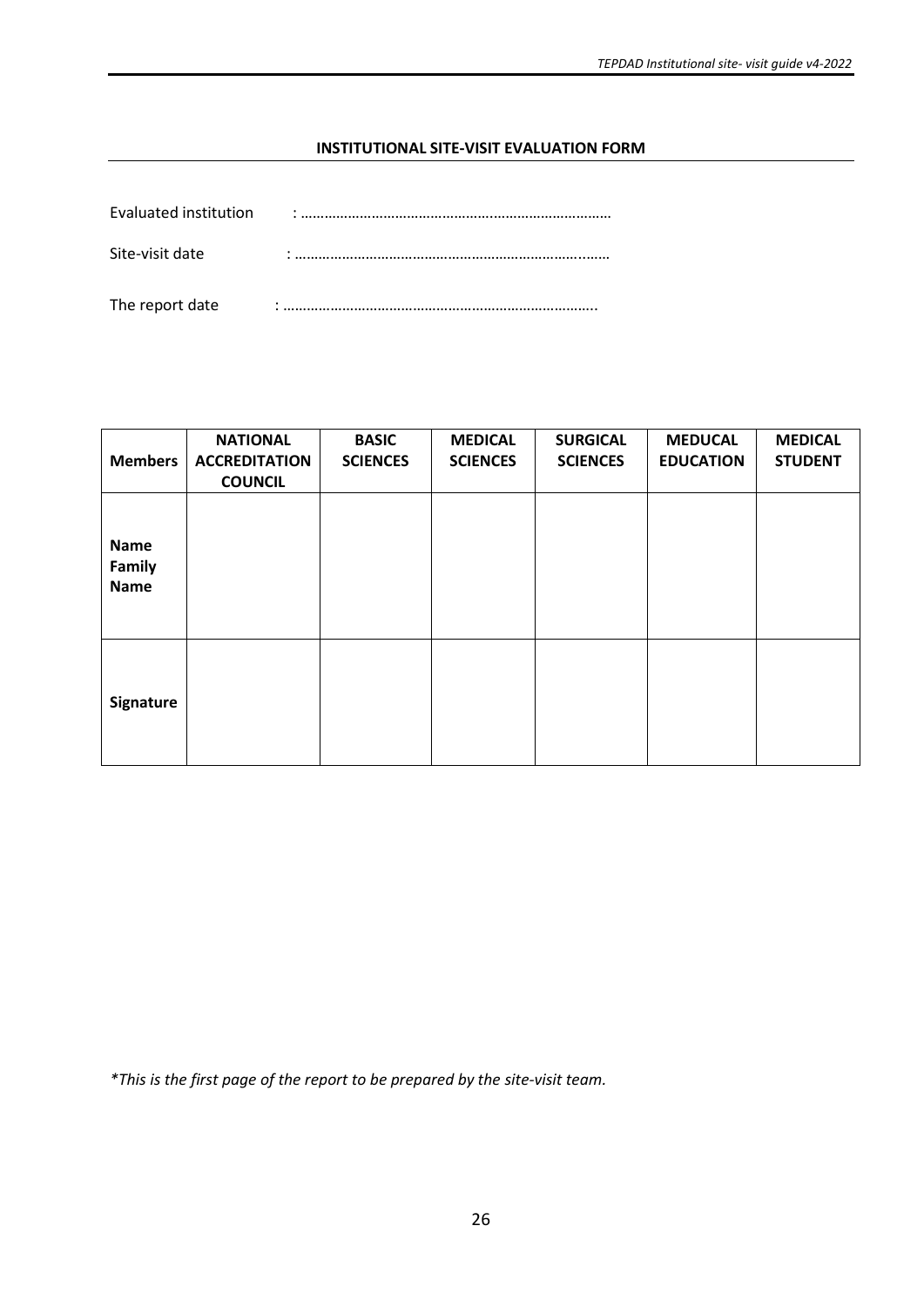### **EVALUATION CHART TO BE USED DURING INSTITUTIONAL SITE-VISIT**

On the following pages, a chart is provided on which you can record the impressions you have gained from your daily observations and interviews. It is recommended for team members to fill in the chart all together by sharing opininons in the team meetings. Once completed, this chart will contain data that will form the skeleton of your institutional site-visit evaluation report.

This chart, which was prepared during the visit, will be used by National Accreditation Council to make a decision on the accreditation status of the institution, and will not be shared with the institution in any way.

The first column of the table includes the headings of the standards. In the following columns, respectively;

**Prediction:** This is the column given for you to write your preliminary estimate while examining the SER of the Institution and its attachments before the site-visit. Please come to the first site-visit team meeting with SER evaluation table filled in.

**National Accreditation Council:** This column is for the evaluation results obtained after the discussion of the SER of the institution in the National Accreditation Council panel. You do not need to fill this column in. In the team meeting before the site-visit, the National Accreditation Council member in the team will inform the other members of the team about the institution's SER evaluation scores given by the National Accreditation Council panel and the topics and the questions that National Accreditation Council specifically asked for evaluation during the site-visit.

**Joint decision:** This is the decision before the site-visit to be made by the site-visit team considering the prediction and the National Accreditation Council decision.

**1 st day:** it is the expected evaluation that will occur after the observations and interviews during the online visit. Team members make this assessment at the end of the online visit, discussing their rationale, at the visiting team meeting. This assessment is, in a sense, a temporary and changeable assessment. Fill in the "Evaluation chart" presenred below using the evaluation marks.

2<sup>nd</sup> Day-FINAL DECISION: It was created for the members to express their final assessment of the institution regarding its status against the standards.This column must be completed after the end of the face-to-face visit. Fill in the "Evaluation chart" presenred below using the evaluation marks

If there is a difference of opinion in the visiting team that will affect the accreditation of the program in this final decision, it should be discussed together with the reasons and justifications. The team leader will bring together the forms and explanations and prepare the "Institutional Site-Visit Evaluation Report".

**Notes and explanations:** We recommend the members of the team to use this column both to shed light on the discussions made with the team members during the visit, and to take notes and add explanations to the feedback that should be included in the institutional site-visit evaluation report prepared.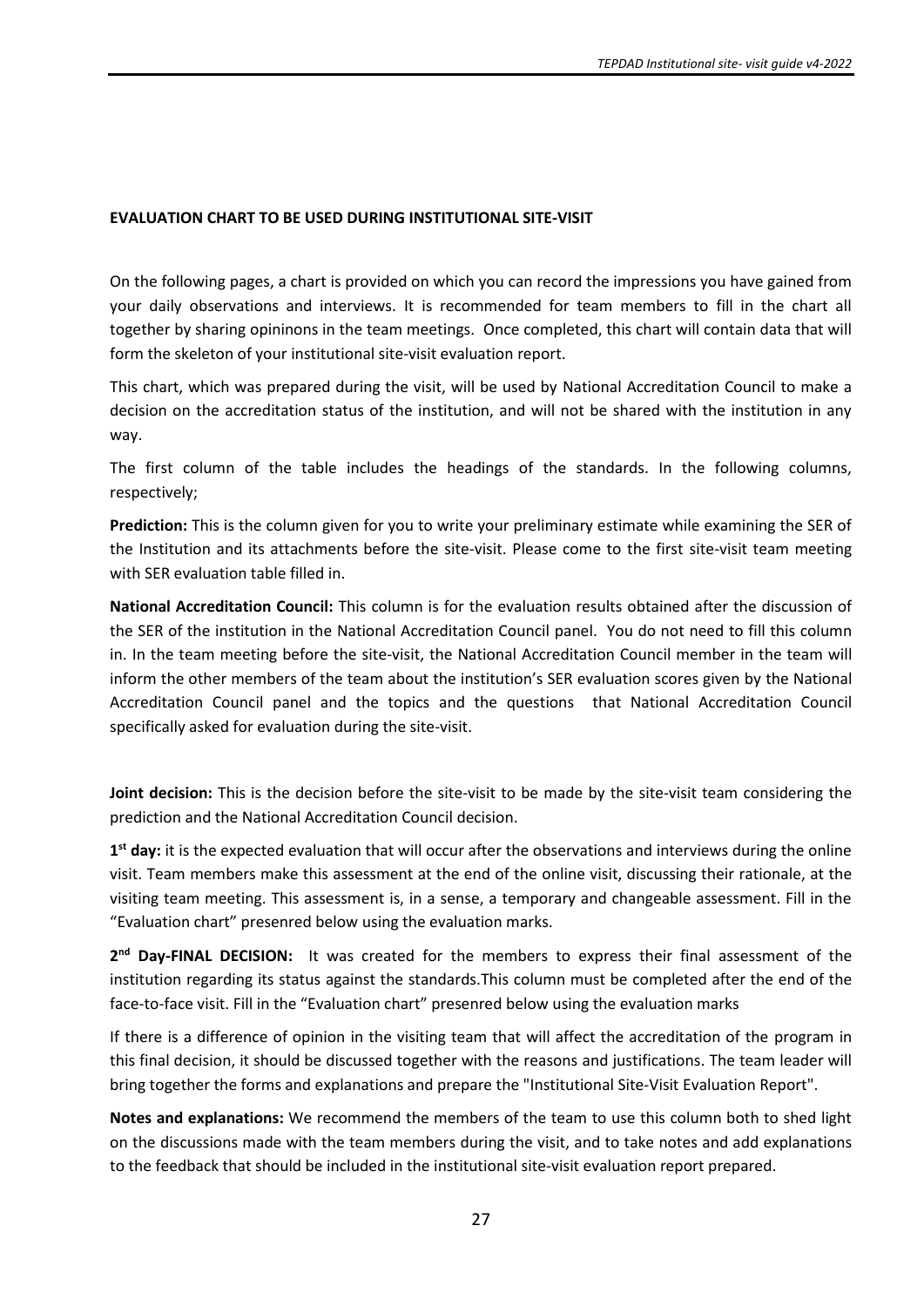*The evaluation chart to be used during the site-visit will be finalized by the chairman at the end of the visit, and the common chart that will cover the final decision will form the second part of the Visit Report.*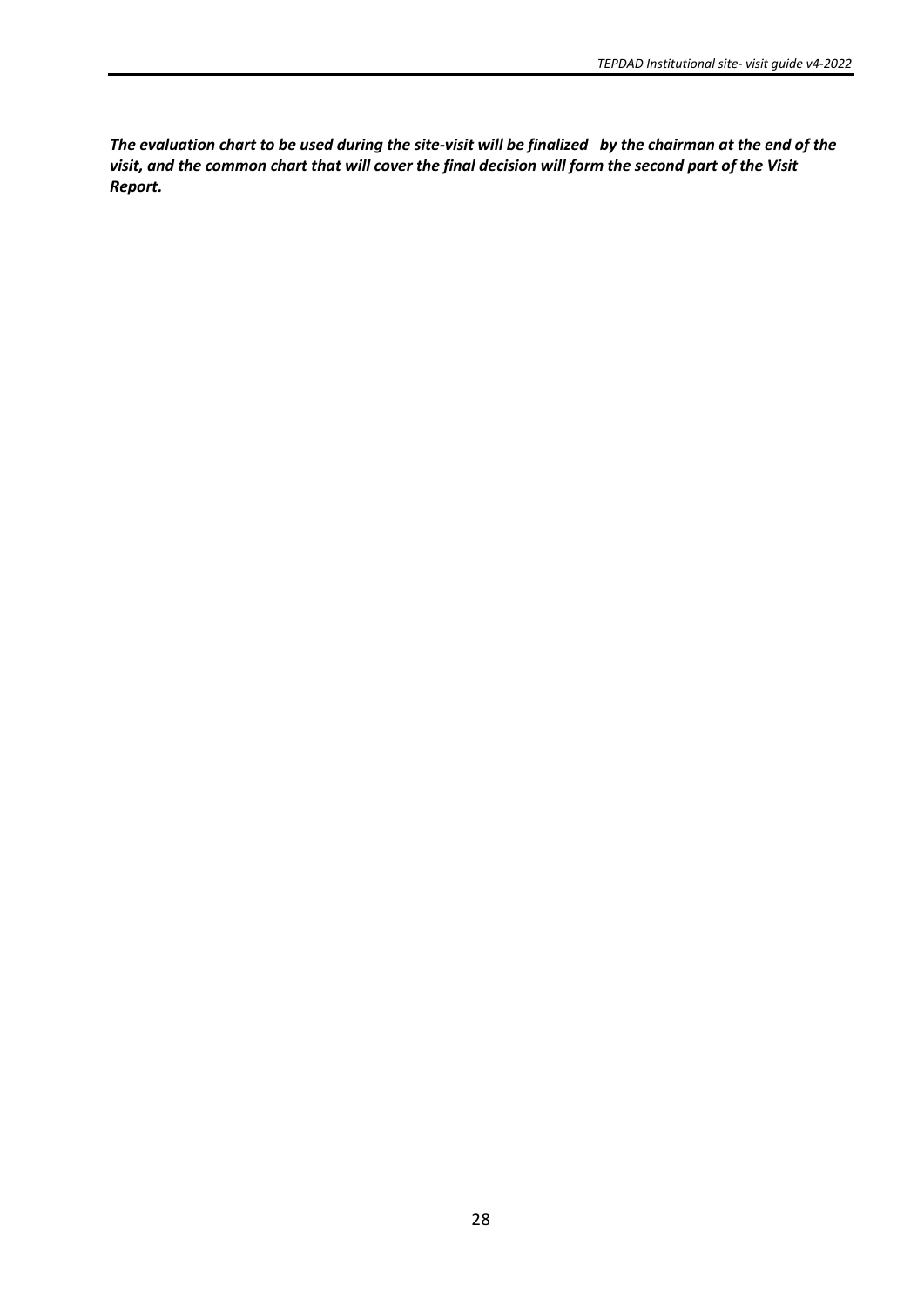|                |                     |      | <b>Citeria To Be Used in Evaluation</b>                                                                                                                                                                                                                                                                                                                                              |  |  |  |  |  |  |  |  |  |  |  |  |  |  |  |  |  |                                                                                                                                                                                                                                                                                                           |
|----------------|---------------------|------|--------------------------------------------------------------------------------------------------------------------------------------------------------------------------------------------------------------------------------------------------------------------------------------------------------------------------------------------------------------------------------------|--|--|--|--|--|--|--|--|--|--|--|--|--|--|--|--|--|-----------------------------------------------------------------------------------------------------------------------------------------------------------------------------------------------------------------------------------------------------------------------------------------------------------|
| <b>Score</b>   | <b>Meaning</b>      | Code | <b>Explanation</b>                                                                                                                                                                                                                                                                                                                                                                   |  |  |  |  |  |  |  |  |  |  |  |  |  |  |  |  |  |                                                                                                                                                                                                                                                                                                           |
| 1              | <b>Very</b>         | VI   | SER: The level to be marked in the absence of any assessment of meeting the standard in the relevant part of the SER,<br>misinterpretation and definition of practices, lack of supporting documents / evidence (not defined and written process,<br>definition invalid, no document / evidence)                                                                                     |  |  |  |  |  |  |  |  |  |  |  |  |  |  |  |  |  |                                                                                                                                                                                                                                                                                                           |
|                | insufficient        |      | Site-visit: The level to be marked if there is no observation or interview during the visit for any reason, if the practices are<br>misinterpreted or if there is no supporting observation / interview / document / evidence.                                                                                                                                                       |  |  |  |  |  |  |  |  |  |  |  |  |  |  |  |  |  |                                                                                                                                                                                                                                                                                                           |
| $\overline{2}$ | <b>Insufficient</b> |      | SER: The level to be marked when some definitions/applications/documents/evidence regarding meeting the standard in<br>the relevant part of the SER exist but are not at a level to meet the standard (there are significant deficiencies in the<br>definition of basic processes, evidence/documents and/or implementation)                                                         |  |  |  |  |  |  |  |  |  |  |  |  |  |  |  |  |  |                                                                                                                                                                                                                                                                                                           |
|                |                     |      | Site-visit: The level to be marked when the processes required by the standard exist but are far from being defined as<br>comprehensive, defined, written and measurable, or if the standard is partially met and there is no guarantee that the<br>quality of the program will not deteriorate until the next general evaluation.                                                   |  |  |  |  |  |  |  |  |  |  |  |  |  |  |  |  |  |                                                                                                                                                                                                                                                                                                           |
| 3              | Acceptable          | A    | SER: It is the level to be marked in the relevant section of the SER, where there are enough definitions / practices /<br>documents / evidence regarding meeting the standard, but there are points that are recommended to be developed<br>(whether the implementation is systematic, whether there is enough time to see the results, the state of<br>institutionalization, etc.). |  |  |  |  |  |  |  |  |  |  |  |  |  |  |  |  |  |                                                                                                                                                                                                                                                                                                           |
|                |                     |      |                                                                                                                                                                                                                                                                                                                                                                                      |  |  |  |  |  |  |  |  |  |  |  |  |  |  |  |  |  | Site-visit: The level to be marked in cases where the practices related to the standard are defined as comprehensive,<br>written and measurable, and it is understood that the standard has been met with observations, interviews and<br>documents, but there are some deficiencies in terms of quality. |
| 4              | Good                | G    | SER: It is the level to be marked when the definitions / practices / documents / evidence of meeting the standard in the<br>relevant section of the SER are found completely.                                                                                                                                                                                                        |  |  |  |  |  |  |  |  |  |  |  |  |  |  |  |  |  |                                                                                                                                                                                                                                                                                                           |
|                |                     |      | Site-visit: The level to be marked when there are complete definitions / practices / documents / evidence of meeting the<br>standard during the visit.                                                                                                                                                                                                                               |  |  |  |  |  |  |  |  |  |  |  |  |  |  |  |  |  |                                                                                                                                                                                                                                                                                                           |
| 5              | Very good           | VG   | SER: It is an exemplary level at which definitions / practices / documents / evidence regarding meeting the standard in<br>the relevant section of the SER are obtained with a comprehensive and systematic approach.                                                                                                                                                                |  |  |  |  |  |  |  |  |  |  |  |  |  |  |  |  |  |                                                                                                                                                                                                                                                                                                           |
|                |                     |      | Site-visit: The level to be marked if no qualitative deficiencies are observed. It means that all processes at an exemplary<br>level have been defined and under control, documents are sufficient in terms of quantity and quality, observations and                                                                                                                                |  |  |  |  |  |  |  |  |  |  |  |  |  |  |  |  |  |                                                                                                                                                                                                                                                                                                           |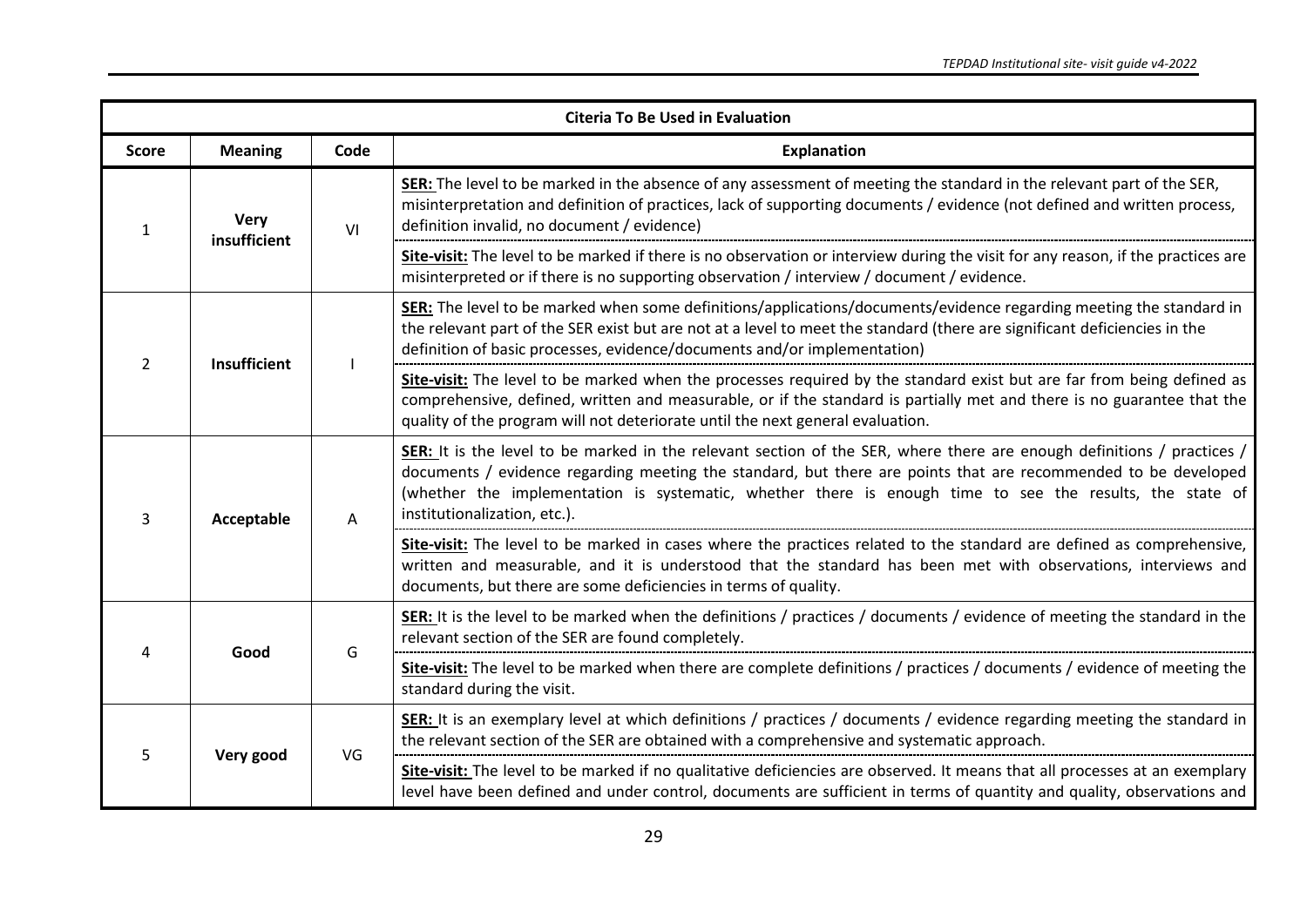| application. •<br><b>Interviews</b><br>Tidlic |  |  |
|-----------------------------------------------|--|--|
|-----------------------------------------------|--|--|

#### **EVALUATION CHART TO BE USED BY SITE-VISIT TEAM MEMBERS DURING THE INSTITUTIONAL SITE-VISIT**

 *\*will be included in the exit report \*\*will be included in Institutional site-visit evaluation report*

|                                                                                                            |           |                                                                      |             | <b>PRE-VISIT</b> | <b>SER EVALUATION</b>                |                |                                         | <b>EVALUATION OF INSTITUTION</b>                                                             |                                             |             | <b>Strengths</b><br>$*, **$ | Areas that need<br>improvement */<br>$***$ |                       |
|------------------------------------------------------------------------------------------------------------|-----------|----------------------------------------------------------------------|-------------|------------------|--------------------------------------|----------------|-----------------------------------------|----------------------------------------------------------------------------------------------|---------------------------------------------|-------------|-----------------------------|--------------------------------------------|-----------------------|
| <b>1.AIMS and OBJECTIVES</b>                                                                               | Basic Sci | <b>Prediction of</b><br>visit team<br>members<br><b>Surgical Sci</b> | nternal Sci | Educ<br>Med      | Accreditation<br>Council<br>National | Joint decision | $1st$ day<br>(after<br>online<br>visit) | $2nd$ day<br>(After<br>face to<br>face<br>visit)<br><b>Final</b><br><b>Decision</b><br>$***$ | the<br>s of meeting<br>standard**<br>Status | Explanation |                             |                                            | Recommendati<br>ons** |
| 1.1. Institutional goals                                                                                   |           |                                                                      |             |                  |                                      |                |                                         |                                                                                              |                                             |             |                             |                                            |                       |
| The institutional aims of the medical school must;                                                         |           |                                                                      |             |                  |                                      |                |                                         |                                                                                              |                                             |             |                             |                                            |                       |
| BS.1.1.1. Take into account<br>the social obligations of<br>the school                                     |           |                                                                      |             |                  |                                      |                |                                         |                                                                                              |                                             |             |                             |                                            |                       |
| BS.1.1.2. Include the<br>elements of education,<br>research and service<br>separately,                     |           |                                                                      |             |                  |                                      |                |                                         |                                                                                              |                                             |             |                             |                                            |                       |
| BS.1.1.3. Be defined with<br>broad participation,<br>shared with the internal<br>stakeholders and society. |           |                                                                      |             |                  |                                      |                |                                         |                                                                                              |                                             |             |                             |                                            |                       |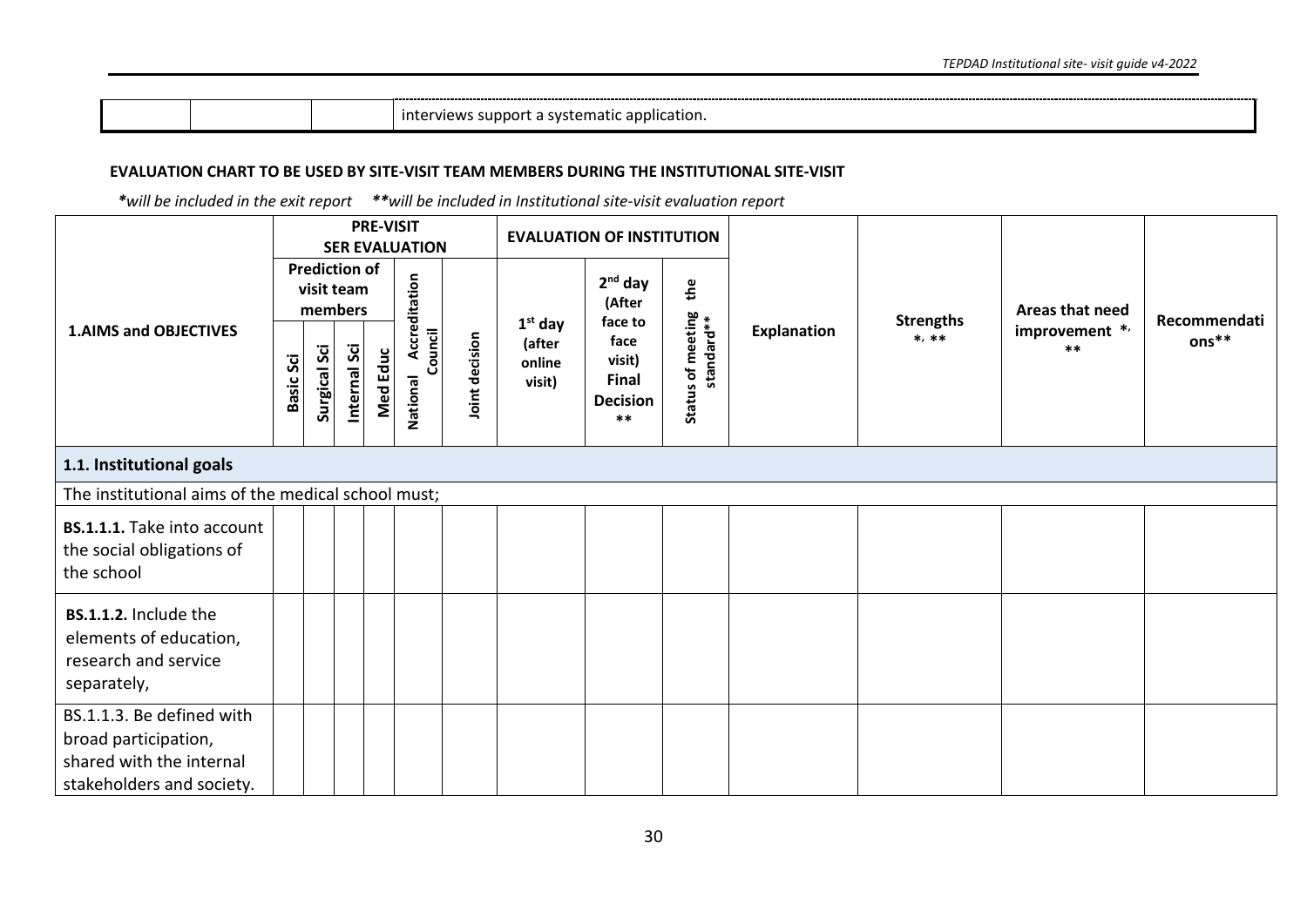| 1.2. Aims and objectives of the educational program         |  |  |  |  |  |  |  |  |  |  |  |  |  |
|-------------------------------------------------------------|--|--|--|--|--|--|--|--|--|--|--|--|--|
| The aims and objectives of the educational program must be; |  |  |  |  |  |  |  |  |  |  |  |  |  |
| BS.1.2.1. Compatible with                                   |  |  |  |  |  |  |  |  |  |  |  |  |  |
| <b>Turkey Higher Education</b>                              |  |  |  |  |  |  |  |  |  |  |  |  |  |
| Qualifications Framework,                                   |  |  |  |  |  |  |  |  |  |  |  |  |  |
| the National Core                                           |  |  |  |  |  |  |  |  |  |  |  |  |  |
| Curriculum and include                                      |  |  |  |  |  |  |  |  |  |  |  |  |  |
| the graduation                                              |  |  |  |  |  |  |  |  |  |  |  |  |  |
| competencies/outcomes                                       |  |  |  |  |  |  |  |  |  |  |  |  |  |
| to fullfill their roles and                                 |  |  |  |  |  |  |  |  |  |  |  |  |  |
| responsibilities in the                                     |  |  |  |  |  |  |  |  |  |  |  |  |  |
| community,                                                  |  |  |  |  |  |  |  |  |  |  |  |  |  |
| BS.1.2.2. Defined for                                       |  |  |  |  |  |  |  |  |  |  |  |  |  |
| years/program phases and                                    |  |  |  |  |  |  |  |  |  |  |  |  |  |
| associated with                                             |  |  |  |  |  |  |  |  |  |  |  |  |  |
| graduation aims /                                           |  |  |  |  |  |  |  |  |  |  |  |  |  |
| competencies /                                              |  |  |  |  |  |  |  |  |  |  |  |  |  |
| competences / outcomes                                      |  |  |  |  |  |  |  |  |  |  |  |  |  |
| BS.1.2.3. Defined with                                      |  |  |  |  |  |  |  |  |  |  |  |  |  |
| wide participation of                                       |  |  |  |  |  |  |  |  |  |  |  |  |  |
| internal stakeholders and                                   |  |  |  |  |  |  |  |  |  |  |  |  |  |
| be known to its                                             |  |  |  |  |  |  |  |  |  |  |  |  |  |
| constituency                                                |  |  |  |  |  |  |  |  |  |  |  |  |  |
| BS.1.2.4. Updated                                           |  |  |  |  |  |  |  |  |  |  |  |  |  |
| regularly                                                   |  |  |  |  |  |  |  |  |  |  |  |  |  |
|                                                             |  |  |  |  |  |  |  |  |  |  |  |  |  |
| BS.1.2.5. Utilized in                                       |  |  |  |  |  |  |  |  |  |  |  |  |  |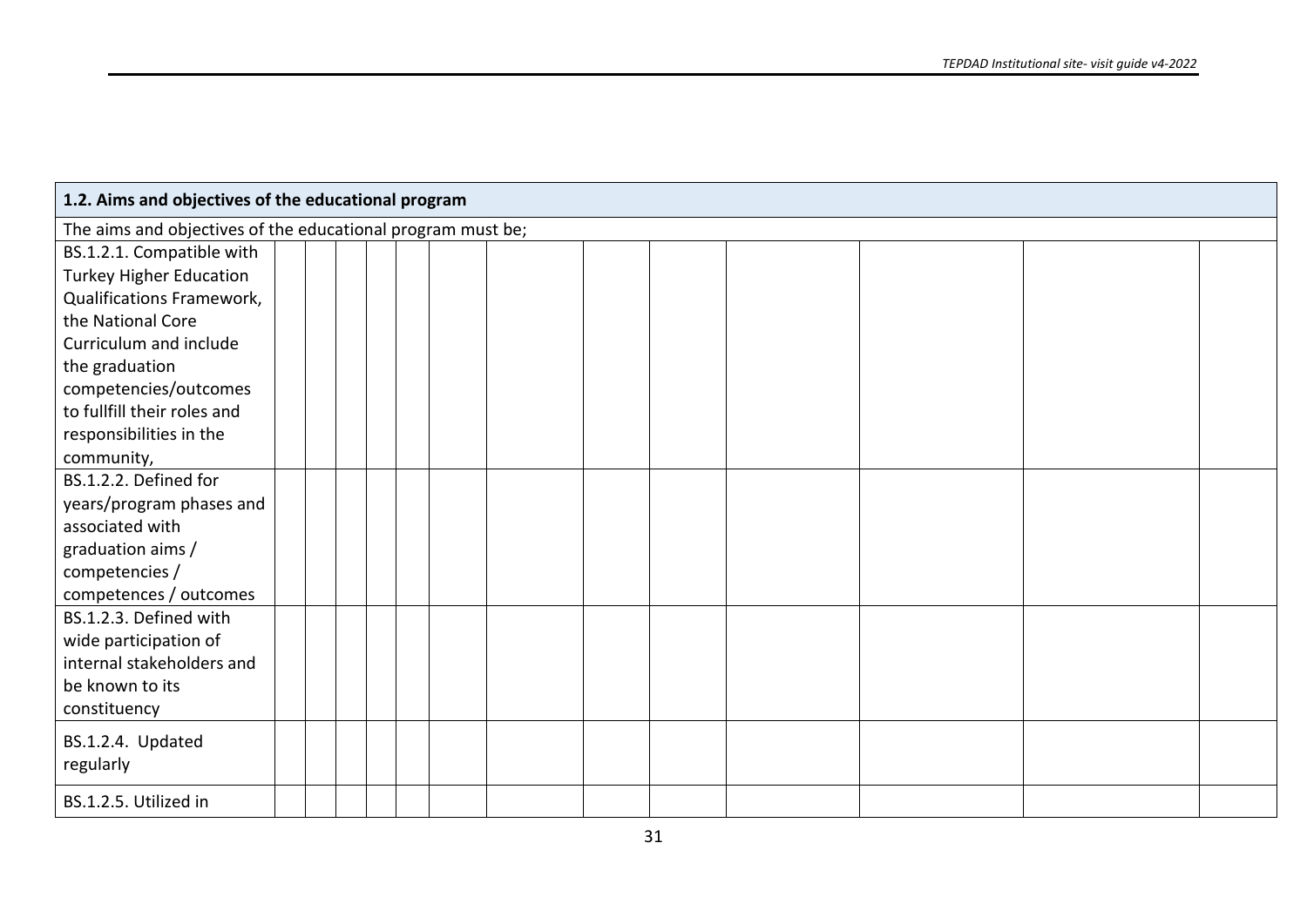| education and teaching                                                         |  |  |  |  |  |  |  |  |  |  |  |  |  |
|--------------------------------------------------------------------------------|--|--|--|--|--|--|--|--|--|--|--|--|--|
| processes.                                                                     |  |  |  |  |  |  |  |  |  |  |  |  |  |
| The medical school in the process of defining its goals and objectives should; |  |  |  |  |  |  |  |  |  |  |  |  |  |
| DS.1.2.1. Take the                                                             |  |  |  |  |  |  |  |  |  |  |  |  |  |
| contributions and opinions                                                     |  |  |  |  |  |  |  |  |  |  |  |  |  |
| of external stakeholders                                                       |  |  |  |  |  |  |  |  |  |  |  |  |  |
| DS.1.2.2. Consider the                                                         |  |  |  |  |  |  |  |  |  |  |  |  |  |
| aims of objectives of                                                          |  |  |  |  |  |  |  |  |  |  |  |  |  |
| International medical                                                          |  |  |  |  |  |  |  |  |  |  |  |  |  |
| education organizations                                                        |  |  |  |  |  |  |  |  |  |  |  |  |  |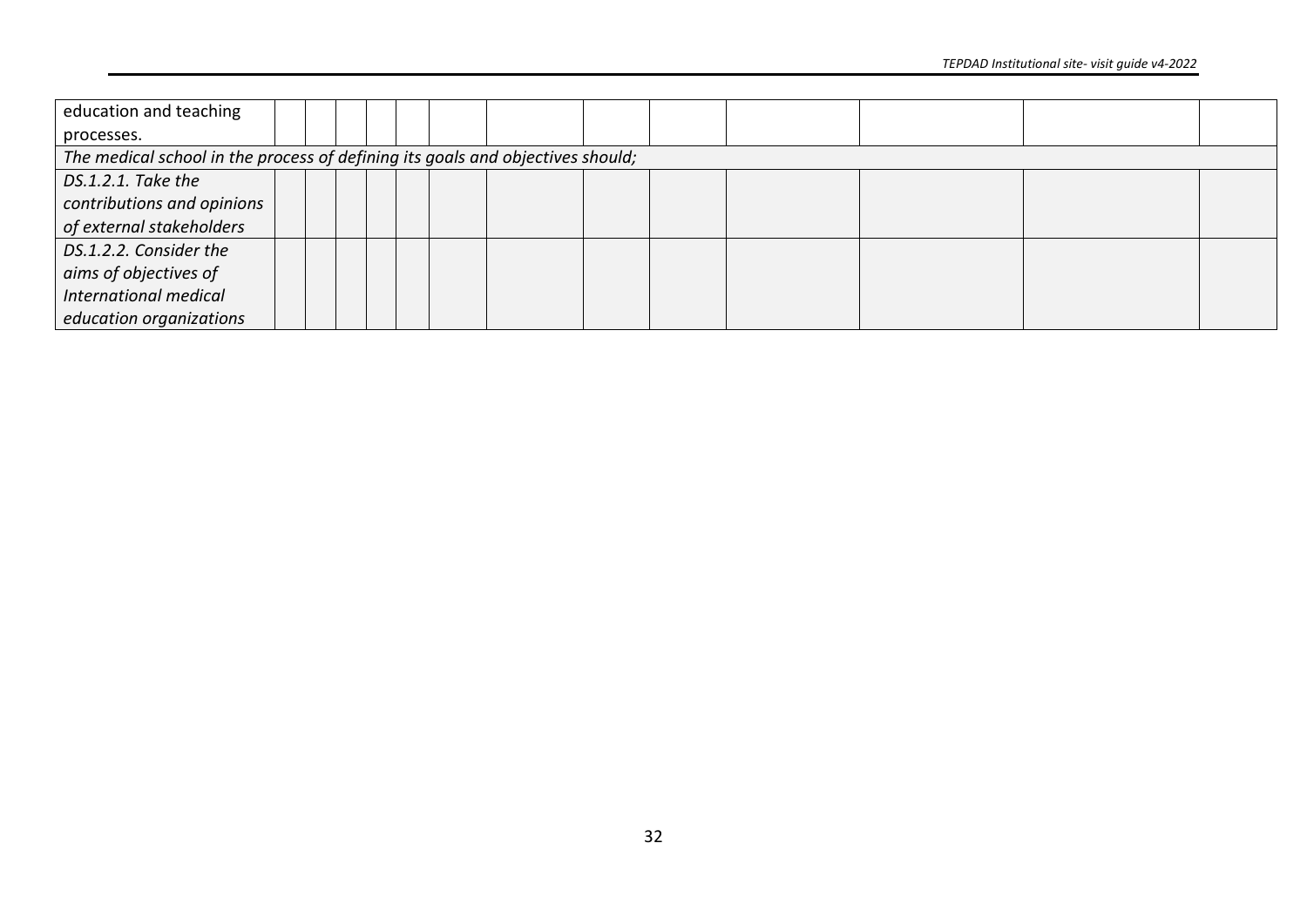|                                                                                                                                                                   |                  |                     |                                                               | <b>PRE-VISIT</b> | <b>SER EVALUATION</b>                       |                |                                         | <b>EVALUATION OF INSTITUTION</b>                                                      |                          |                    |                             |                                           |                            |  |
|-------------------------------------------------------------------------------------------------------------------------------------------------------------------|------------------|---------------------|---------------------------------------------------------------|------------------|---------------------------------------------|----------------|-----------------------------------------|---------------------------------------------------------------------------------------|--------------------------|--------------------|-----------------------------|-------------------------------------------|----------------------------|--|
| <b>2. STRUCTURE AND</b><br><b>CONTENT OF THE</b><br><b>EDUCATIONAL PROGRAM</b>                                                                                    | <b>Basic Sci</b> | <b>Surgical Sci</b> | <b>Prediction of</b><br>visit team<br>members<br>Internal Sci | <b>Med Educ</b>  | Accreditation<br>Council<br><b>National</b> | Joint decision | $1st$ day<br>(after<br>online<br>visit) | $2nd$ day<br>(After<br>face to<br>face<br>visit)<br>Final<br><b>Decision</b><br>$***$ | the<br>Status of meeting | <b>Explanation</b> | <b>Strengths</b><br>$*, **$ | Areas that need<br>improvement<br>$*, **$ | Recommendation<br>$s^{**}$ |  |
| 2.1 The structure of the educational program                                                                                                                      |                  |                     |                                                               |                  |                                             |                |                                         |                                                                                       |                          |                    |                             |                                           |                            |  |
| The educational program must;                                                                                                                                     |                  |                     |                                                               |                  |                                             |                |                                         |                                                                                       |                          |                    |                             |                                           |                            |  |
| BS.2.1.1. Define the<br>structure and the<br>teaching methods used in<br>general and for all stages<br>of the program and<br>shared with all the<br>stakeholders, |                  |                     |                                                               |                  |                                             |                |                                         |                                                                                       |                          |                    |                             |                                           |                            |  |
| BS.2.1.2. Include learner-<br>centered educational<br>practices at every stage,                                                                                   |                  |                     |                                                               |                  |                                             |                |                                         |                                                                                       |                          |                    |                             |                                           |                            |  |
| BS.2.1.3. Be integrated<br>horizontally and vertically,                                                                                                           |                  |                     |                                                               |                  |                                             |                |                                         |                                                                                       |                          |                    |                             |                                           |                            |  |
| BS.2.1.4. Include electives<br>and independent study<br>hours at every stage,                                                                                     |                  |                     |                                                               |                  |                                             |                |                                         |                                                                                       |                          |                    |                             |                                           |                            |  |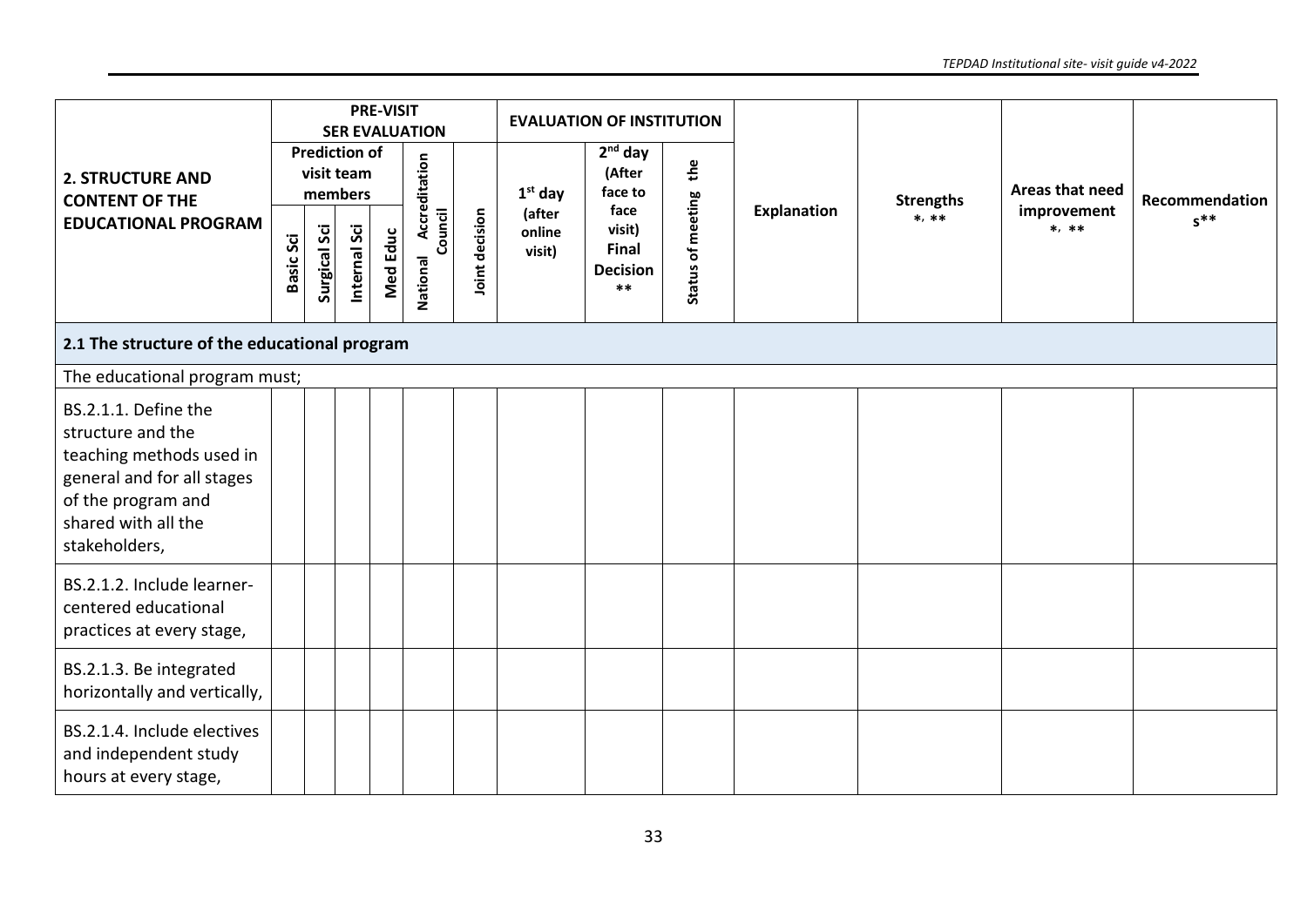| <b>BS.2.1.5. Include</b><br>educational activities that<br>take place in health |  |  |  |  |  |  |  |
|---------------------------------------------------------------------------------|--|--|--|--|--|--|--|
| institutions and in the                                                         |  |  |  |  |  |  |  |
| community outside the                                                           |  |  |  |  |  |  |  |
| tertiary level.                                                                 |  |  |  |  |  |  |  |
| BS.2.1.6 Design the                                                             |  |  |  |  |  |  |  |
| online/distance learning                                                        |  |  |  |  |  |  |  |
| and teaching activities to                                                      |  |  |  |  |  |  |  |
| be compatible with the                                                          |  |  |  |  |  |  |  |
| outcomes of the program,                                                        |  |  |  |  |  |  |  |
| and their operation                                                             |  |  |  |  |  |  |  |
| should be defined within                                                        |  |  |  |  |  |  |  |
| the framework of a                                                              |  |  |  |  |  |  |  |
| directive and carried out                                                       |  |  |  |  |  |  |  |
| with the support of                                                             |  |  |  |  |  |  |  |
| appropriate equipment,                                                          |  |  |  |  |  |  |  |
| infrastructure and                                                              |  |  |  |  |  |  |  |
| manpower.                                                                       |  |  |  |  |  |  |  |
| Educational program should;                                                     |  |  |  |  |  |  |  |
| DS.2.1.1. Include                                                               |  |  |  |  |  |  |  |
| behavioural sciences,                                                           |  |  |  |  |  |  |  |
| social sciences and                                                             |  |  |  |  |  |  |  |
| humanities in the                                                               |  |  |  |  |  |  |  |
| program integration                                                             |  |  |  |  |  |  |  |
| DS.2.1.2. Ensure                                                                |  |  |  |  |  |  |  |
| confrontation of the                                                            |  |  |  |  |  |  |  |
| students with the                                                               |  |  |  |  |  |  |  |
| patients, community                                                             |  |  |  |  |  |  |  |
| health problems and                                                             |  |  |  |  |  |  |  |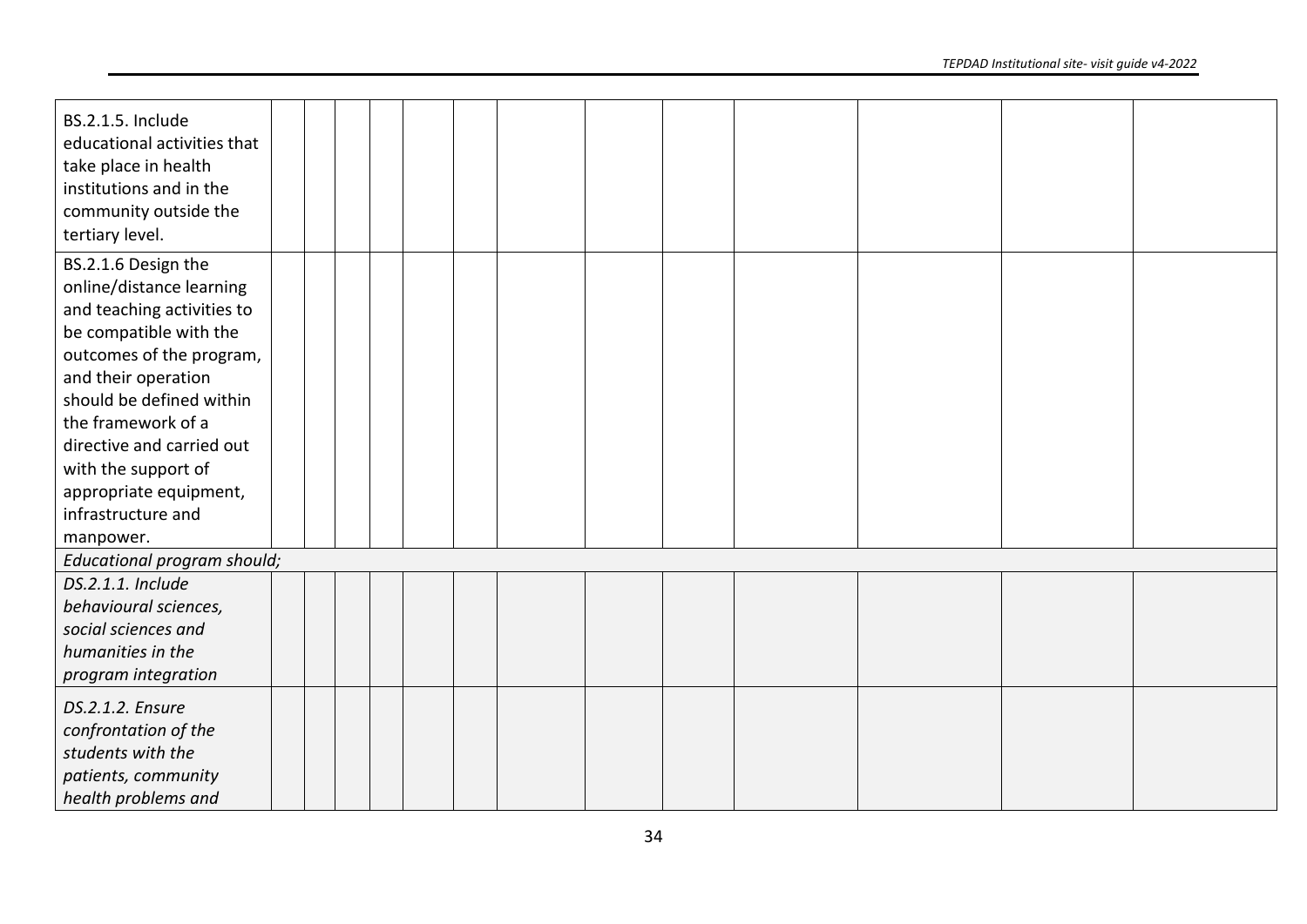| needs at the early stages<br>of the program                                                                                                                          |  |  |  |  |  |  |  |
|----------------------------------------------------------------------------------------------------------------------------------------------------------------------|--|--|--|--|--|--|--|
| DS. 2.1.3. Include<br>community based<br>educational activities at<br>all stages                                                                                     |  |  |  |  |  |  |  |
| DS. 2.1.4. Include medical<br>electives in all stages                                                                                                                |  |  |  |  |  |  |  |
| DS. 2.1.5 Include<br>components and activities<br>aimed at providing<br>students with a<br>continuous professional<br>development and lifelong<br>learning attitude, |  |  |  |  |  |  |  |
| DS 2.1.6 Include non-<br>medical electives                                                                                                                           |  |  |  |  |  |  |  |
| 2.2. The content of the educational program                                                                                                                          |  |  |  |  |  |  |  |
| The content of the educational program must;                                                                                                                         |  |  |  |  |  |  |  |
| BS. 2.2.1. Be structured to<br>meet the goals and<br>objectives defined at<br>every level / year or<br>phase,                                                        |  |  |  |  |  |  |  |
| <b>BS.2.2.2. Ensure</b>                                                                                                                                              |  |  |  |  |  |  |  |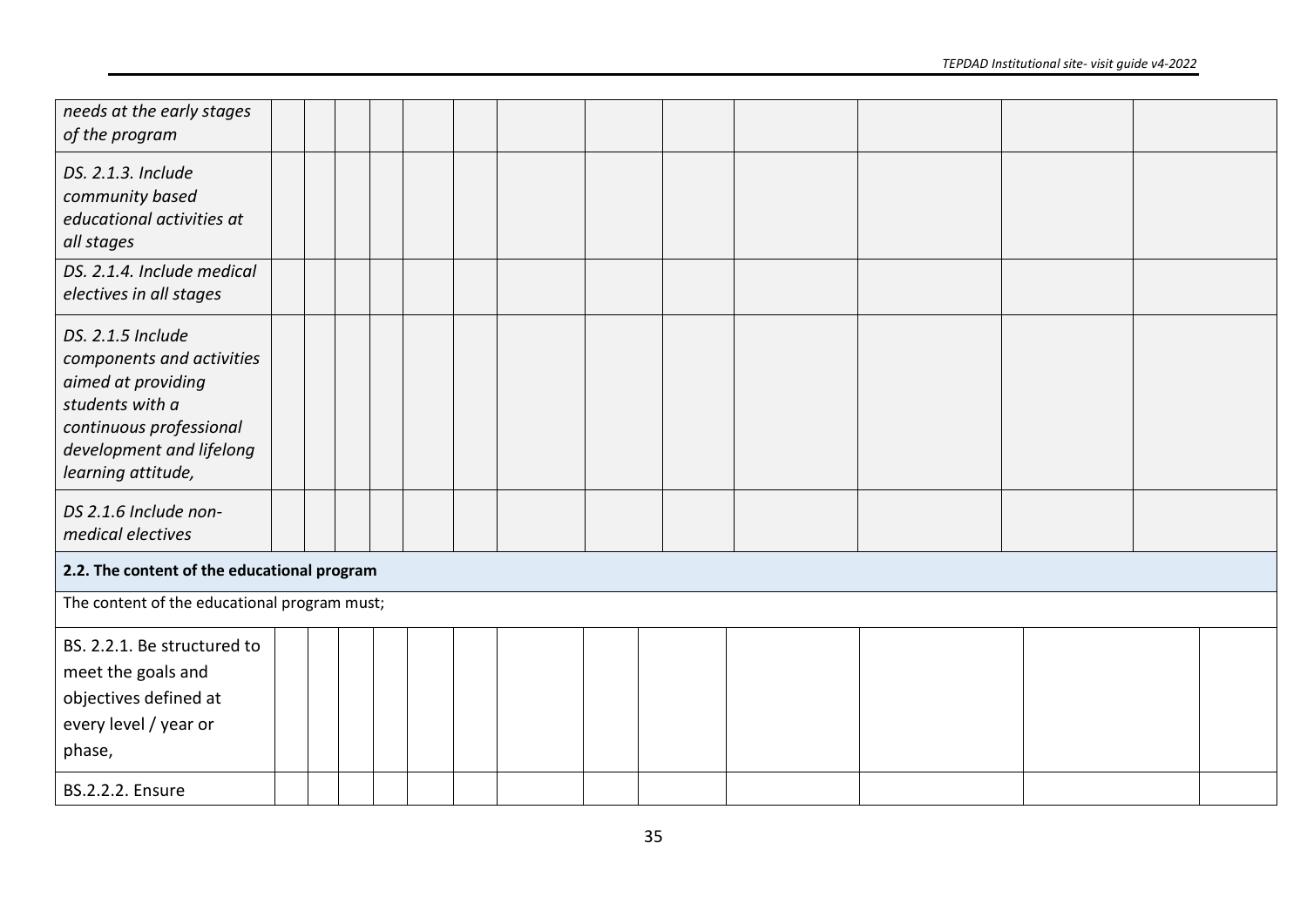| compliance with the<br>current national core<br>curriculum and show this<br>with a systematic analysis,                                                                                                                |  |  |  |  |  |  |
|------------------------------------------------------------------------------------------------------------------------------------------------------------------------------------------------------------------------|--|--|--|--|--|--|
| <b>BS.2.2.3. Include</b><br>behavioral and social<br>sciences as well as medical<br>humanities,                                                                                                                        |  |  |  |  |  |  |
| BS.2.2.4. Provide learning<br>opportunities by using<br>scientific principles and<br>methods to develop skills<br>such as analytical, critical<br>thinking and evaluation,<br>problem solving, and<br>decision making, |  |  |  |  |  |  |
| BS.2.2.5. Ensure learning<br>opportunities that will<br>encourage students to<br>participate in scientific<br>research and gain<br>experience,                                                                         |  |  |  |  |  |  |
| <b>BS.2.2.6. Provide</b><br>opportunities to gain<br>understanding and skills to                                                                                                                                       |  |  |  |  |  |  |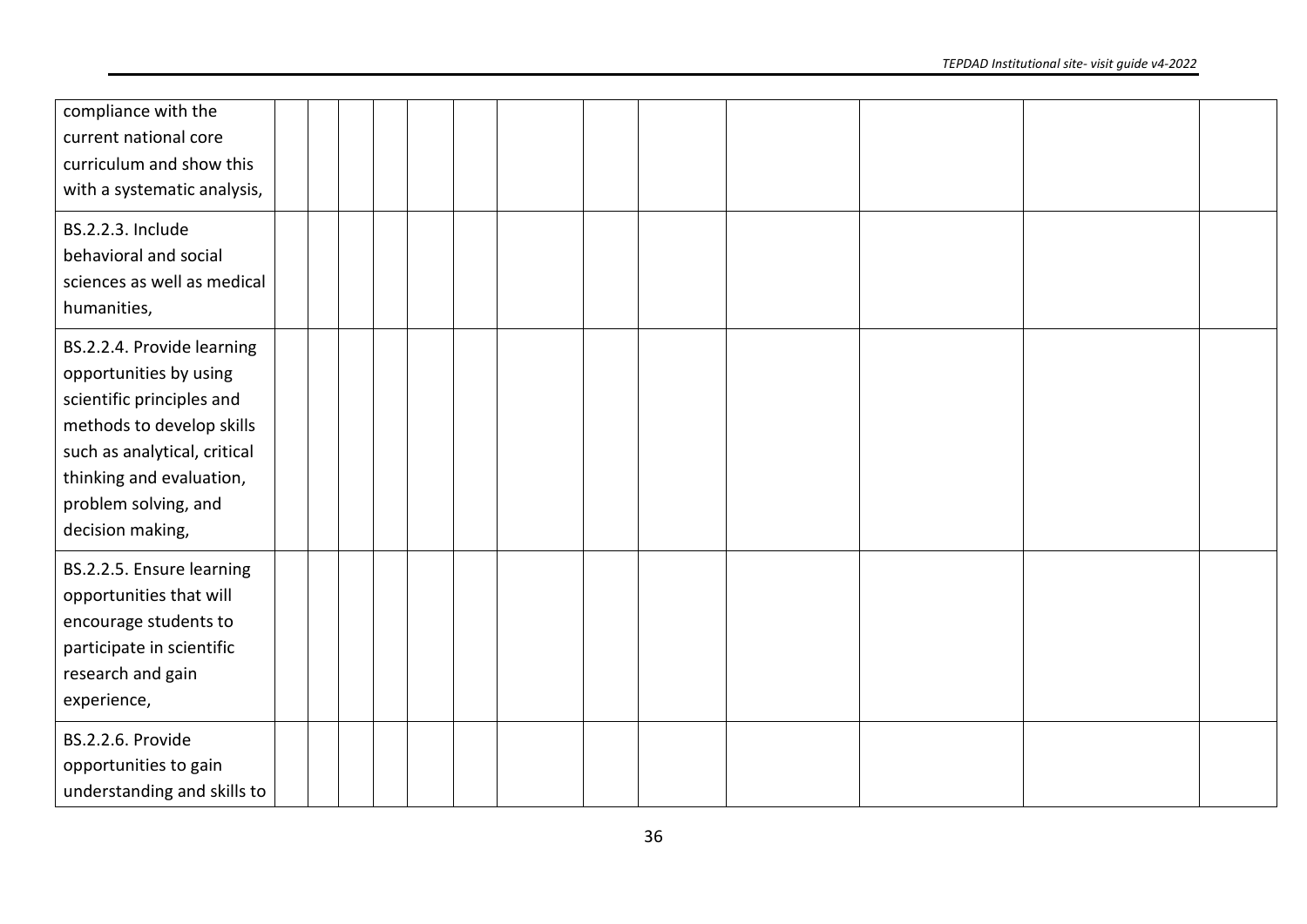| work in a team,                                                                                                                                                           |  |  |  |  |  |  |
|---------------------------------------------------------------------------------------------------------------------------------------------------------------------------|--|--|--|--|--|--|
| BS.2.2.7. Include elements<br>to prepare the graduates<br>for postgraduate training<br>and working conditions,                                                            |  |  |  |  |  |  |
| BS. 2.2.8 Plan social and<br>community based projects<br>or educational activities in<br>which the students can<br>take responsibility.                                   |  |  |  |  |  |  |
| Educational program content should;                                                                                                                                       |  |  |  |  |  |  |
| DS.2.2.1. Include evidence<br>based medicine practices,                                                                                                                   |  |  |  |  |  |  |
| DS.2.2.2 Provides students<br>with the opportunity to<br>learn and gain experience<br>in electronic patient<br>information management<br>and decision support<br>systems, |  |  |  |  |  |  |
| DS.2.2.3. Give the students<br>an inter-professional<br>perspective in the<br>provision of health<br>services and practice.                                               |  |  |  |  |  |  |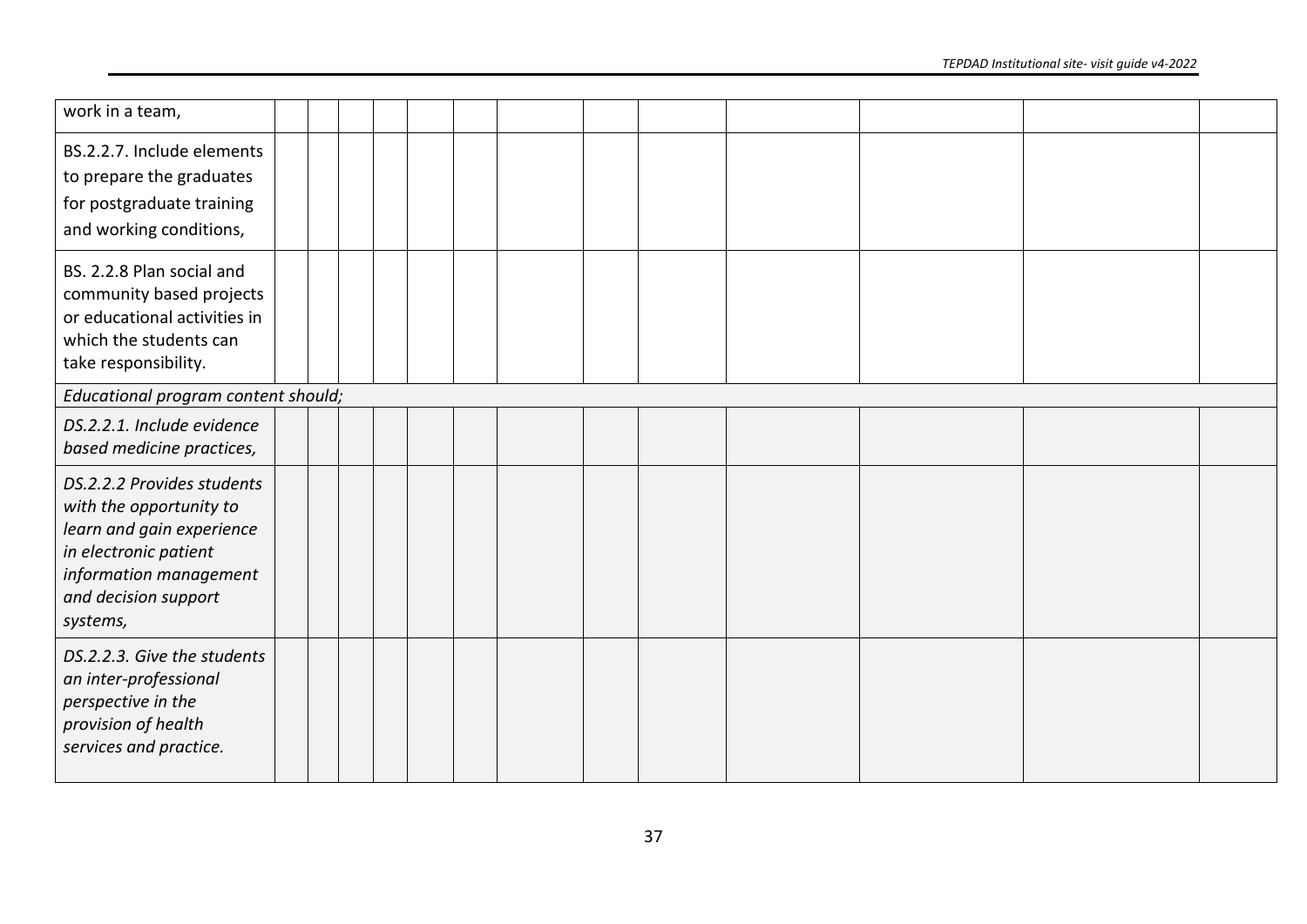|                                                                                                                                              |                  |              |                                               | <b>PRE-VISIT</b> | <b>SER EVALUATION</b>             |                |                            | <b>EVALUATION OF INSTITUTION</b>                           |                                 |                    |                  |                         |              |  |  |  |
|----------------------------------------------------------------------------------------------------------------------------------------------|------------------|--------------|-----------------------------------------------|------------------|-----------------------------------|----------------|----------------------------|------------------------------------------------------------|---------------------------------|--------------------|------------------|-------------------------|--------------|--|--|--|
|                                                                                                                                              |                  |              | <b>Prediction of</b><br>visit team<br>members |                  |                                   |                | $1st$ day                  | $2nd$ day<br>(After face                                   | the                             |                    | <b>Strengths</b> | Areas that need         | Recommendati |  |  |  |
| <b>3. ASSESSMENT OF</b><br><b>STUDENTS</b>                                                                                                   | <b>Basic Sci</b> | Surgical Sci | Internal Sci                                  | <b>Med Educ</b>  | National Accreditation<br>Council | Joint decision | (after<br>online<br>visit) | to face visit)<br><b>Final</b><br><b>Decision</b><br>$***$ | Status of meeting<br>standard** | <b>Explanation</b> | $*, **$          | improvement */<br>$***$ | $ons**$      |  |  |  |
| 3.1. Assessment applications                                                                                                                 |                  |              |                                               |                  |                                   |                |                            |                                                            |                                 |                    |                  |                         |              |  |  |  |
| The methods and criteria used for assessment must be;                                                                                        |                  |              |                                               |                  |                                   |                |                            |                                                            |                                 |                    |                  |                         |              |  |  |  |
| BS.3.1.1. Determined<br>according to the years or<br>phases of the program,<br>published and shared<br>with students and faculty<br>members, |                  |              |                                               |                  |                                   |                |                            |                                                            |                                 |                    |                  |                         |              |  |  |  |
| BS.3.1.2. Compliant with<br>aims and learning<br>objectives and validated,                                                                   |                  |              |                                               |                  |                                   |                |                            |                                                            |                                 |                    |                  |                         |              |  |  |  |
| BS.3.1.3. Planned and<br>implemented to support<br>learning.                                                                                 |                  |              |                                               |                  |                                   |                |                            |                                                            |                                 |                    |                  |                         |              |  |  |  |
| Assessment of students should;                                                                                                               |                  |              |                                               |                  |                                   |                |                            |                                                            |                                 |                    |                  |                         |              |  |  |  |
| DS.3.1.1. Be continuously                                                                                                                    |                  |              |                                               |                  |                                   |                |                            |                                                            |                                 |                    |                  |                         |              |  |  |  |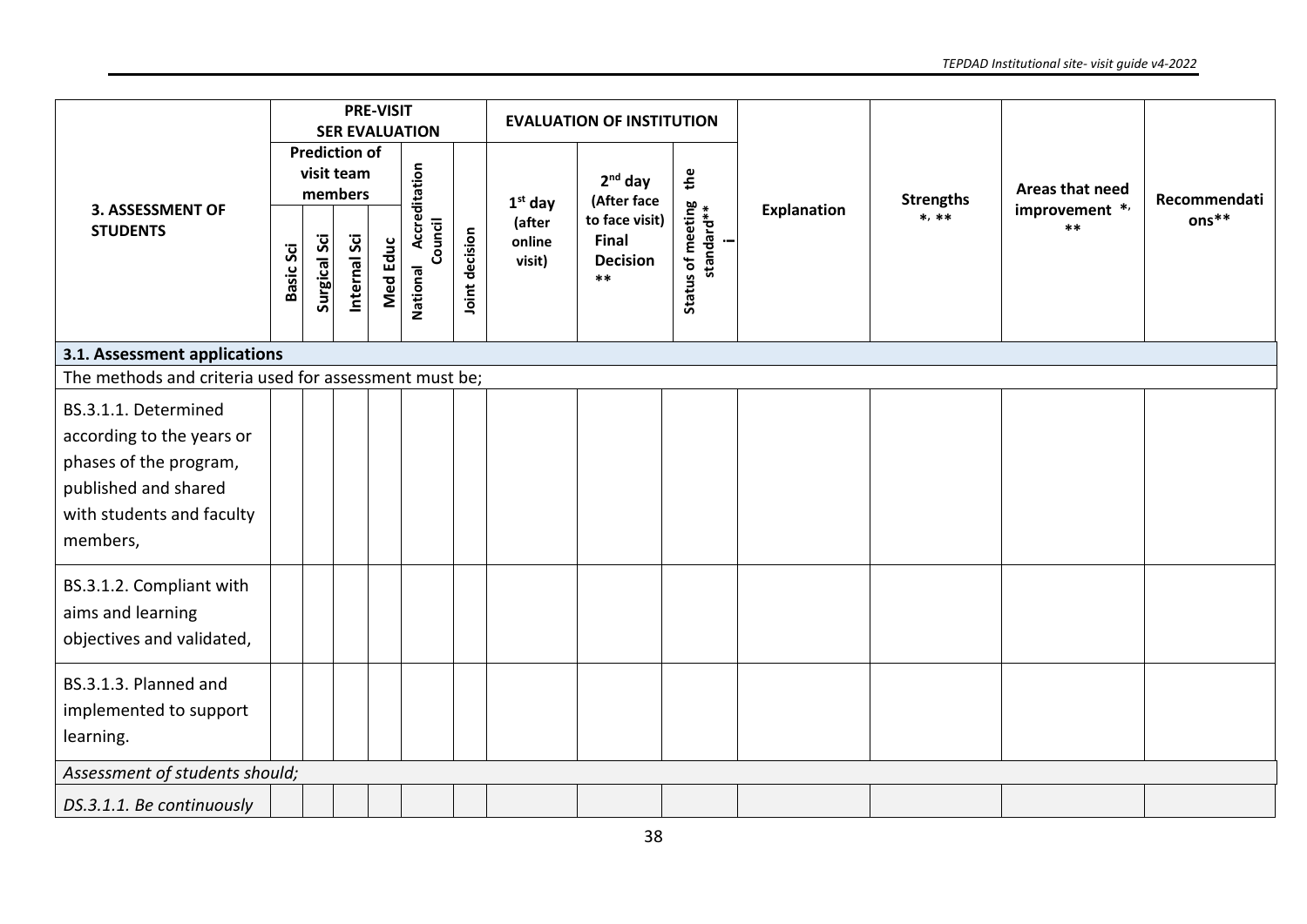| $ $ improved using innovative $ $<br>methods and following<br>new developments in the<br>field, |  |  |  |  |  |  |  |
|-------------------------------------------------------------------------------------------------|--|--|--|--|--|--|--|
| DS.3.1.2. Evaluate the<br>utility of assessment<br>practices,                                   |  |  |  |  |  |  |  |

| <b>4. STUDENTS</b>                                                          |                  |                     |                                               | <b>PRE-VISIT</b> | <b>SER EVALUATION</b>             |               |                     | <b>EVALUATION OF INSTITUTION</b>           |                             |             |                             |                                           |                       |
|-----------------------------------------------------------------------------|------------------|---------------------|-----------------------------------------------|------------------|-----------------------------------|---------------|---------------------|--------------------------------------------|-----------------------------|-------------|-----------------------------|-------------------------------------------|-----------------------|
|                                                                             |                  |                     | <b>Prediction of</b><br>visit team<br>members |                  |                                   |               | $1st$ day<br>(after | $2nd$ day<br>(After face<br>to face visit) | us of meeting<br>standard** | Explanation | <b>Strengths</b><br>$*, **$ | Areas that need<br>improvement<br>$*, **$ | Recommendati<br>ons** |
|                                                                             | <b>Basic Sci</b> | <b>Surgical Sci</b> | Internal Sci                                  | Med Educ         | National<br>Accreditation Council | oint decision | online<br>visit)    | Final<br><b>Decision</b><br>$***$          | Status of<br>the            |             |                             |                                           |                       |
| 4.1. Approach to student selection, intake and number                       |                  |                     |                                               |                  |                                   |               |                     |                                            |                             |             |                             |                                           |                       |
| Medical school must;                                                        |                  |                     |                                               |                  |                                   |               |                     |                                            |                             |             |                             |                                           |                       |
| BS.4.1.1. Determine the<br>number of students to be<br>admitted taking into |                  |                     |                                               |                  |                                   |               |                     |                                            |                             |             |                             |                                           |                       |
| account the objectives,<br>structure, features,<br>institutional human      |                  |                     |                                               |                  |                                   |               |                     |                                            |                             |             |                             |                                           |                       |
| power and infrastructure<br>of the educational<br>program                   |                  |                     |                                               |                  |                                   |               |                     |                                            |                             |             |                             |                                           |                       |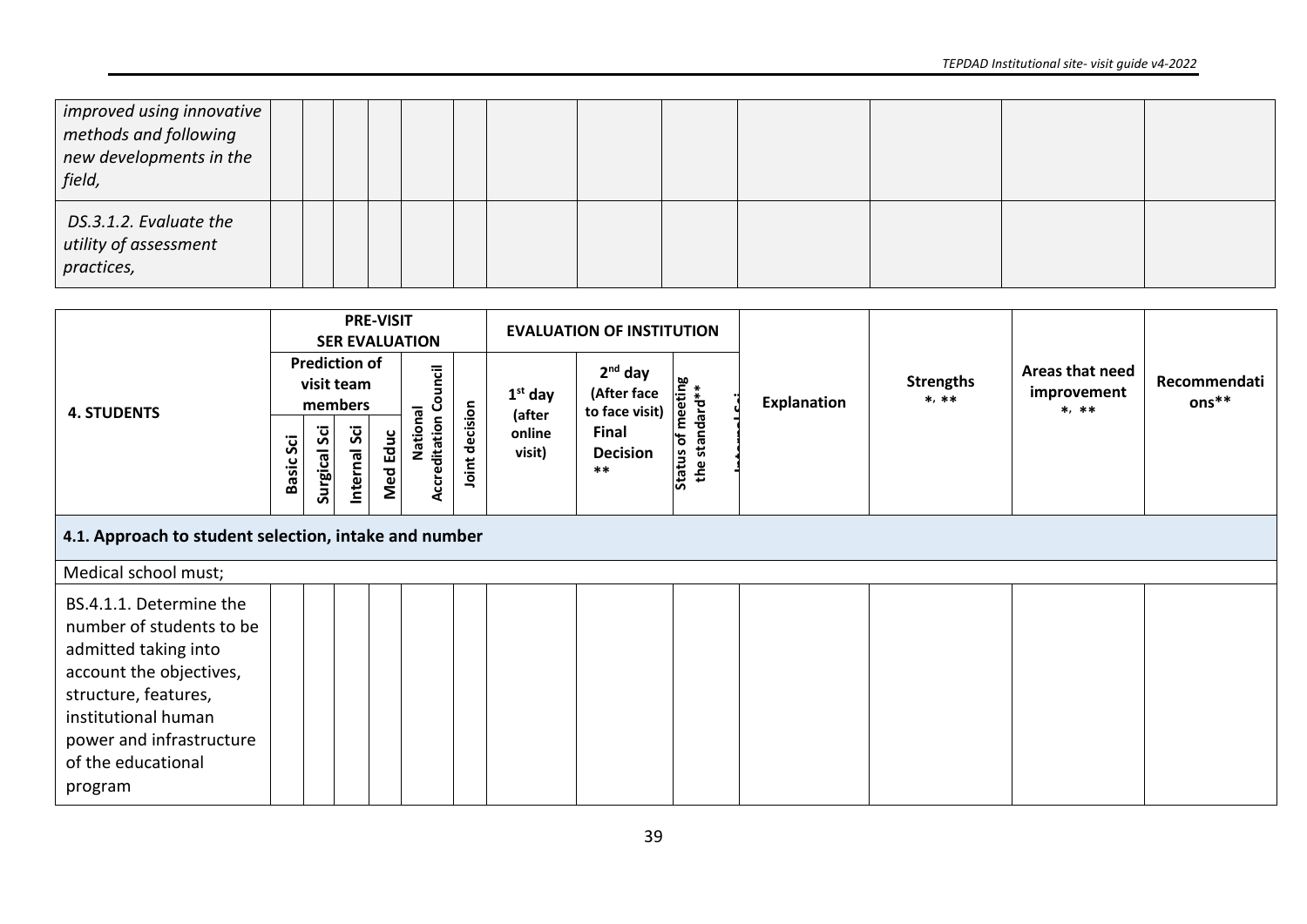| 4.2. Duties and responsibilities of students |  |  |
|----------------------------------------------|--|--|
| Medical school must;                         |  |  |
| BS. 4.2.1. Define and                        |  |  |
| make known the duties                        |  |  |
| and responsibilities of the                  |  |  |
| students in preclinical                      |  |  |
| period of the program,                       |  |  |
| BS. 4.2.2. Define and                        |  |  |
| make known the duties                        |  |  |
| and responsibilities of the                  |  |  |
| students in clinical                         |  |  |
| clerkship and internship                     |  |  |
| period.                                      |  |  |
| 4.3. Student representation                  |  |  |
| The medical school must;                     |  |  |
| BS.4.3.1. Define and                         |  |  |
| establish an institutional                   |  |  |
| system that will provide                     |  |  |
| qualified and effective                      |  |  |
| student representation in                    |  |  |
| all the structures and                       |  |  |
| processes related to                         |  |  |
| education and training.                      |  |  |
| 4.4. Counseling services for students        |  |  |
| The medical school must;                     |  |  |
| BS.4.4.1. Define and                         |  |  |
| establish an academic and                    |  |  |
| social counseling system                     |  |  |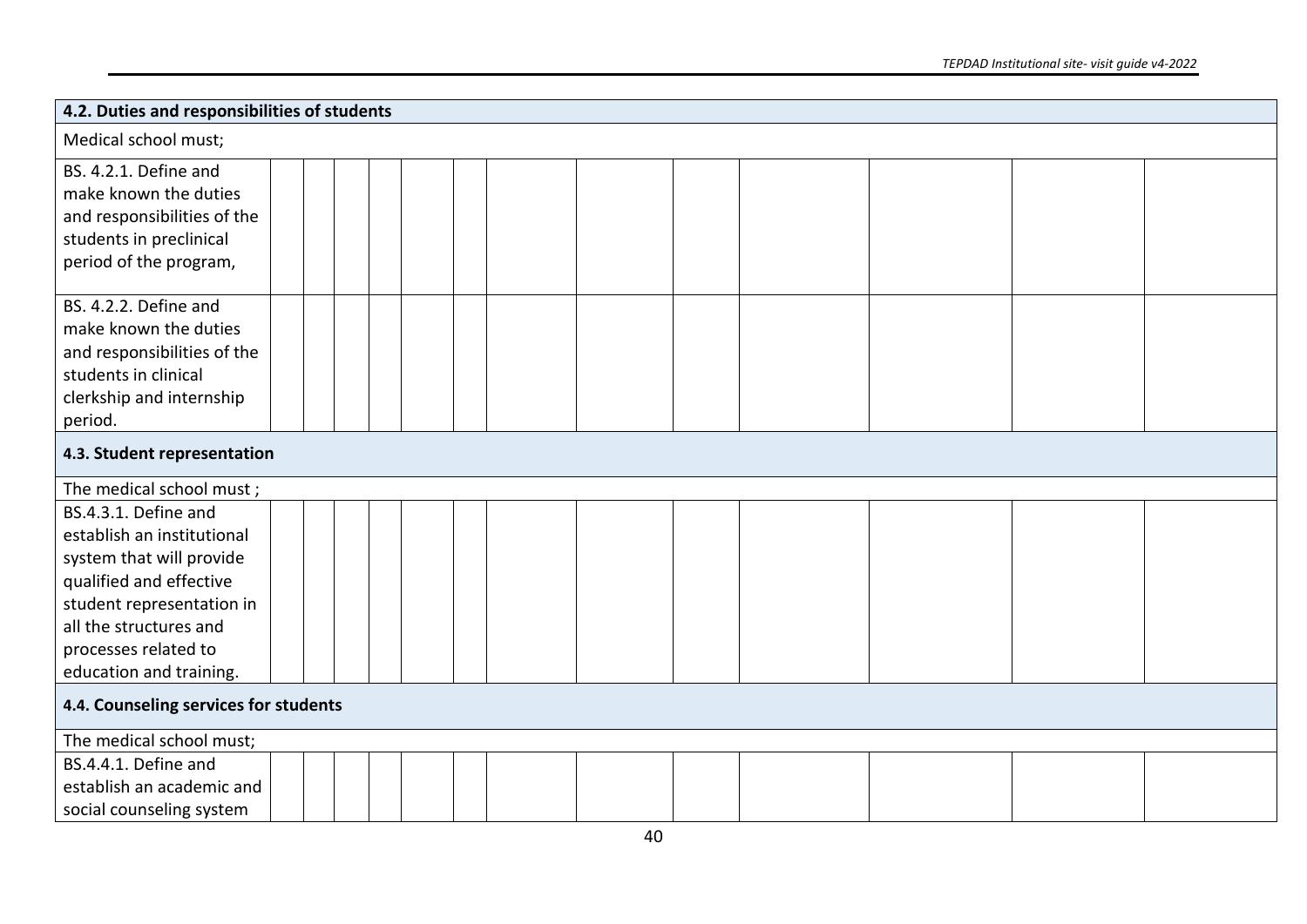| and demonstrate its<br>functionality.                                                                                           |  |  |  |  |  |  |
|---------------------------------------------------------------------------------------------------------------------------------|--|--|--|--|--|--|
| The medical school should,                                                                                                      |  |  |  |  |  |  |
| DS.4.4.1. Provide<br>accessible psychological<br>counseling and guidance<br>services,                                           |  |  |  |  |  |  |
| DS.4.4.2. Provide<br>methods / activities to<br>assist in career planning<br>for the students                                   |  |  |  |  |  |  |
| 4.5. Social, cultural, and sports facilities                                                                                    |  |  |  |  |  |  |
| The medical school must;                                                                                                        |  |  |  |  |  |  |
| BS.4.5.1. Provide social,<br>cultural, sports facilities<br>and equal access<br>opportunities for the<br>students.              |  |  |  |  |  |  |
| The medical school should;                                                                                                      |  |  |  |  |  |  |
| DS.4.5.1. Encourage<br>interaction of the<br>students with the<br>instructors in social,<br>cultural, and sports<br>activities, |  |  |  |  |  |  |
| DS.4.5.2. Facilitate the<br>student access to<br>resources that provide                                                         |  |  |  |  |  |  |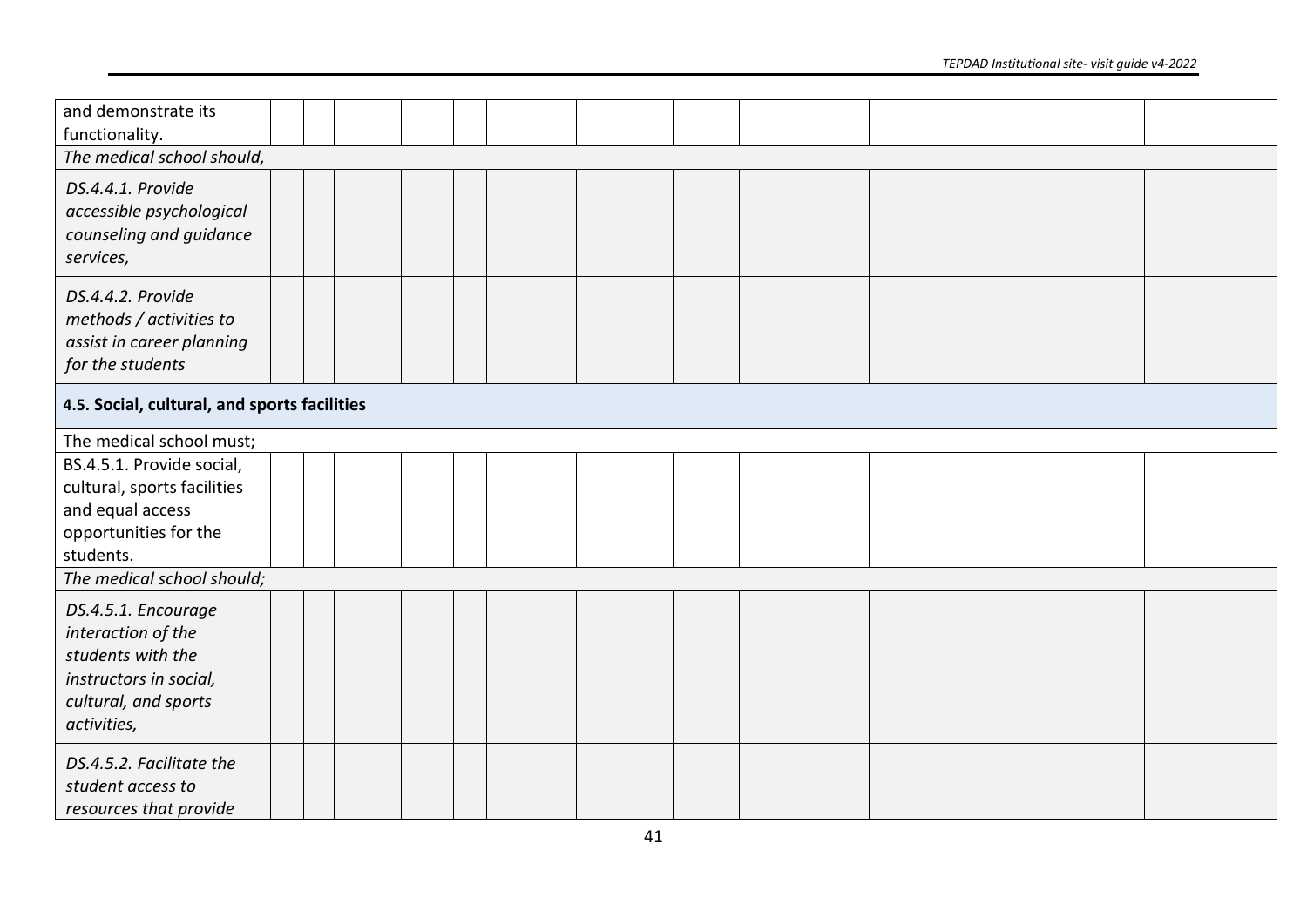| economic support<br>according to their needs.                                                                                                                                            |                                                        |  |  |  |  |  |  |  |  |  |  |  |  |  |  |
|------------------------------------------------------------------------------------------------------------------------------------------------------------------------------------------|--------------------------------------------------------|--|--|--|--|--|--|--|--|--|--|--|--|--|--|
|                                                                                                                                                                                          | 4.6. National and international exchange opportunities |  |  |  |  |  |  |  |  |  |  |  |  |  |  |
| The medical school must;                                                                                                                                                                 |                                                        |  |  |  |  |  |  |  |  |  |  |  |  |  |  |
| BS.4.6.1. Provide students<br>national and international<br>exchange opportunities<br>and give administrative<br>and economic support<br>within a specific plan and<br>policy framework, |                                                        |  |  |  |  |  |  |  |  |  |  |  |  |  |  |
| 4.7. Continuous and regular communication with students                                                                                                                                  |                                                        |  |  |  |  |  |  |  |  |  |  |  |  |  |  |
| The medical school must;                                                                                                                                                                 |                                                        |  |  |  |  |  |  |  |  |  |  |  |  |  |  |
| 4.7.1. Provide the<br>students with an<br>environment of<br>continuous and regular<br>interaction using up-to-<br>date communication tools<br>and methods.                               |                                                        |  |  |  |  |  |  |  |  |  |  |  |  |  |  |

| <b>5. PROGRAM EVALUATION</b> | <b>PRE-VISIT</b><br><b>SER EVALUATION</b> |   |                                   |                   | <b>EVALUATION OF INSTITUTION</b> |        |                    | Strengths<br>$*$ , $**$ | Areas that need<br>improvement $*$ | Recommendat<br>ions** |
|------------------------------|-------------------------------------------|---|-----------------------------------|-------------------|----------------------------------|--------|--------------------|-------------------------|------------------------------------|-----------------------|
|                              | <b>Prediction of</b>                      | ᇴ | o                                 | <sup>st</sup> day | 2 <sup>nd</sup> day              | ъ.     | <b>Explanation</b> |                         | $***$                              |                       |
|                              | visit team                                |   | ≅.<br>$\mathbf \omega$<br>.≒<br>Φ | (after            | (After face                      | Ē<br>ີ |                    |                         |                                    |                       |
|                              | members                                   | ÷ |                                   | online            | to face visit)                   | -      |                    |                         |                                    |                       |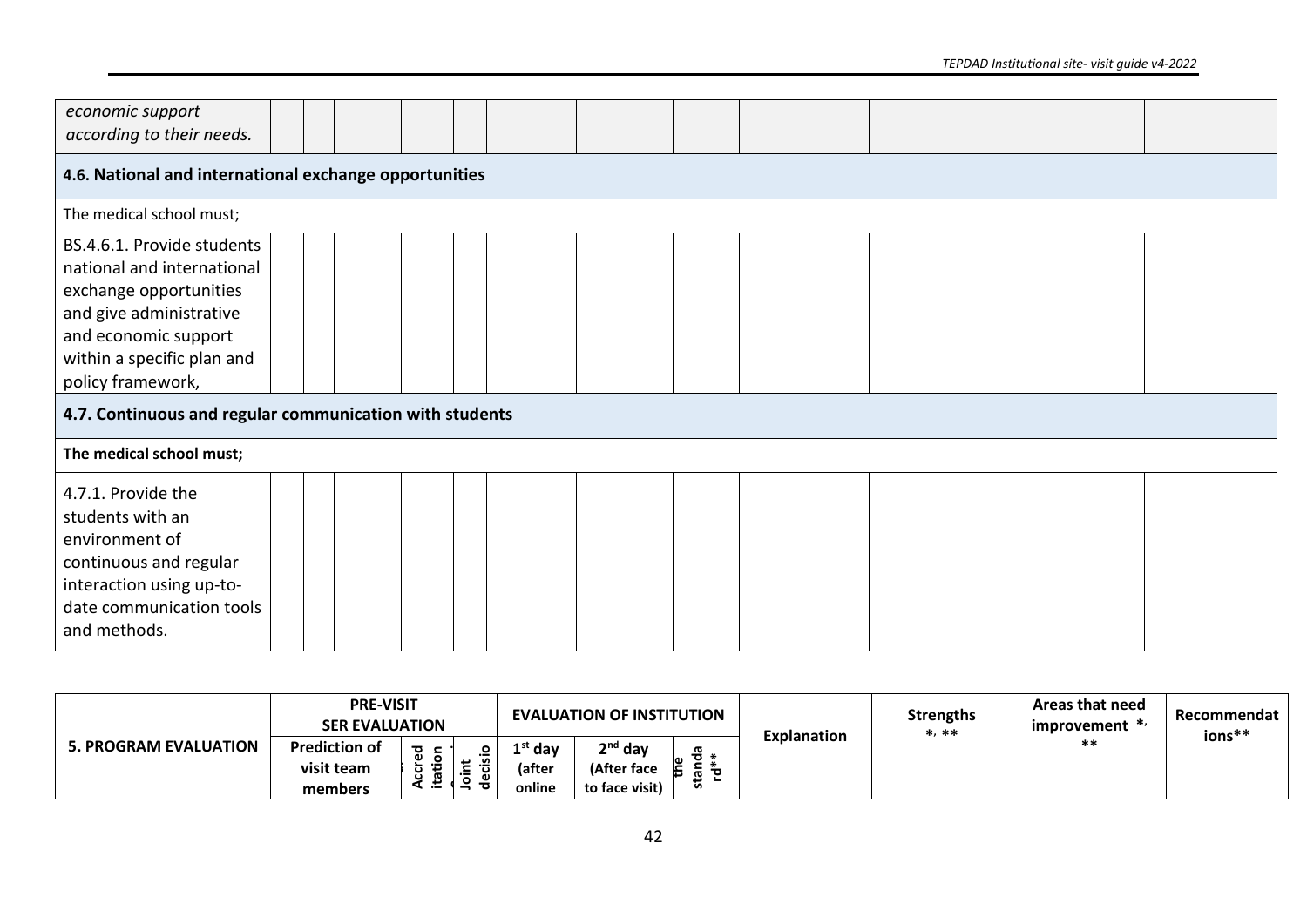|                                                                                                                            | <b>Basic Sci</b> | <b>Surgical Sci</b> | Internal Sci | <b>Med Educ</b> |  | visit) | Final<br><b>Decision</b><br>$***$ |  |  |  |
|----------------------------------------------------------------------------------------------------------------------------|------------------|---------------------|--------------|-----------------|--|--------|-----------------------------------|--|--|--|
|                                                                                                                            |                  |                     |              |                 |  |        |                                   |  |  |  |
| 5.1. Structure of program evaluation system                                                                                |                  |                     |              |                 |  |        |                                   |  |  |  |
| Program evaluation system must;                                                                                            |                  |                     |              |                 |  |        |                                   |  |  |  |
| BS.5.1.1. Include feedback<br>from students and faculty<br>members which are<br>regularly taken, analyzed<br>and reported, |                  |                     |              |                 |  |        |                                   |  |  |  |
| BS.5.1.2. Include regular<br>monitoring and<br>evaluation of student<br>performance.                                       |                  |                     |              |                 |  |        |                                   |  |  |  |
| The program evaluation system should;                                                                                      |                  |                     |              |                 |  |        |                                   |  |  |  |
| DS.5.1.1. Include<br>monitorization and<br>evalaution of all<br>components of the<br>program,                              |                  |                     |              |                 |  |        |                                   |  |  |  |
| DS.5.1.2. Include external<br>evaluation methods and<br>processes.                                                         |                  |                     |              |                 |  |        |                                   |  |  |  |
| 5.2. Use of program evaluation results                                                                                     |                  |                     |              |                 |  |        |                                   |  |  |  |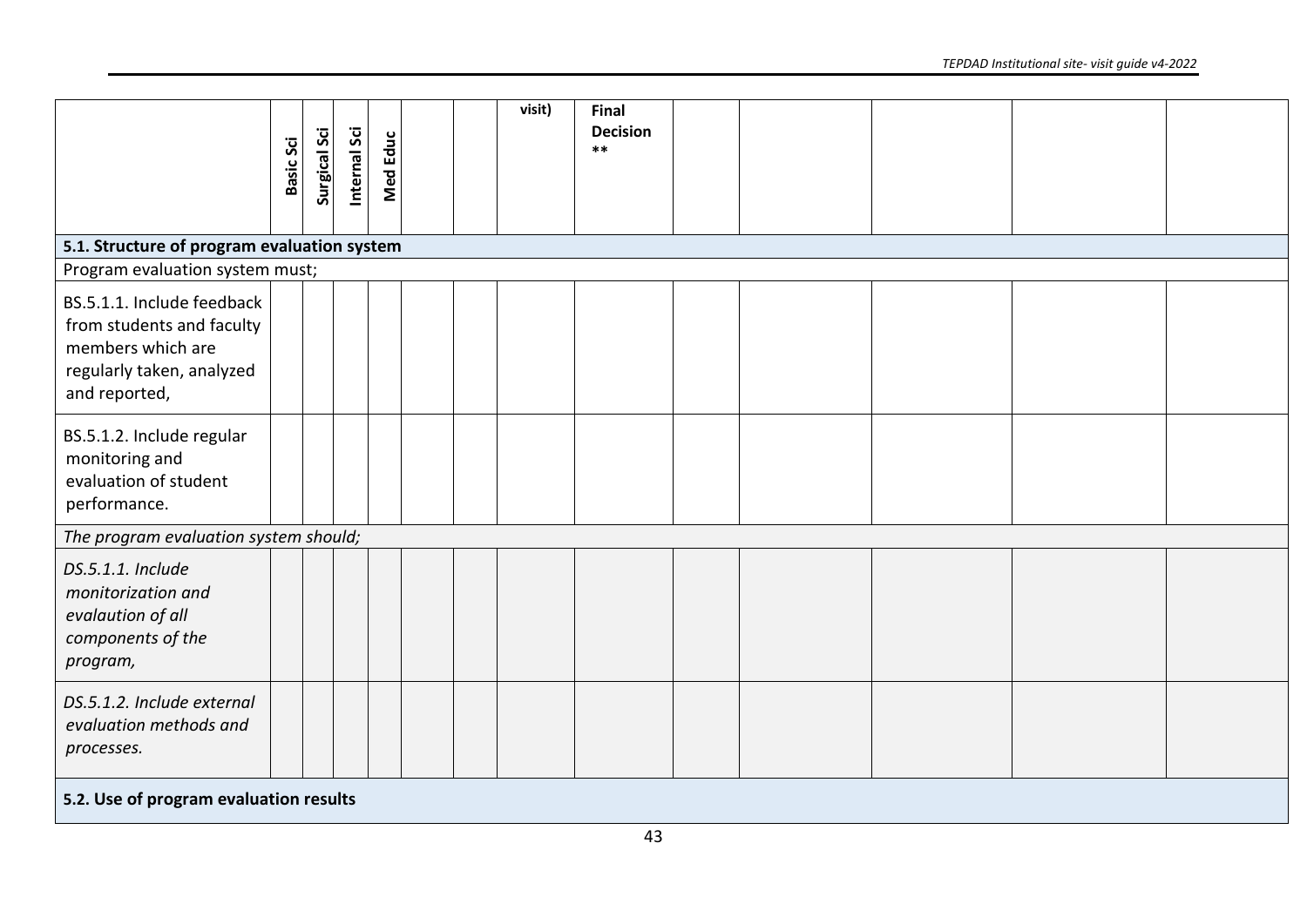| Program evaluation results must;                                              |  |  |  |  |  |  |
|-------------------------------------------------------------------------------|--|--|--|--|--|--|
| BS.5.2.1. Be regularly<br>assessed and reported,                              |  |  |  |  |  |  |
| BS.5.2.2. Be shared with<br>the academic staff and<br>students,               |  |  |  |  |  |  |
| BS.5.2.3. Be used in the<br>development and<br>improvement of the<br>program. |  |  |  |  |  |  |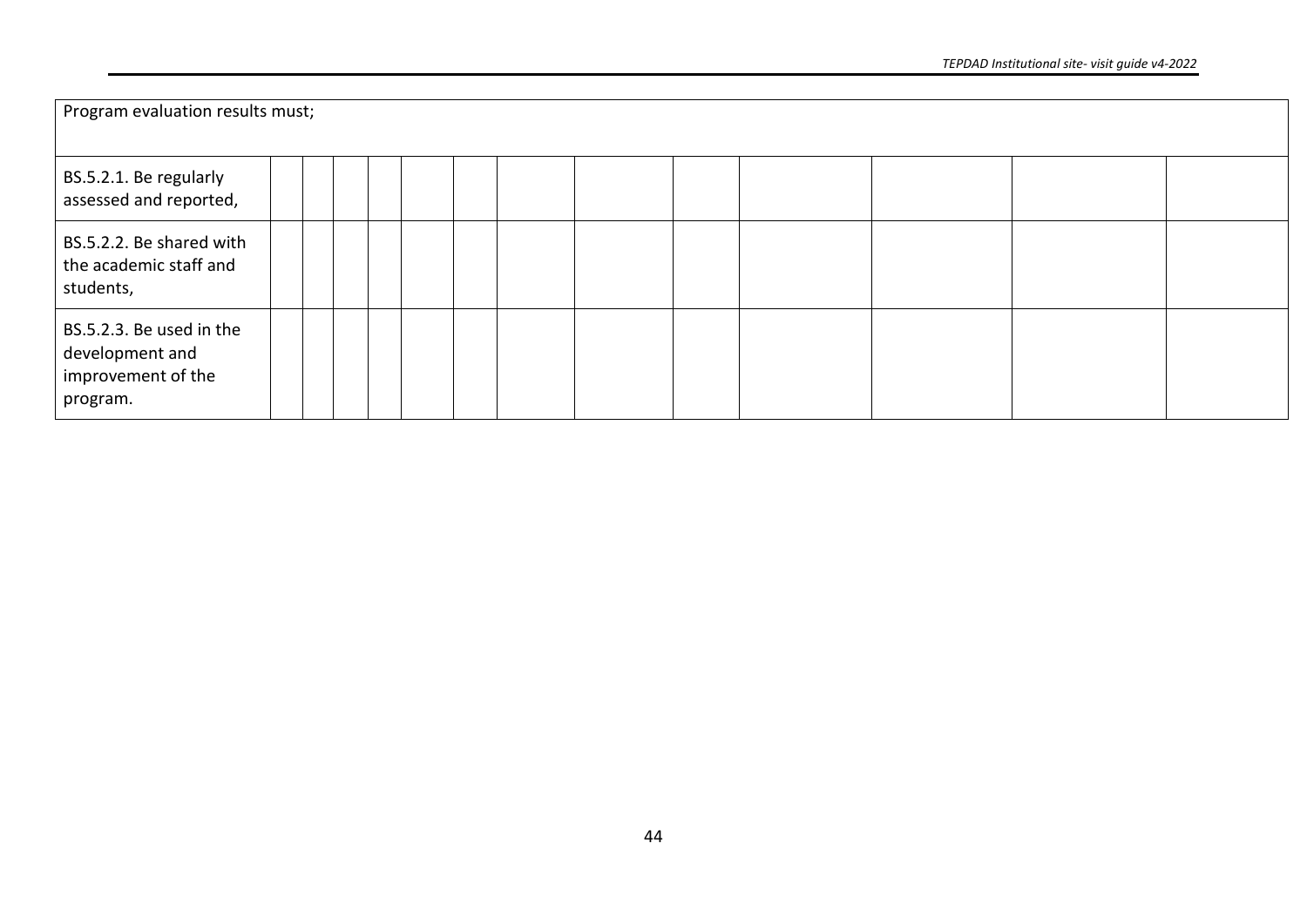|                                                                                                                                                                                                                                                    |           |                     |                                               | <b>PRE-VISIT</b> | <b>SER EVALUATION</b>                    |                |                            | <b>EVALUATION OF INSTITUTION</b>                   |                              |                    |                             |                                            |                       |
|----------------------------------------------------------------------------------------------------------------------------------------------------------------------------------------------------------------------------------------------------|-----------|---------------------|-----------------------------------------------|------------------|------------------------------------------|----------------|----------------------------|----------------------------------------------------|------------------------------|--------------------|-----------------------------|--------------------------------------------|-----------------------|
| <b>6. ACADEMIC STAFF</b>                                                                                                                                                                                                                           |           |                     | <b>Prediction of</b><br>visit team<br>members |                  |                                          |                | $1st$ day                  | $2nd$ day<br>(After face                           |                              | <b>Explanation</b> | <b>Strengths</b><br>$*, **$ | Areas that need<br>improvement */<br>$***$ | Recommendat<br>ions** |
|                                                                                                                                                                                                                                                    | Basic Sci | <b>Surgical Sci</b> | nternal Sci                                   | Med Educ         | <b>Accreditation Council</b><br>National | Joint decision | (after<br>online<br>visit) | to face visit)<br>Final<br>Decision<br>**<br>$***$ | Internal Sci<br>Internal Sci |                    |                             |                                            |                       |
| <b>6.1. Academic Staff Policy</b>                                                                                                                                                                                                                  |           |                     |                                               |                  |                                          |                |                            |                                                    |                              |                    |                             |                                            |                       |
| The medical school must;                                                                                                                                                                                                                           |           |                     |                                               |                  |                                          |                |                            |                                                    |                              |                    |                             |                                            |                       |
| BS.6.1.1 Demonstrate<br>that it has the academic<br>staff structure suitable for<br>the workload required in<br>different periods,<br>processes and activities in<br>relation to the application<br>characteristics of the<br>educational program, |           |                     |                                               |                  |                                          |                |                            |                                                    |                              |                    |                             |                                            |                       |
| BS.6.1.2. Define and<br>monitor the duties and<br>responsibilities of the<br>academic staff in relation<br>of the educational<br>program with the fields of                                                                                        |           |                     |                                               |                  |                                          |                |                            |                                                    |                              |                    |                             |                                            |                       |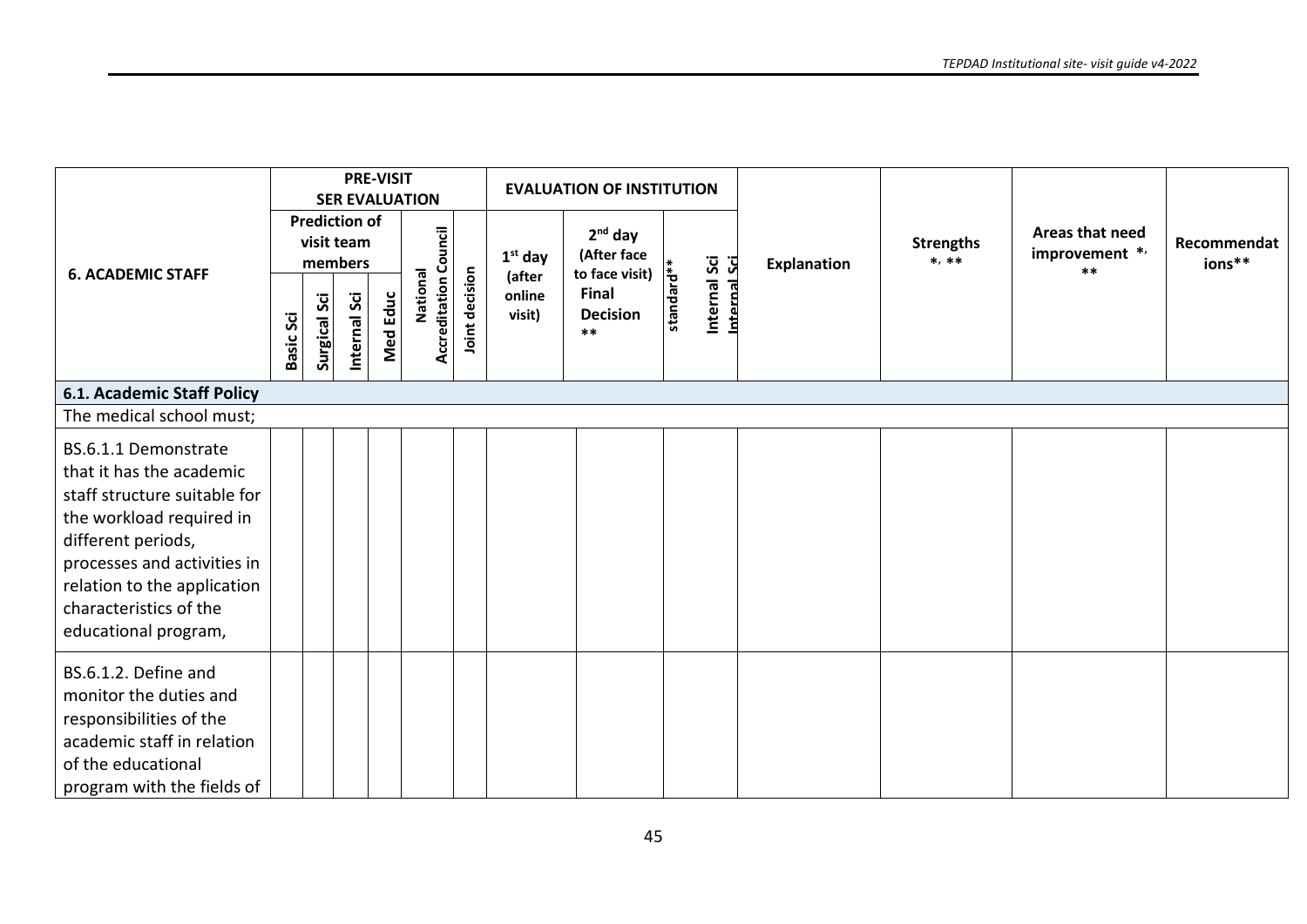| study and academic level,                                                                                                                                                                   |  |  |  |  |  |  |  |
|---------------------------------------------------------------------------------------------------------------------------------------------------------------------------------------------|--|--|--|--|--|--|--|
| BS.6.1.3. Selecti, appoint<br>and promote academic<br>staff based on methods<br>and meritorious criteria<br>that ensure equal<br>opportunity, taking into<br>account academic<br>excellence |  |  |  |  |  |  |  |
| The medical school in the selection, appointment and promotion of teaching staff should;                                                                                                    |  |  |  |  |  |  |  |
| DS.6.1.1. Define<br>additional criteria in the<br>field of education in<br>addition to university's<br>selection, appointment<br>and academic promotion<br>criteria.                        |  |  |  |  |  |  |  |
| 6.2. Continious professional development of academic staff                                                                                                                                  |  |  |  |  |  |  |  |
| The medical school must;                                                                                                                                                                    |  |  |  |  |  |  |  |
| BS.6.2.1. Offer faculty<br>development programs<br>implemented in a<br>planned and institutional<br>framework to improve<br>the quality of the<br>educational program,                      |  |  |  |  |  |  |  |
| BS.6.2.2. Plan<br>professional development                                                                                                                                                  |  |  |  |  |  |  |  |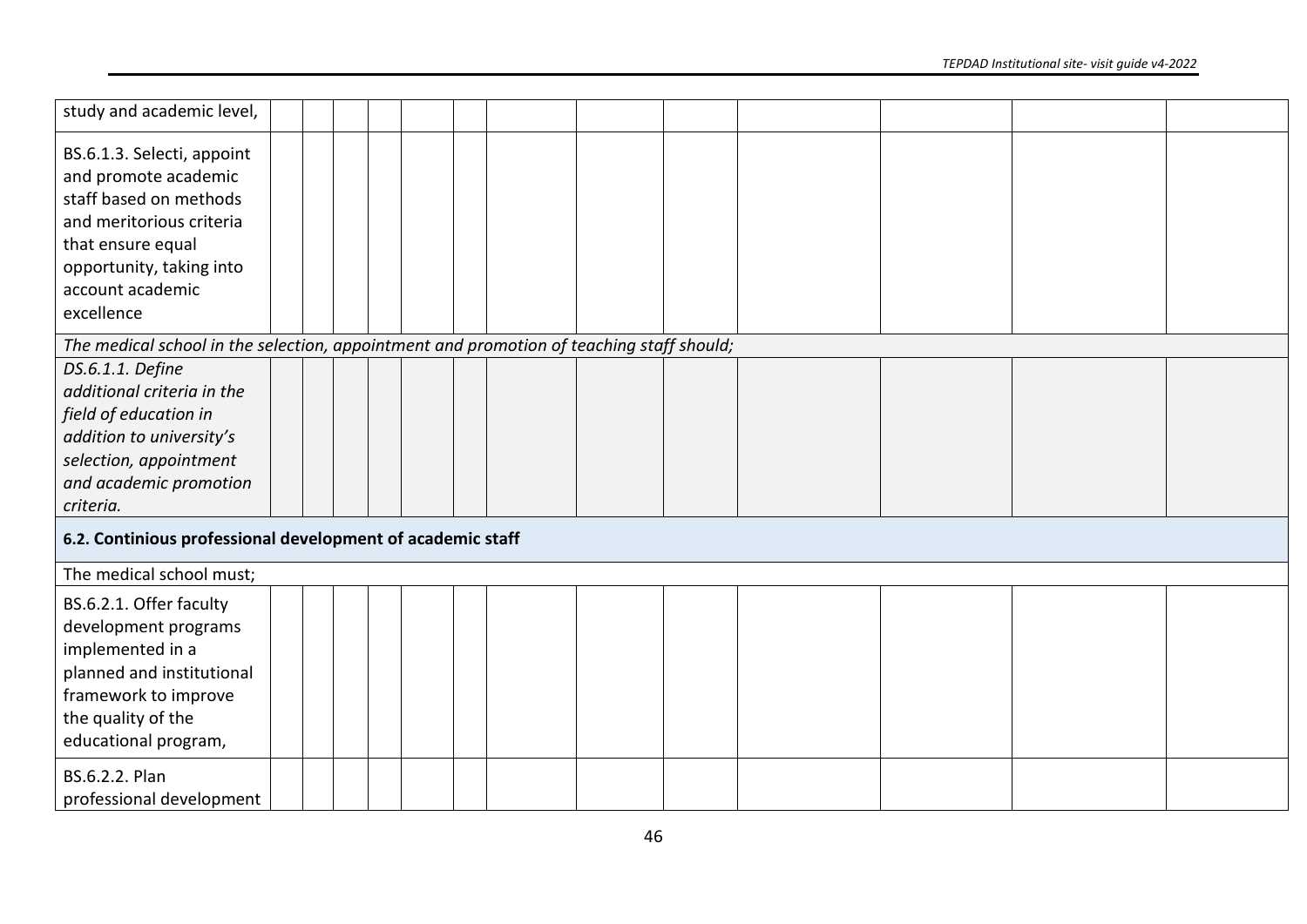| activities at an<br>institutional framework<br>constantly,                                                                                                                                                                           |  |  |  |  |  |  |
|--------------------------------------------------------------------------------------------------------------------------------------------------------------------------------------------------------------------------------------|--|--|--|--|--|--|
| BS.6.2.3. Support the<br>faculty members to<br>participate in faculty<br>development programs<br>and other individual<br>continuing professional<br>development activities<br>and monitor their<br>contribution and<br>participation |  |  |  |  |  |  |
| Medical school should;                                                                                                                                                                                                               |  |  |  |  |  |  |
| DS.6.2.1. Provide<br>administrative and<br>economic support for the<br>faculty members in an<br>institutional framework<br>for participation in<br>professional development<br>activities,                                           |  |  |  |  |  |  |
| DS.6.2.2. Constantly<br>monitor and evaluate the<br>professional development<br>of the faculty members,                                                                                                                              |  |  |  |  |  |  |
| DS.6.2.3. The medical<br>school should assess the<br>effectiveness of                                                                                                                                                                |  |  |  |  |  |  |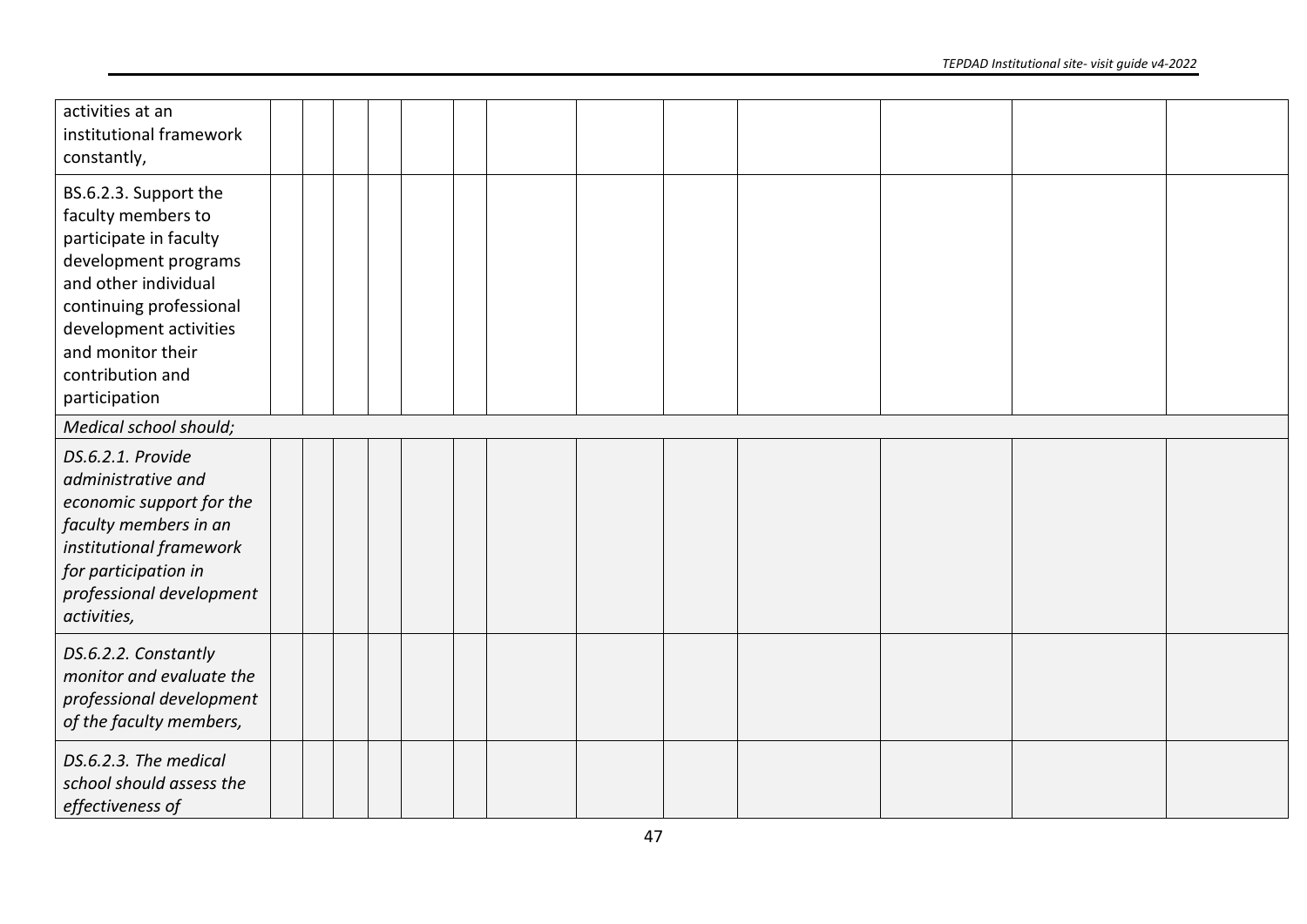| educational development  |  |  |  |  |  |  |  |
|--------------------------|--|--|--|--|--|--|--|
| programs and ongoing     |  |  |  |  |  |  |  |
| professional development |  |  |  |  |  |  |  |
| programs carried out in  |  |  |  |  |  |  |  |
| the institution.         |  |  |  |  |  |  |  |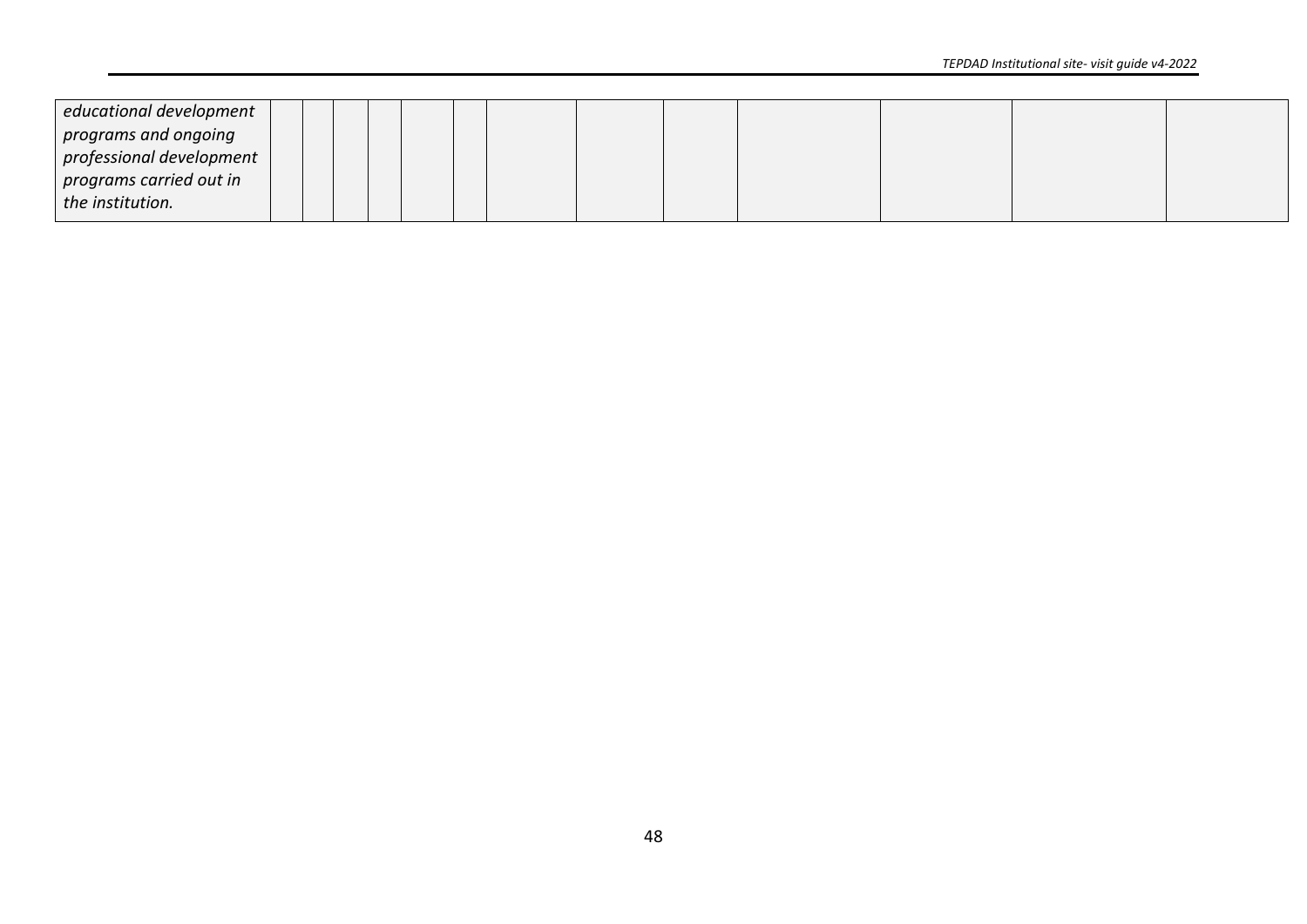|                                                                                                                                             |           |                     |                                               | <b>PRE-VISIT</b> | <b>SER EVALUATION</b>                    |                |                     | <b>EVALUATION OF INSTITUTION</b>           |           |              |                    |                             |                                            |                       |
|---------------------------------------------------------------------------------------------------------------------------------------------|-----------|---------------------|-----------------------------------------------|------------------|------------------------------------------|----------------|---------------------|--------------------------------------------|-----------|--------------|--------------------|-----------------------------|--------------------------------------------|-----------------------|
| 7. INFRASTRUCTURE and                                                                                                                       |           |                     | <b>Prediction of</b><br>visit team<br>members |                  |                                          |                | $1st$ day<br>(after | $2nd$ day<br>(After face<br>to face visit) |           |              | <b>Explanation</b> | <b>Strengths</b><br>$*, **$ | Areas that need<br>improvement */<br>$***$ | Recommendati<br>ons** |
| <b>OPPORTUNITIES</b>                                                                                                                        | Basic Sci | <b>Surgical Sci</b> | Internal Sci                                  | Med Educ         | <b>Accreditation Council</b><br>National | Joint decision | online<br>visit)    | Final<br><b>Decision</b><br>$***$          | standard* | Internal Sci |                    |                             |                                            |                       |
| 7.1. Infrastructure and educational facilities                                                                                              |           |                     |                                               |                  |                                          |                |                     |                                            |           |              |                    |                             |                                            |                       |
| The school, in accordance with the structure, characteristics and number of students of the training program must                           |           |                     |                                               |                  |                                          |                |                     |                                            |           |              |                    |                             |                                            |                       |
| BS.7.1.1. Have adequate<br>numbers of lecture halls,<br>classrooms, seminar<br>rooms, student<br>laboratories for large and<br>small groups |           |                     |                                               |                  |                                          |                |                     |                                            |           |              |                    |                             |                                            |                       |
| BS.7.1.2. Provide study<br>areas besides, social areas<br>and other areas and<br>facilities reserved for<br>student use,                    |           |                     |                                               |                  |                                          |                |                     |                                            |           |              |                    |                             |                                            |                       |
| BS.7.1.3. Provide library<br>and information access<br>facilities via internet or<br>other electronic media,                                |           |                     |                                               |                  |                                          |                |                     |                                            |           |              |                    |                             |                                            |                       |
| BS.7.1.4. Provide clinical                                                                                                                  |           |                     |                                               |                  |                                          |                |                     |                                            |           |              |                    |                             |                                            |                       |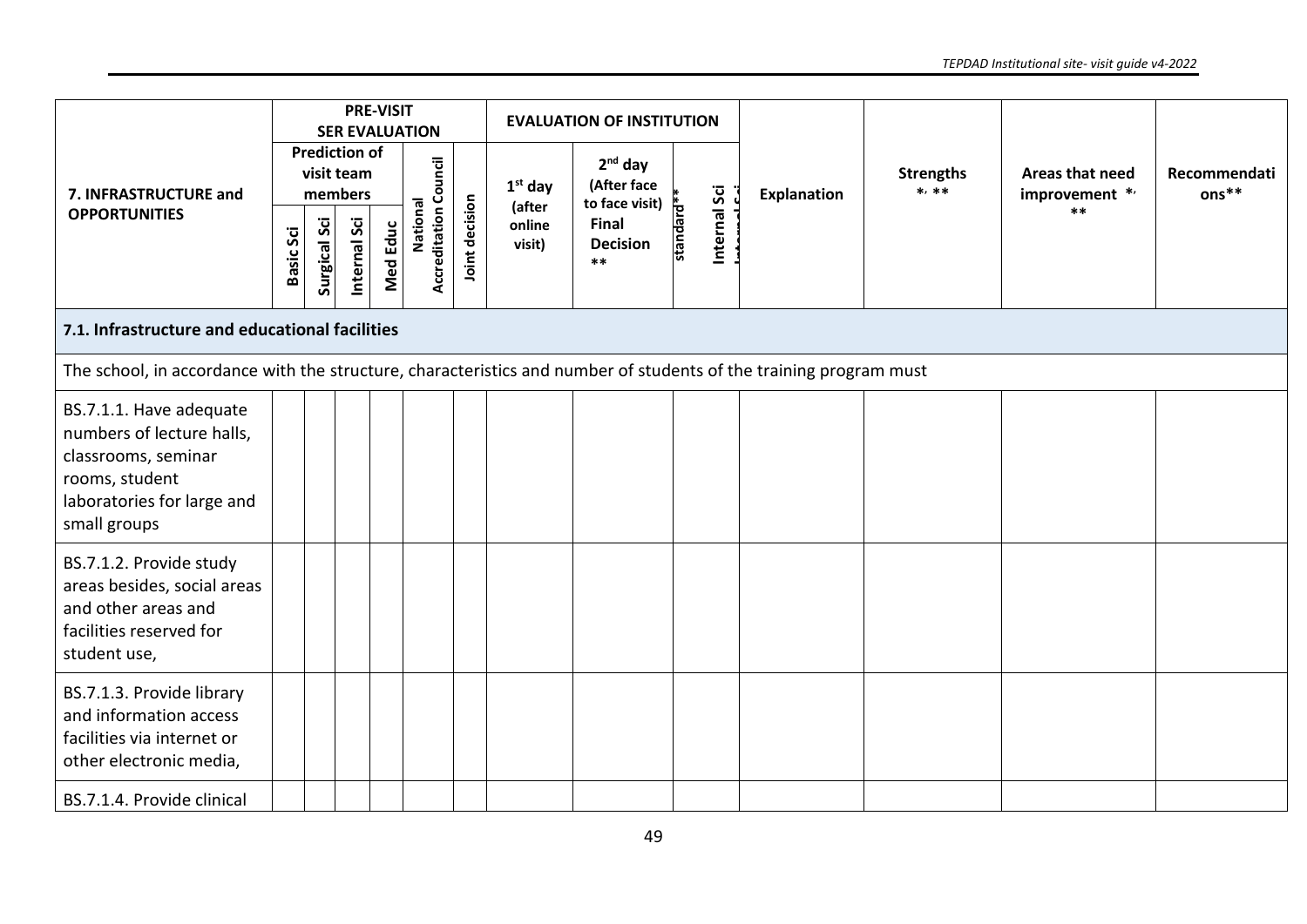| training environments<br>that enable students to<br>gain sufficient experience<br>in medical knowledge,<br>skills and practice,                             |  |  |  |  |  |  |
|-------------------------------------------------------------------------------------------------------------------------------------------------------------|--|--|--|--|--|--|
| BS.7.1.5. Provide facilities<br>such as classrooms,<br>seminar rooms, areas<br>dedicated to student use<br>during the clinical training<br>at the hospital, |  |  |  |  |  |  |
| BS.7.1.6. Provide the<br>environment for students,<br>academic and<br>administrative staff,<br>patients and their<br>relatives at the hospital,             |  |  |  |  |  |  |
| BS.7.1.7. Have made<br>arrangements for disabled<br>students to meet their<br>needs and access.                                                             |  |  |  |  |  |  |
| <b>Medical School should;</b>                                                                                                                               |  |  |  |  |  |  |
| DS.7.1.1. Have a training<br>program devoted to<br>institutional collaboration<br>protocols to provide<br>learning opportunities in                         |  |  |  |  |  |  |
| the community,                                                                                                                                              |  |  |  |  |  |  |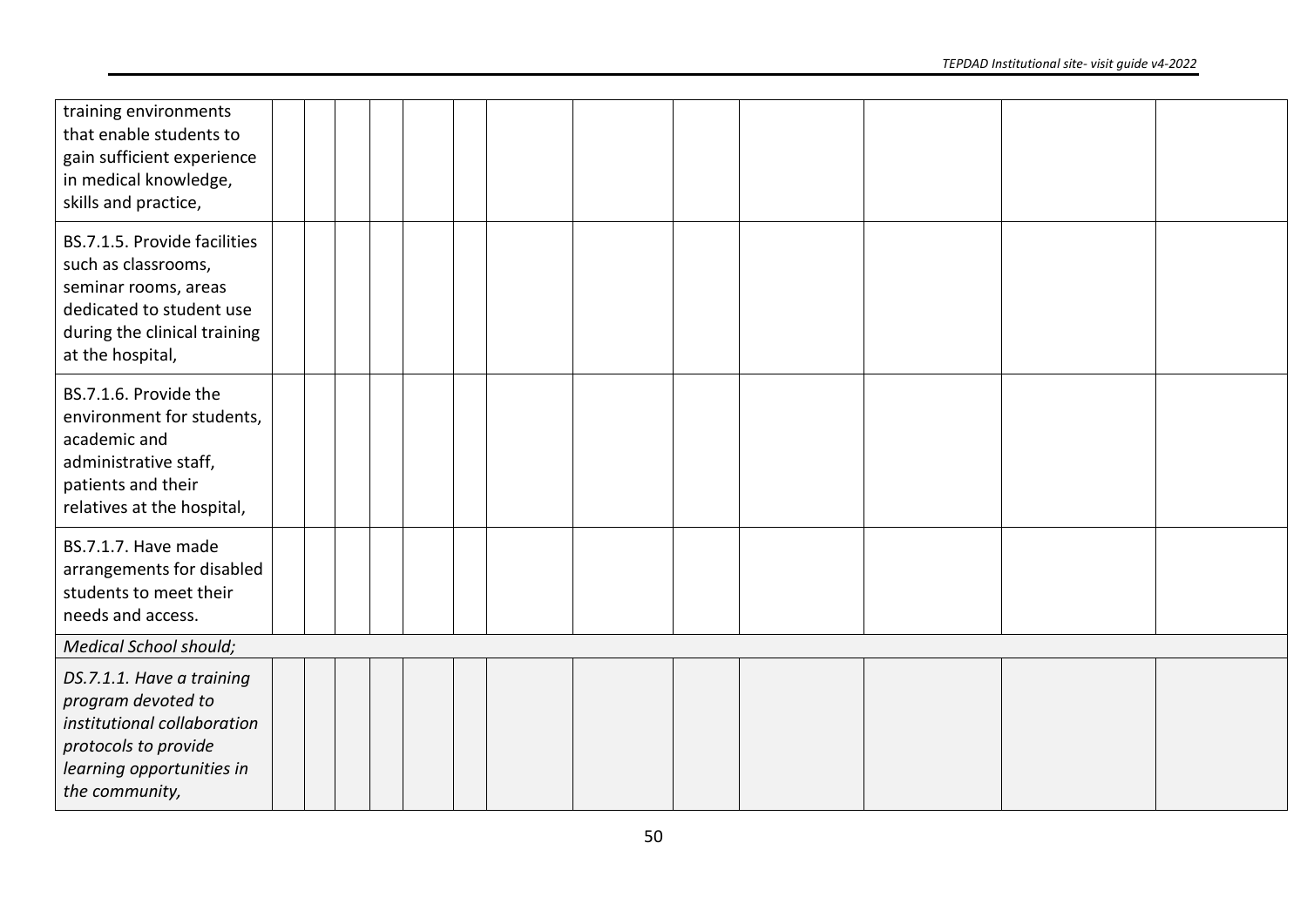| DS.7.1.2. Have simulated /<br>standardized patients for<br>learning and evaluation<br>opportunities,                                                                                                                              |  |  |  |  |  |  |  |
|-----------------------------------------------------------------------------------------------------------------------------------------------------------------------------------------------------------------------------------|--|--|--|--|--|--|--|
| DSA. 7.1.3. Provide a<br>research infrastructure for<br>students, with<br>opportunities for all<br>students to plan,<br>implement and share the<br>results of research that<br>they can participate<br>individually or in a team. |  |  |  |  |  |  |  |
| 7.2. Financial facilities                                                                                                                                                                                                         |  |  |  |  |  |  |  |
| Medical school must;                                                                                                                                                                                                              |  |  |  |  |  |  |  |
| BS.7.2.1. Create financial<br>resources and use the<br>resources effectively to<br>sustain, evaluate, develop<br>and improve the<br>educational program,<br>infrastructure and<br>opportunities for<br>students.                  |  |  |  |  |  |  |  |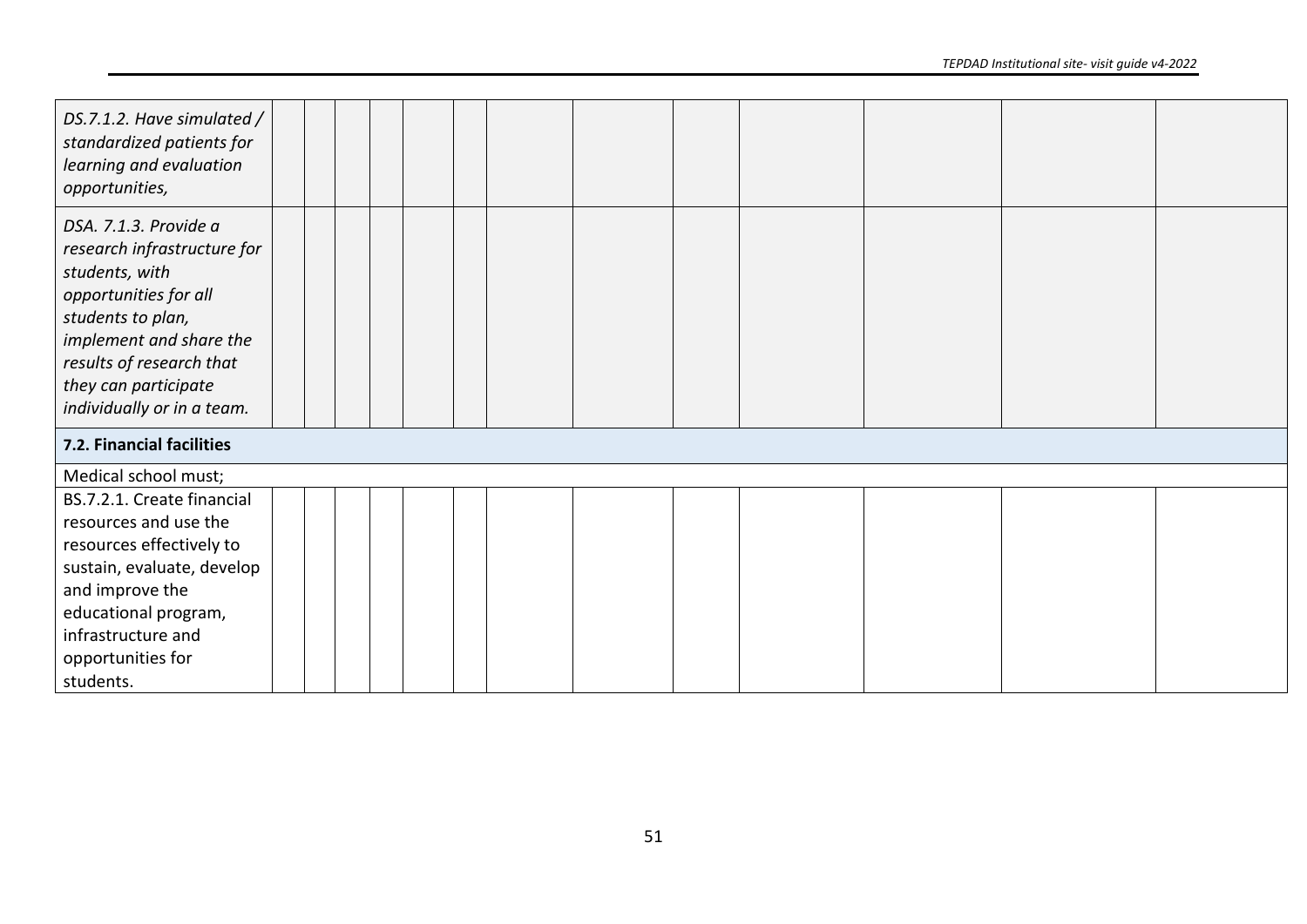|                                                                                                                                                                                                                |           |                     |                                               | <b>PRE-VISIT</b> | <b>SER EVALUATION</b>                    |                |                            | <b>EVALUATION OF INSTITUTION</b>           |           |              |                    |                             |                                            |                         |
|----------------------------------------------------------------------------------------------------------------------------------------------------------------------------------------------------------------|-----------|---------------------|-----------------------------------------------|------------------|------------------------------------------|----------------|----------------------------|--------------------------------------------|-----------|--------------|--------------------|-----------------------------|--------------------------------------------|-------------------------|
| 8. ORGANIZATION,<br><b>MANAGEMENT AND</b>                                                                                                                                                                      |           |                     | <b>Prediction of</b><br>visit team<br>members |                  |                                          |                | $1st$ day                  | $2nd$ day<br>(After face<br>to face visit) |           |              | <b>Explanation</b> | <b>Strengths</b><br>$*, **$ | Areas that need<br>improvement */<br>$***$ | Recommendati<br>$ons**$ |
| <b>EXECUTION</b>                                                                                                                                                                                               | Basic Sci | <b>Surgical Sci</b> | Internal Sci                                  | <b>Med Educ</b>  | <b>Accreditation Council</b><br>National | loint decision | (after<br>online<br>visit) | Final<br><b>Decision</b><br>$***$          | standard* | Internal Sci |                    |                             |                                            |                         |
| 8.1. Organization                                                                                                                                                                                              |           |                     |                                               |                  |                                          |                |                            |                                            |           |              |                    |                             |                                            |                         |
| Medical school must;                                                                                                                                                                                           |           |                     |                                               |                  |                                          |                |                            |                                            |           |              |                    |                             |                                            |                         |
| BS.8.1.1. Establish an<br>organizational structure<br>in accordance with the<br>educational program and<br>define its authorities,<br>duties and responsibilities<br>with proper institutional<br>regulations, |           |                     |                                               |                  |                                          |                |                            |                                            |           |              |                    |                             |                                            |                         |
| BS.8.1.2. Define the<br>mutual duties and<br>responsibilities of the<br>administrators and<br>instructors, relations with<br>the training hospitals and<br>other units where<br>education is maintained,       |           |                     |                                               |                  |                                          |                |                            |                                            |           |              |                    |                             |                                            |                         |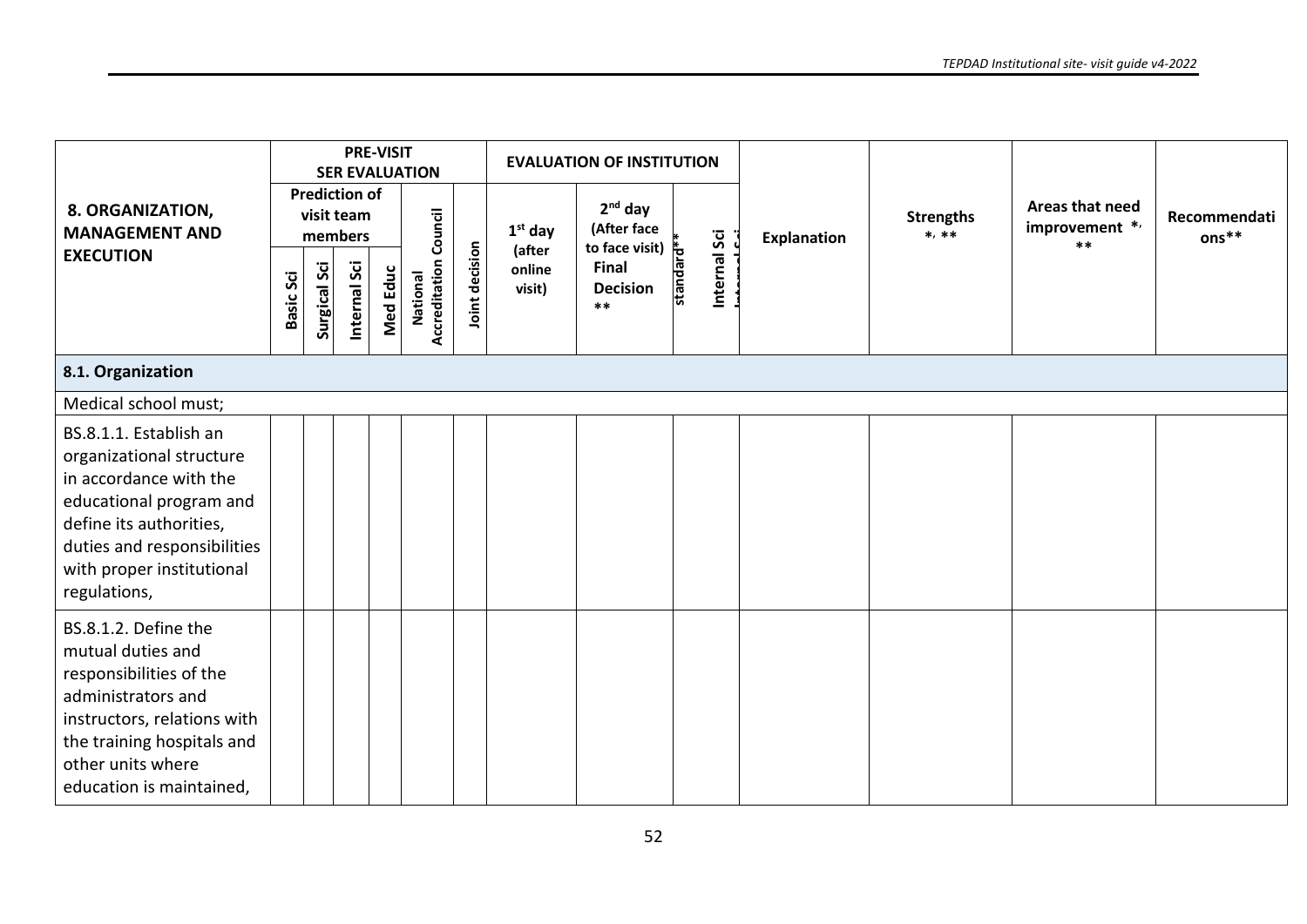| <b>BS.8.1.3. Define</b><br>institutional structures<br>that provide<br>administrative, technical<br>and secretarial support to<br>education management,<br>organization and<br>operational processes,                                                           |  |  |  |  |  |  |
|-----------------------------------------------------------------------------------------------------------------------------------------------------------------------------------------------------------------------------------------------------------------|--|--|--|--|--|--|
| <b>BS.8.1.4. Define</b><br>education and training-<br>related regulations and<br>practices which includes<br>competent and functional<br>medical education units<br>and benefit from the<br>knowledge and<br>experience of the experts<br>in medical education. |  |  |  |  |  |  |
| 8.2. Governance                                                                                                                                                                                                                                                 |  |  |  |  |  |  |
| The Dean of medical school, must;                                                                                                                                                                                                                               |  |  |  |  |  |  |
| BS.8.2.1 Be a graduate of<br>the medical school with<br>experience in education<br>and management.                                                                                                                                                              |  |  |  |  |  |  |
| The medical school should;                                                                                                                                                                                                                                      |  |  |  |  |  |  |
| DS.8.2.1. Have the<br>majority of the executive<br>staff who are medical<br>school graduate, has                                                                                                                                                                |  |  |  |  |  |  |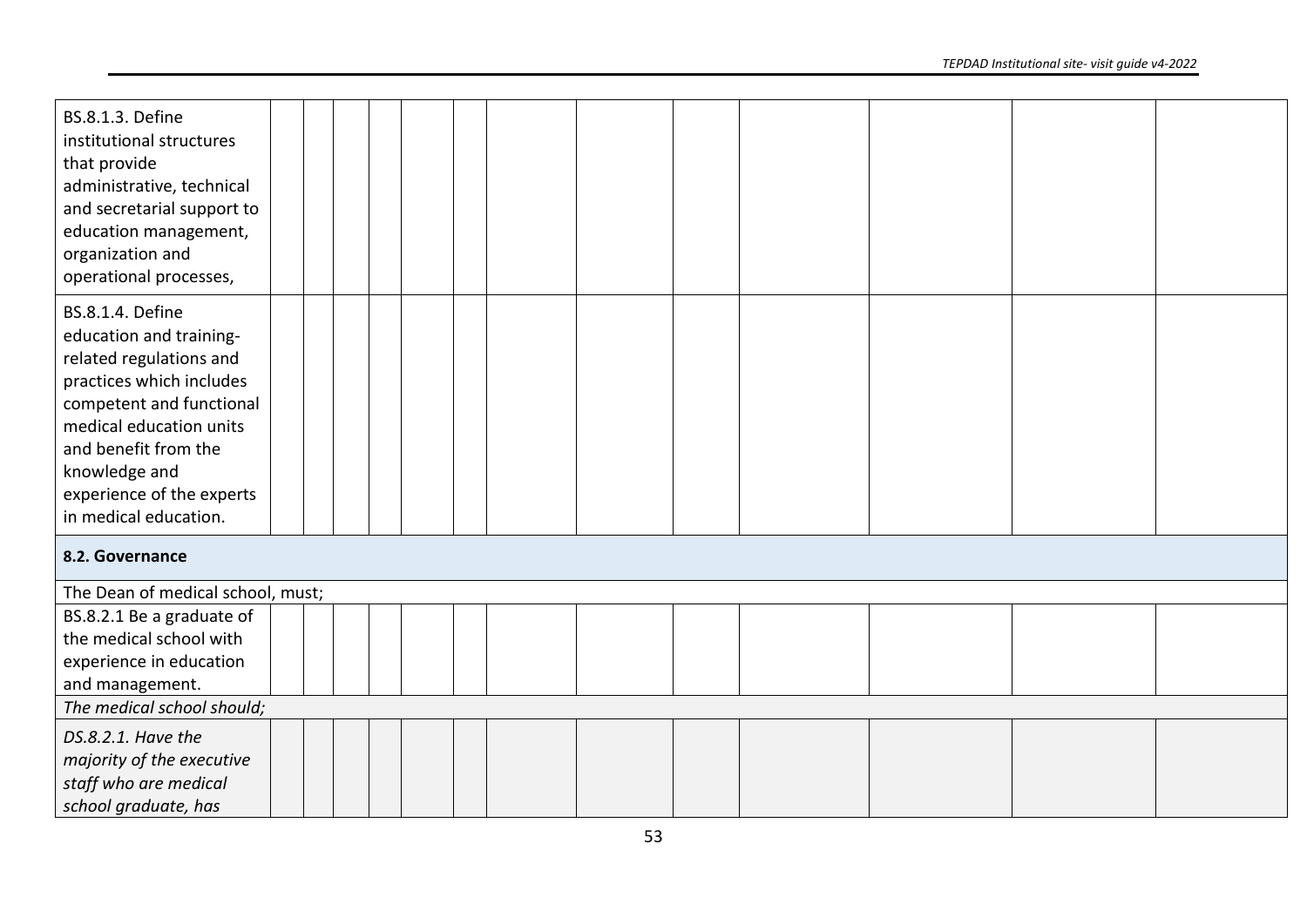| educational and<br>management experience,                                                                                                                                    |  |  |  |  |  |  |  |
|------------------------------------------------------------------------------------------------------------------------------------------------------------------------------|--|--|--|--|--|--|--|
| DS.8.2.2. Provide faculty<br>development programs<br>for the mmembers who<br>would take tasks related<br>to educational<br>management.                                       |  |  |  |  |  |  |  |
| 8.3. Executive                                                                                                                                                               |  |  |  |  |  |  |  |
| Medical school must;                                                                                                                                                         |  |  |  |  |  |  |  |
| BS.8.3.1. Have autonomy<br>to organize training<br>programs in line with the<br>institutional aims and<br>objectives, to establish<br>and implement relevant<br>legislation, |  |  |  |  |  |  |  |
| BS.8.3.2. Establish a<br>system of regular records<br>and archives that<br>documents the decisions<br>and processes related to<br>education.                                 |  |  |  |  |  |  |  |
| BS. 8.3.3 Define strategies<br>to ensure that education<br>is continued in<br>extraordinary situations                                                                       |  |  |  |  |  |  |  |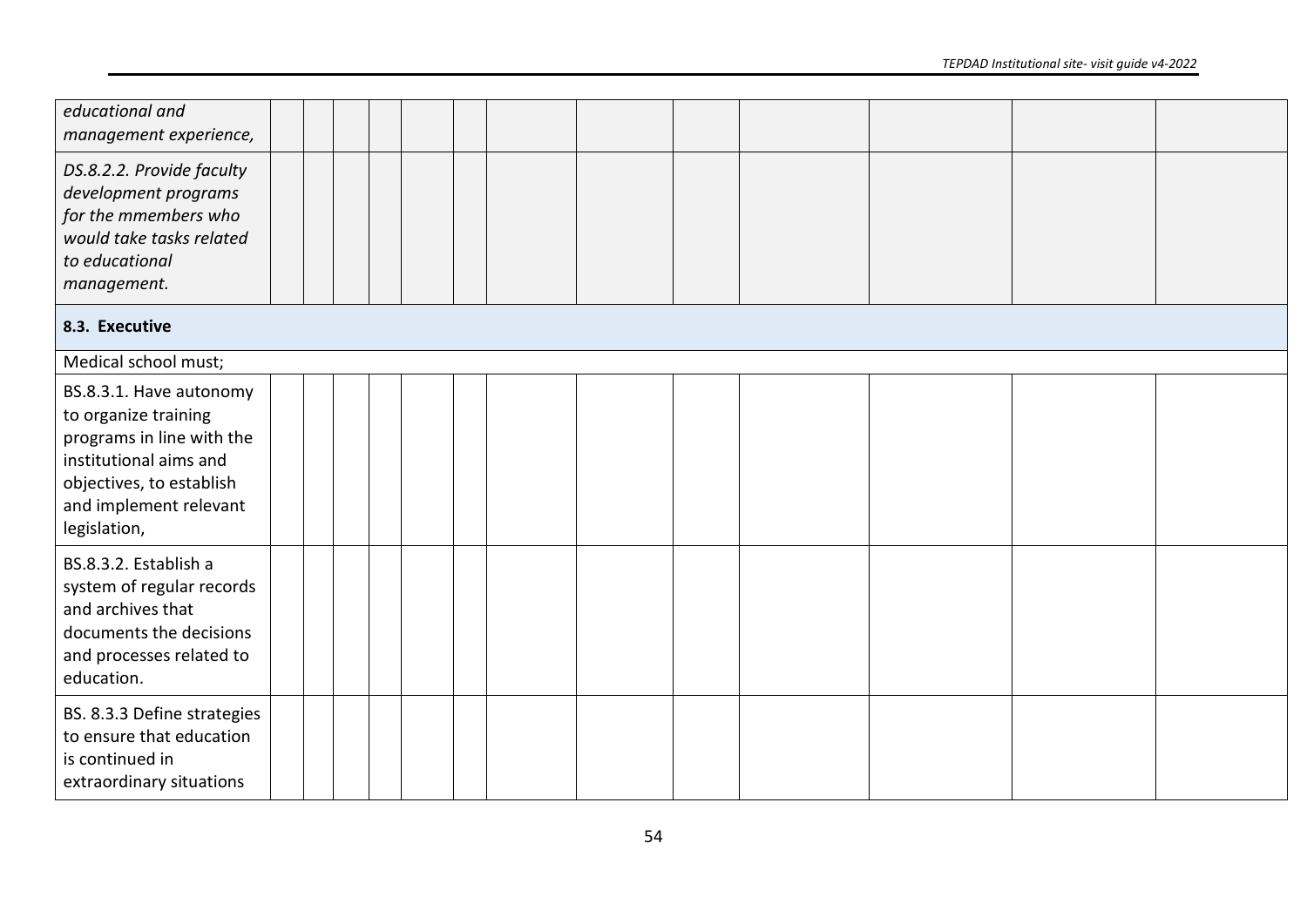| <b>Medical School should;</b>                                                                   |  |  |  |  |  |  |  |
|-------------------------------------------------------------------------------------------------|--|--|--|--|--|--|--|
| DS. 8.3.1. Structure the<br>training in the hospital in<br>a framework focused on<br>education. |  |  |  |  |  |  |  |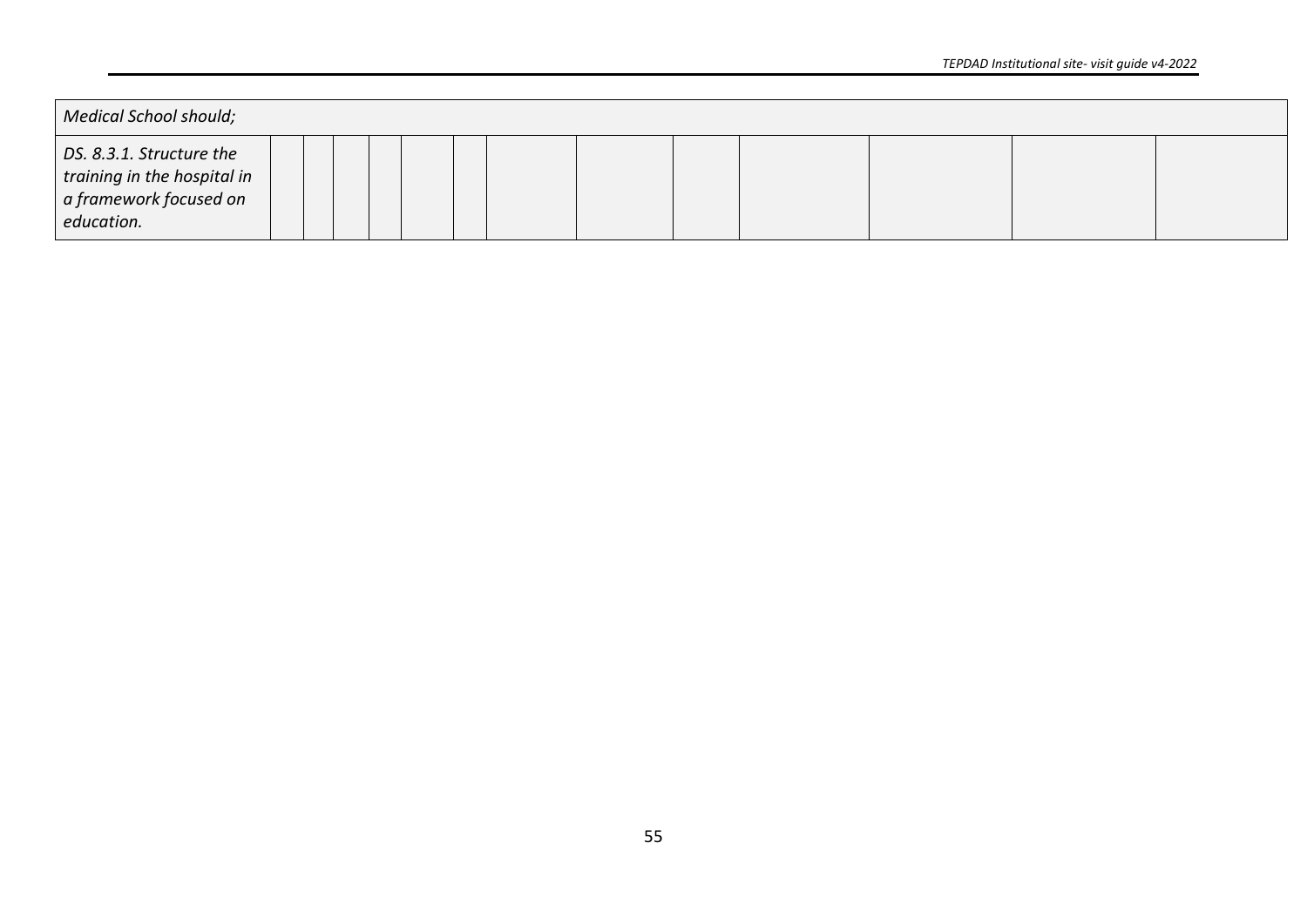|                                                                                                                                                                                                                                              |                  |                     |                                               | <b>PRE-VISIT</b> | <b>SER EVALUATION</b> |                |                            | <b>EVALUATION OF INSTITUTION</b>                 |                              |                    |                             |                                   |                         |
|----------------------------------------------------------------------------------------------------------------------------------------------------------------------------------------------------------------------------------------------|------------------|---------------------|-----------------------------------------------|------------------|-----------------------|----------------|----------------------------|--------------------------------------------------|------------------------------|--------------------|-----------------------------|-----------------------------------|-------------------------|
| <b>9. CONTINUOUS</b>                                                                                                                                                                                                                         |                  |                     | <b>Prediction of</b><br>visit team<br>members |                  | Accreditation         |                | $1st$ day                  | $2nd$ day<br>(After face                         |                              | <b>Explanation</b> | <b>Strengths</b><br>$*, **$ | Areas that need<br>improvement */ | Recommendati<br>$ons**$ |
| <b>RENEWAL AND</b><br><b>IMPROVEMENT</b>                                                                                                                                                                                                     | <b>Basic Sci</b> | <b>Surgical Sci</b> | Internal Sci                                  | <b>Med Educ</b>  | Council<br>National   | Joint decision | (after<br>online<br>visit) | to face visit)<br>Final<br><b>Decision</b><br>** | tus or meeting<br>standard** |                    |                             | **                                |                         |
| 9.1. Continuous Renewal and Development Mechanism                                                                                                                                                                                            |                  |                     |                                               |                  |                       |                |                            |                                                  |                              |                    |                             |                                   |                         |
| The continuous renewal and developmet mechanism related to education must be;                                                                                                                                                                |                  |                     |                                               |                  |                       |                |                            |                                                  |                              |                    |                             |                                   |                         |
| BS.9.1.1. Associated with<br>the institutional goals and<br>plans of the faculty,                                                                                                                                                            |                  |                     |                                               |                  |                       |                |                            |                                                  |                              |                    |                             |                                   |                         |
| BS.9.1.2. Structured as a<br>continuous institutional<br>and functional format,                                                                                                                                                              |                  |                     |                                               |                  |                       |                |                            |                                                  |                              |                    |                             |                                   |                         |
| 9.2. Continuous Renewal and Development Areas                                                                                                                                                                                                |                  |                     |                                               |                  |                       |                |                            |                                                  |                              |                    |                             |                                   |                         |
| In the context of the needs of the society, the developments in the field of education and the characteristics of the students, and the program evaluation, the<br>continuous renewal and development activities of the medical school must; |                  |                     |                                               |                  |                       |                |                            |                                                  |                              |                    |                             |                                   |                         |
| TS.9.2.1. Include the aims<br>and objectives of the<br>educational program,                                                                                                                                                                  |                  |                     |                                               |                  |                       |                |                            |                                                  |                              |                    |                             |                                   |                         |
| TS.9.2.2. Include                                                                                                                                                                                                                            |                  |                     |                                               |                  |                       |                |                            |                                                  |                              |                    |                             |                                   |                         |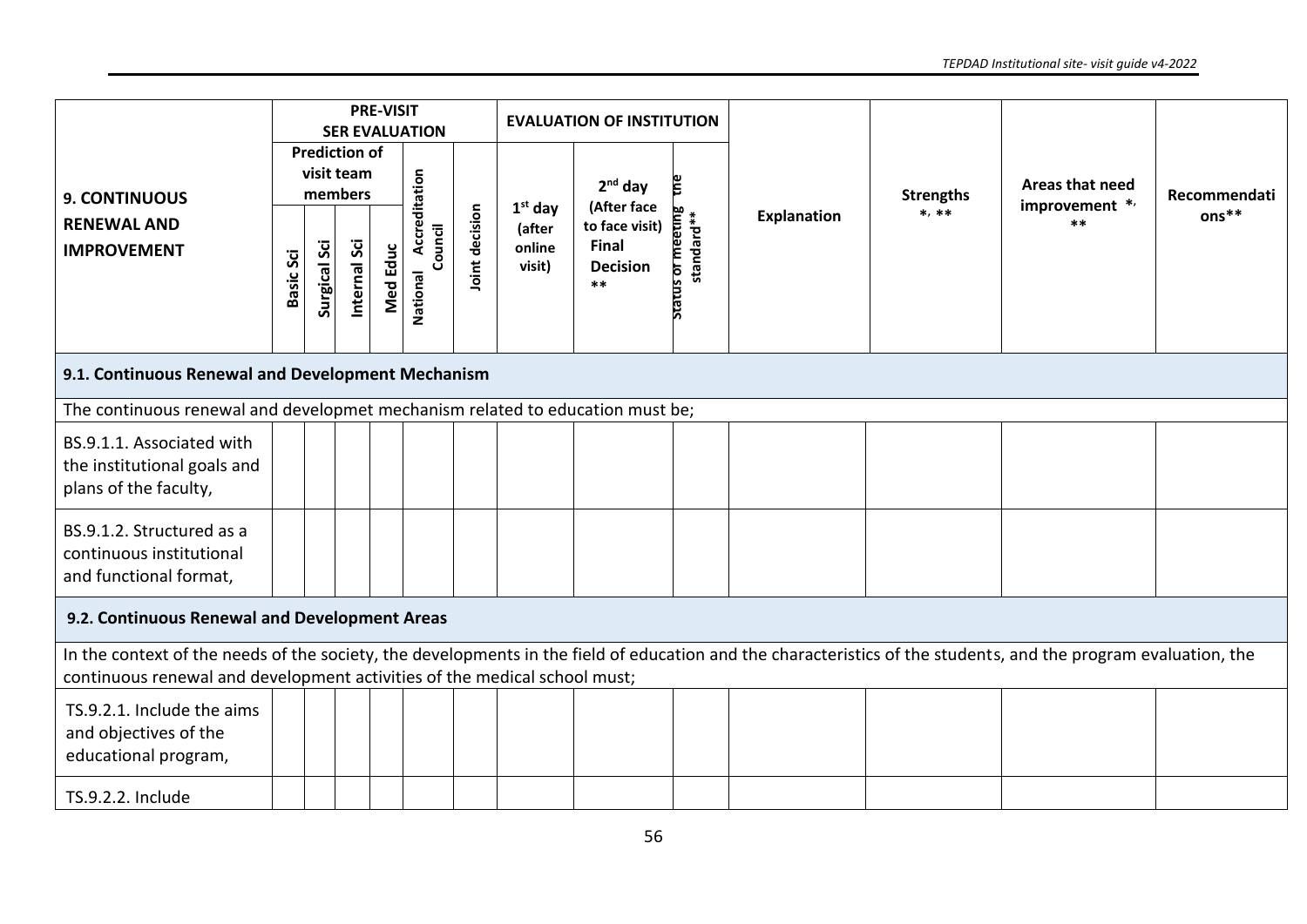| teaching, training and<br>assessment methods and<br>practices,                               |  |  |  |  |  |  |
|----------------------------------------------------------------------------------------------|--|--|--|--|--|--|
| TS.9.2.3. Include the<br>physical infrastructure<br>and opportunities,                       |  |  |  |  |  |  |
| TS.9.2.4. Cover the<br>renewal and<br>development of academic  <br>and administrative staff. |  |  |  |  |  |  |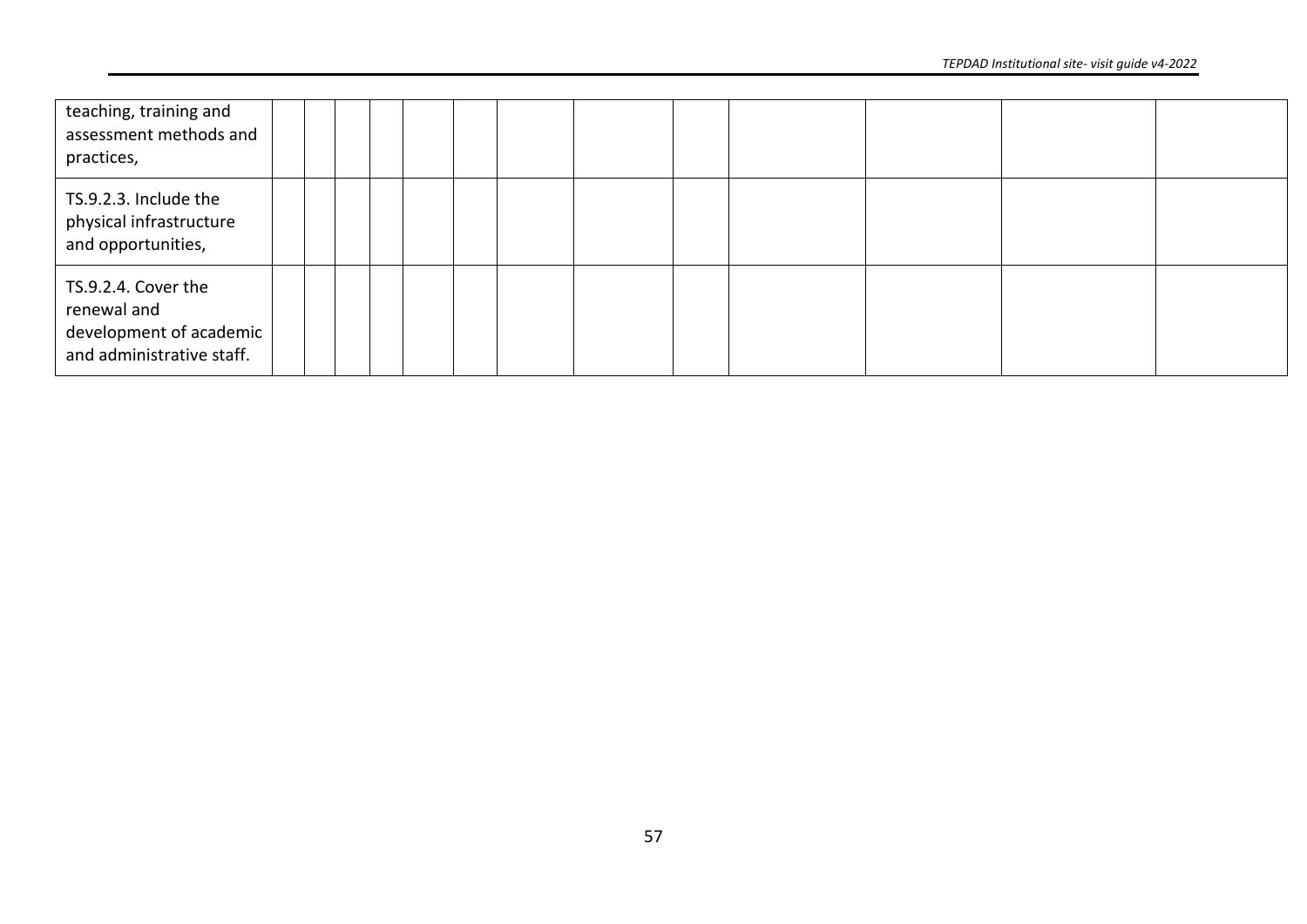# **.………………. UNIVERSITY FACULTY OF MEDICINE EXIT REPORT FORM**

*It is the form in which the status of the institution against the standards in terms of strengths and Areas that need improvement. Separate pages should be used for each title, and every standard should be mentioned. This form will be used as the third part of the visit report.*

|                                                     | <b>Strengths</b> | Areas that need<br>improvement |
|-----------------------------------------------------|------------------|--------------------------------|
| <b>1.Aims and Objectives</b>                        |                  |                                |
| Standards                                           |                  |                                |
| 2. Structure and conrent of the educational program |                  |                                |
| Standards                                           |                  |                                |
| <b>3.Assessment of students</b>                     |                  |                                |
| Standards                                           |                  |                                |
| 4.Students                                          |                  |                                |
| <b>Standards</b>                                    |                  |                                |
| 5. Program evaluation                               |                  |                                |
| <b>Standards</b>                                    |                  |                                |
| <b>6.Academic staff</b>                             |                  |                                |
| S Standards                                         |                  |                                |
| 7. Infrastructure and opportunities                 |                  |                                |
| Standards                                           |                  |                                |
| 8. Organization, Management and Execution           |                  |                                |
| Standards                                           |                  |                                |
| 9. Continuous renewal and improvement               |                  |                                |
| Standards                                           |                  |                                |

**SIGNATURES**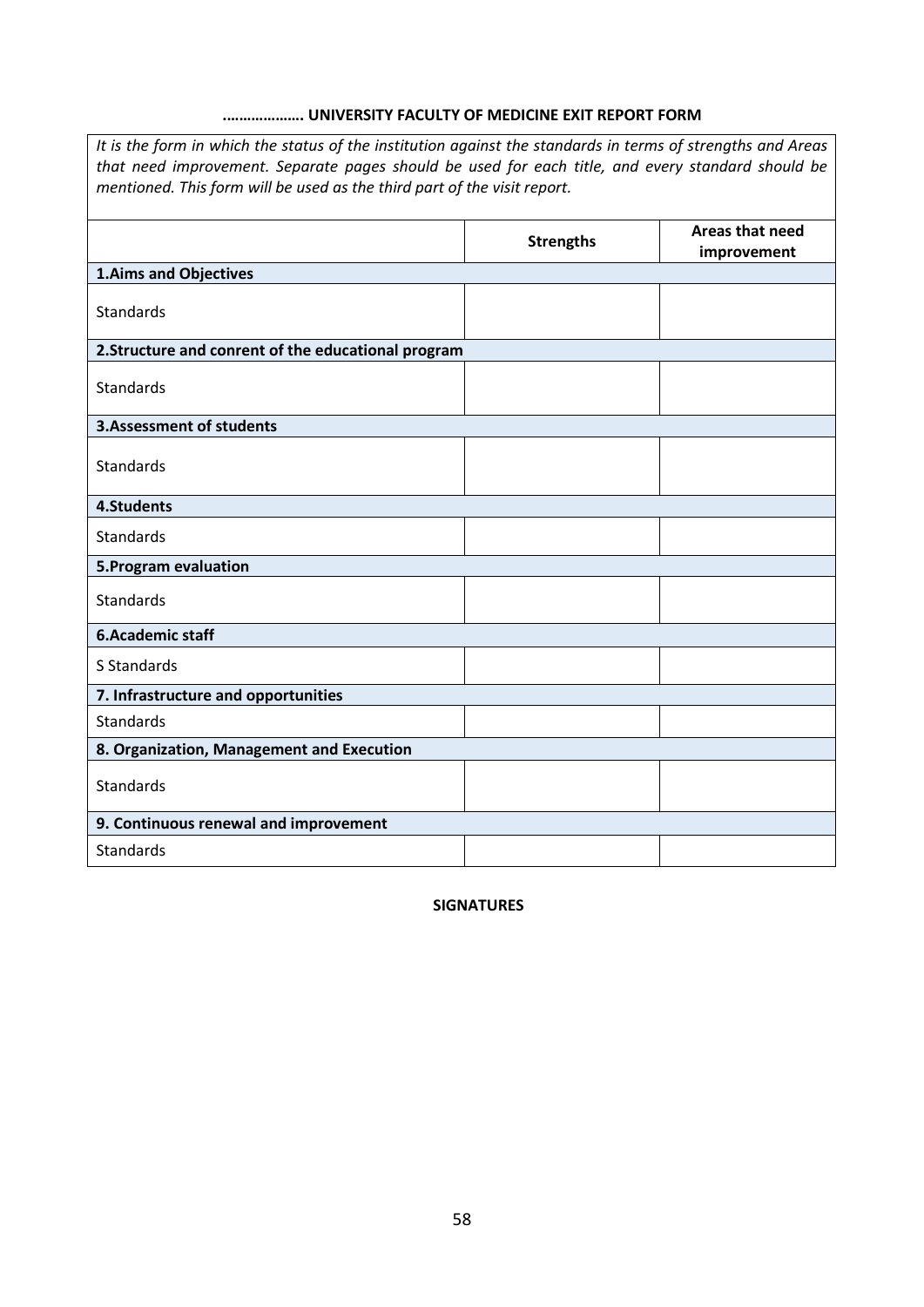# **.………………. UNIVERSITY FACULTY OF MEDICINE END OF VISIT EVALUATION FORM**

*It is the form in which the status of meeting the standards of the institution and the recommendations of the visit team are expressed according to the data obtained from the observations and interviews at the end of the visit. Separate pages should be used for each title, and every standard should be mentioned. This form will be used as the fourth part of the visit report.*

|                                           | <b>Status of</b><br>meeting the<br>standard | <b>Strengths</b> | Areas that need<br>improvement |
|-------------------------------------------|---------------------------------------------|------------------|--------------------------------|
| <b>1.Aims and Objectives</b>              |                                             |                  |                                |
| <b>Standards</b>                          |                                             |                  |                                |
| 2. Eğitim Programı Yapısı ve İçeriği      |                                             |                  |                                |
| <b>Standards</b>                          |                                             |                  |                                |
| <b>3.Assessment of students</b>           |                                             |                  |                                |
| Standards                                 |                                             |                  |                                |
| 4.Students                                |                                             |                  |                                |
| Standards                                 |                                             |                  |                                |
| 5. Program evaluation                     |                                             |                  |                                |
| <b>Standards</b>                          |                                             |                  |                                |
| <b>6.Ackademic staff</b>                  |                                             |                  |                                |
| <b>Standards</b>                          |                                             |                  |                                |
| 7. Infrastructure and opportunities       |                                             |                  |                                |
| <b>Standards</b>                          |                                             |                  |                                |
| 8. Organization, Management and Execution |                                             |                  |                                |
| <b>Standards</b>                          |                                             |                  |                                |
| 9. Continuous renewal and improvement     |                                             |                  |                                |
| <b>Standards</b>                          |                                             |                  |                                |

**SIGNATURES**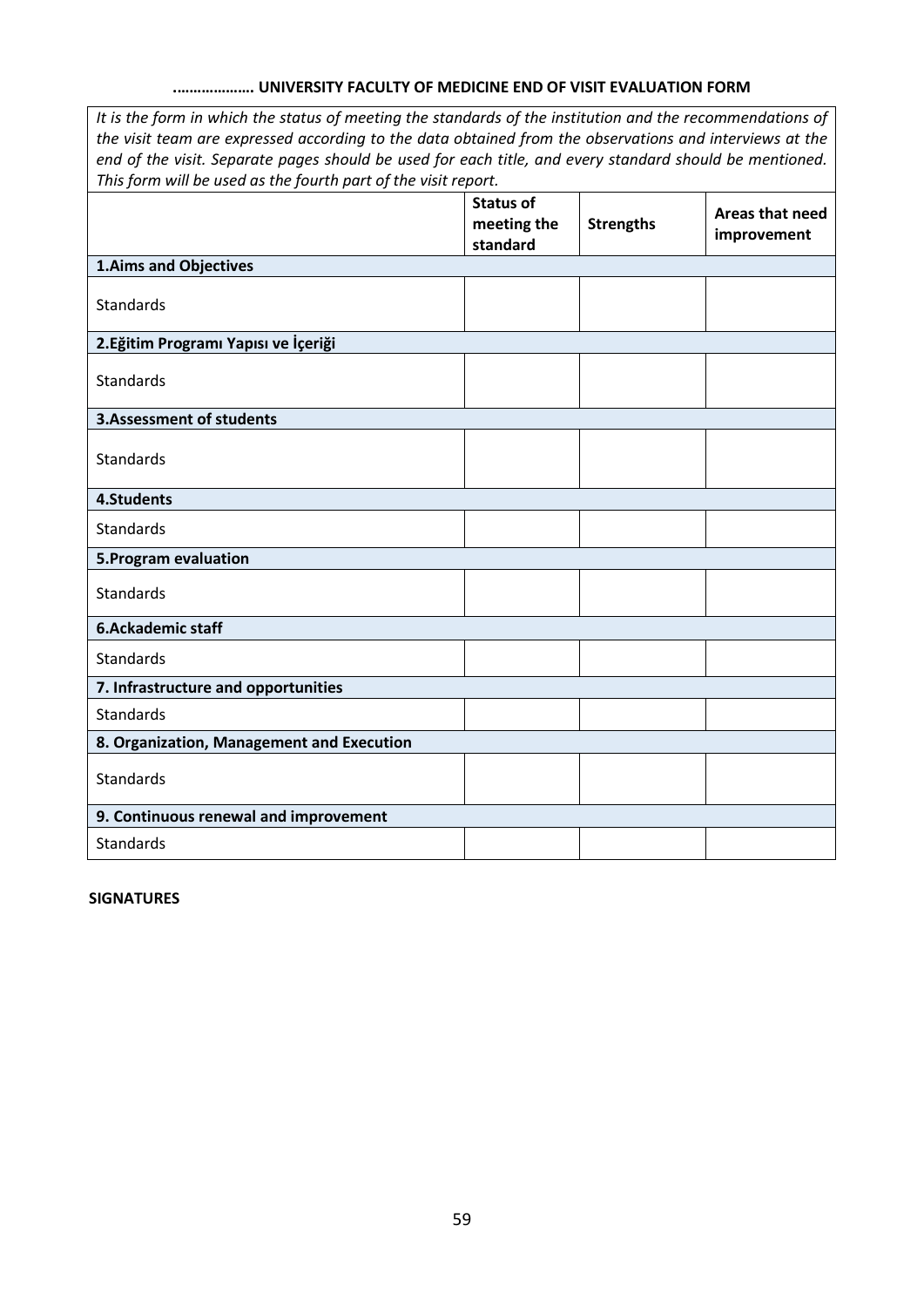| Date                 |  |
|----------------------|--|
| <b>Start time</b>    |  |
| <b>End time</b>      |  |
| <b>Meeting place</b> |  |

### **LIST OF PARTICIPANTS**

| <b>Title</b> | Name-Family name | Office | Depertment/class/ Position | Signature |
|--------------|------------------|--------|----------------------------|-----------|
|              |                  |        |                            |           |
|              |                  |        |                            |           |
|              |                  |        |                            |           |
|              |                  |        |                            |           |
|              |                  |        |                            |           |
|              |                  |        |                            |           |
|              |                  |        |                            |           |
|              |                  |        |                            |           |
|              |                  |        |                            |           |
|              |                  |        |                            |           |
|              |                  |        |                            |           |
|              |                  |        |                            |           |
|              |                  |        |                            |           |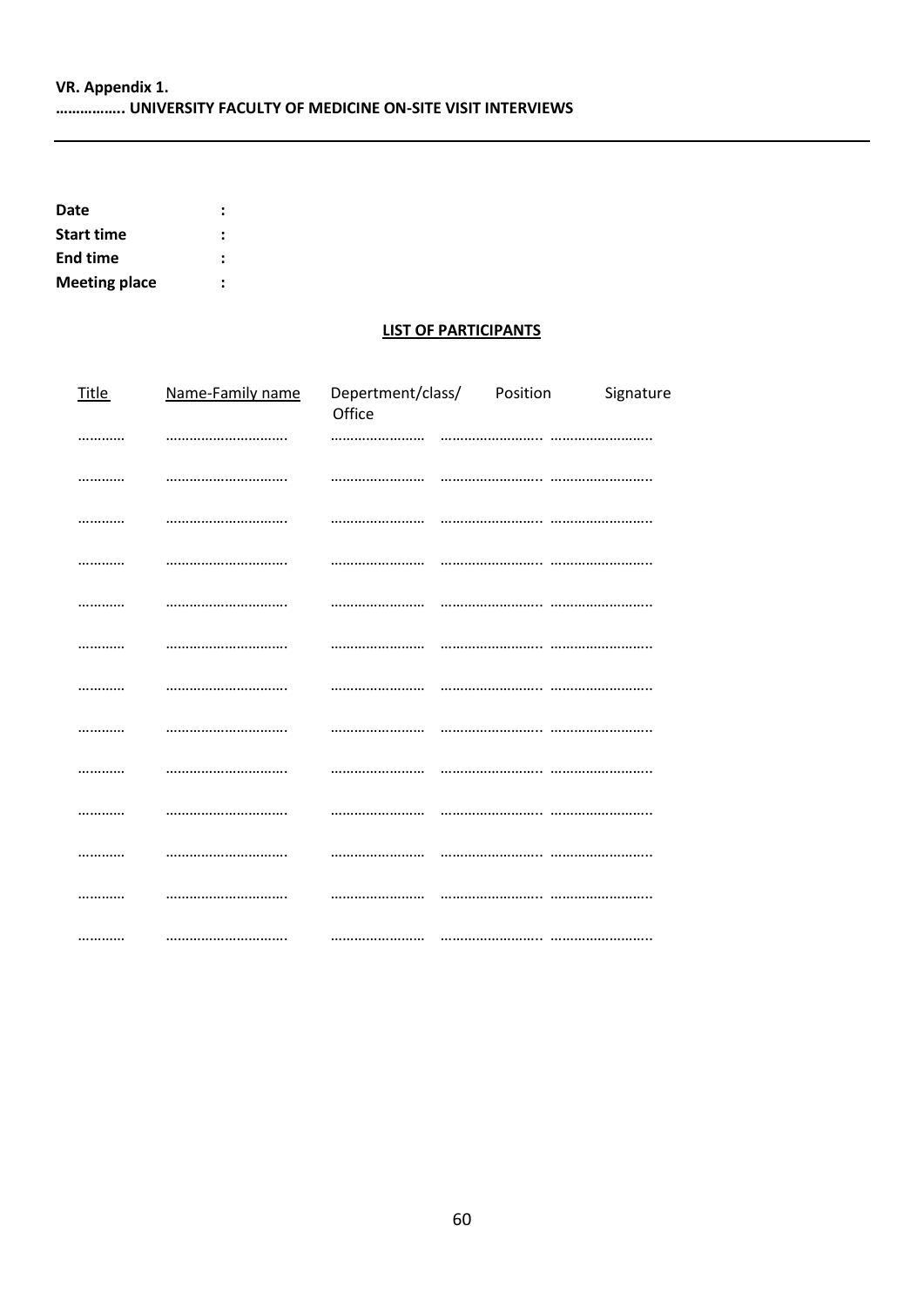### **LIST OF WORKS AND REQUIREMENTS TO BE DONE BY THE APPLICANT INSTITUTION**

- 1. Contacting the institutions of the site-visit team members and sending invitation letters (expenses covered by the inviting institution)
- 2. Arranging the accommodation (As the Visit Team is planned to work at night, if possible, a meeting room with internet access should be preferred in the accommodation, a place close to the campus should be preferred)
- 3. Contacting team members and agreeing on transportation details (organizing for those who request transfer)
- 4. Making preparations for team members' travel-journey transactions
- 5. Arrangement of two meeting rooms in the faculty for meetings to be held
- 6. Provision of internet access (wireless if possible), printer, intercom, a set of SER and printed attachments as the visit team will continue their work in one of the meeting rooms
- 7. Providing transportation between the accommodation and the school during visit days
- 8. E-mailing the list of faculty members (on the basis of departments), students (on the basis of years), research assistants (on the basis of department, including doctorate-master's) to the Head of the Team before the visit
- **9.** For the meeting of the visit team, the list of 40 faculty members and 75 students, who do not have any management and coordination duties in the faculty, is determined by the Dean's Office and notified to the head of the visit team (in this group, the distribution of basic, internal, surgical sciences and seniority must be equal)
- **10. Additional requests that your team deems appropriate**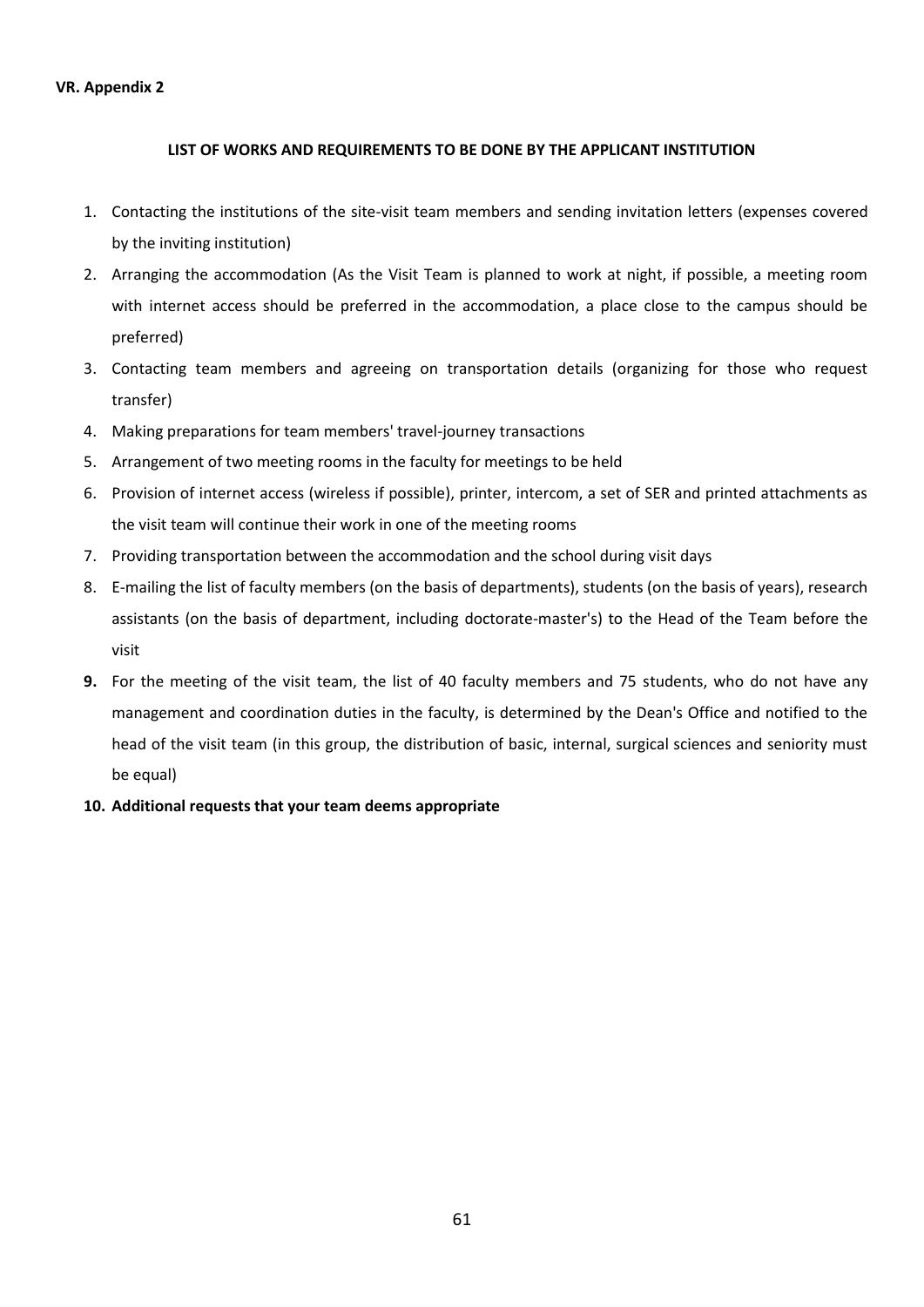### **VR. Appendix 3. Duties of the student**

At the National Accreditation Council meeting held in Ankara on 7 October 2011, it was decided to include 1 student in the site-visit teams. Accordingly, it was decided that the students in the site-visit teams should take part in all activities with the visit team. Students, at appropriate times within the scope of the site-visit; can hold a preliminary meeting with the student representatives and the heads of student organizations. Educational and social environments can be visited with the students.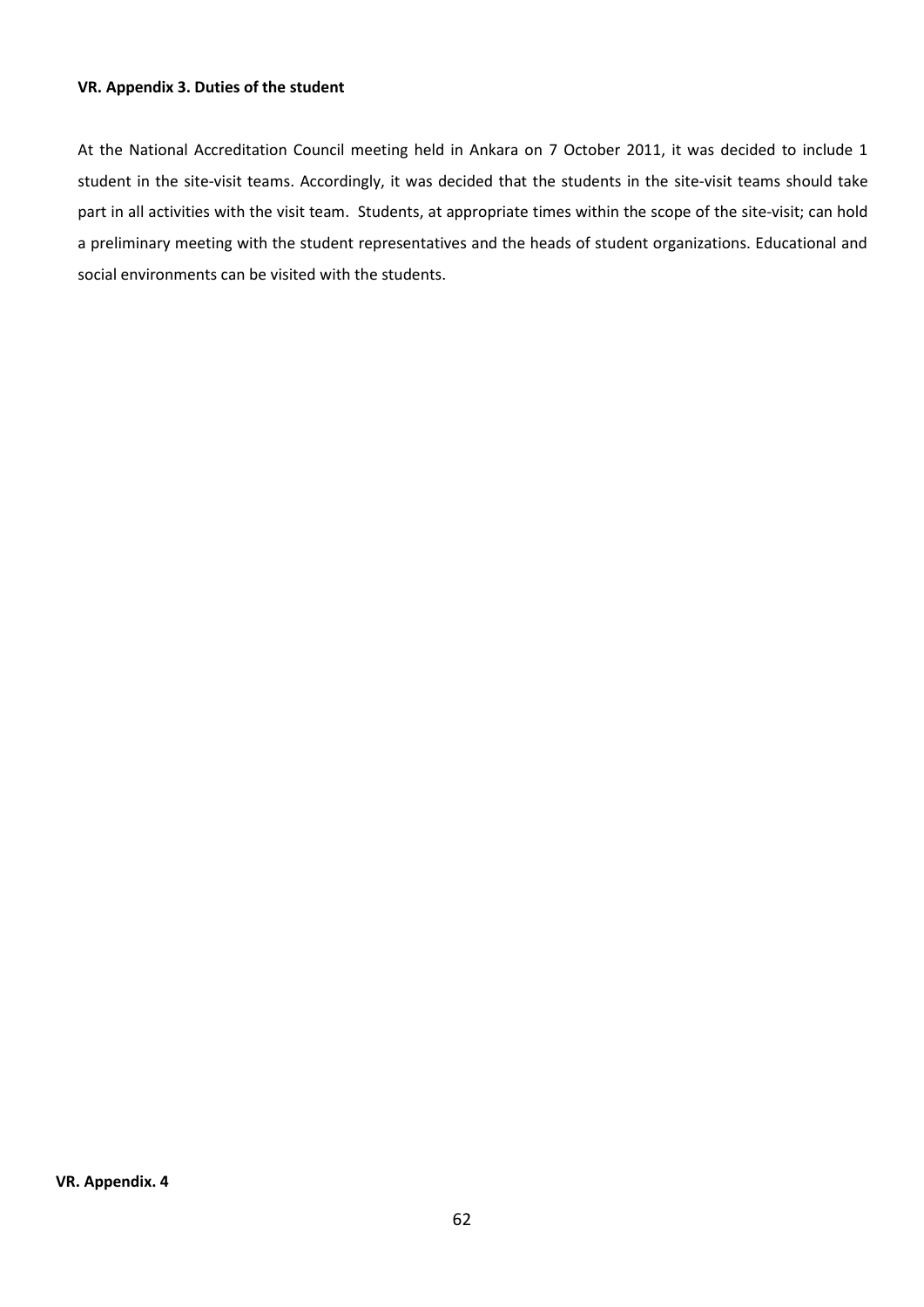# **……………………..FACULTY OF MEDICINE**

# **SITE-VISIT PROGRAM**

### **ONLINE VISIT**

# **../../ 2022**

|                 | Day 0                                                                                    |
|-----------------|------------------------------------------------------------------------------------------|
| $09.00 - 12.00$ | Site-visit Team Preparation Meeting (review of visit plan, evaluation chart)             |
| 13.00 - 14.00   | Preparation Meeting with the Faculty Administration (information about the visit program |
|                 | is shared)                                                                               |

|             | Day 1                                                                                          |
|-------------|------------------------------------------------------------------------------------------------|
| 09.00-09.45 | <b>Dean's presentation:</b> The presentation is made on the basis of the faculty's SER, on the |
|             | condition of meeting the standards of the institution. Deputy Deans, Education                 |
|             | Officers/Coordinators, SER Coordinator, SER Commisttee members, Chief Physician,               |
|             | Faculty Secretary, Faculty Board, Faculty Members and Students are expected to attend          |
|             | the presentation.                                                                              |
| 09.45-10.15 | <b>Break</b>                                                                                   |
| 10.15-12.15 | Meeting with the Education Administration (SER Coordinator / Coordinators / Deputy             |
|             | Deans / Educational Board Chairs)                                                              |
| 12.15-13.30 | <b>LUNCH BREAK</b>                                                                             |
| 13.30-14.00 | Meeting with Student Affairs Officers                                                          |
| 14.00-14.30 | <b>Break</b>                                                                                   |
| 14.30-15.30 | Virtual tour of the faculty education environments arranged by the institution using visual    |
|             | material (30-minute video display) (Lecture halls, PBL Rooms, Science Laboratories,            |
|             | Computer laboratories, Clinical Skills Laboratories, Library, Clinical education               |
|             | environments, social areas, etc.)                                                              |
| 16.00-18.00 | Site-visit team meeting                                                                        |

# **ON-SITE (Face-to-face) VISIT**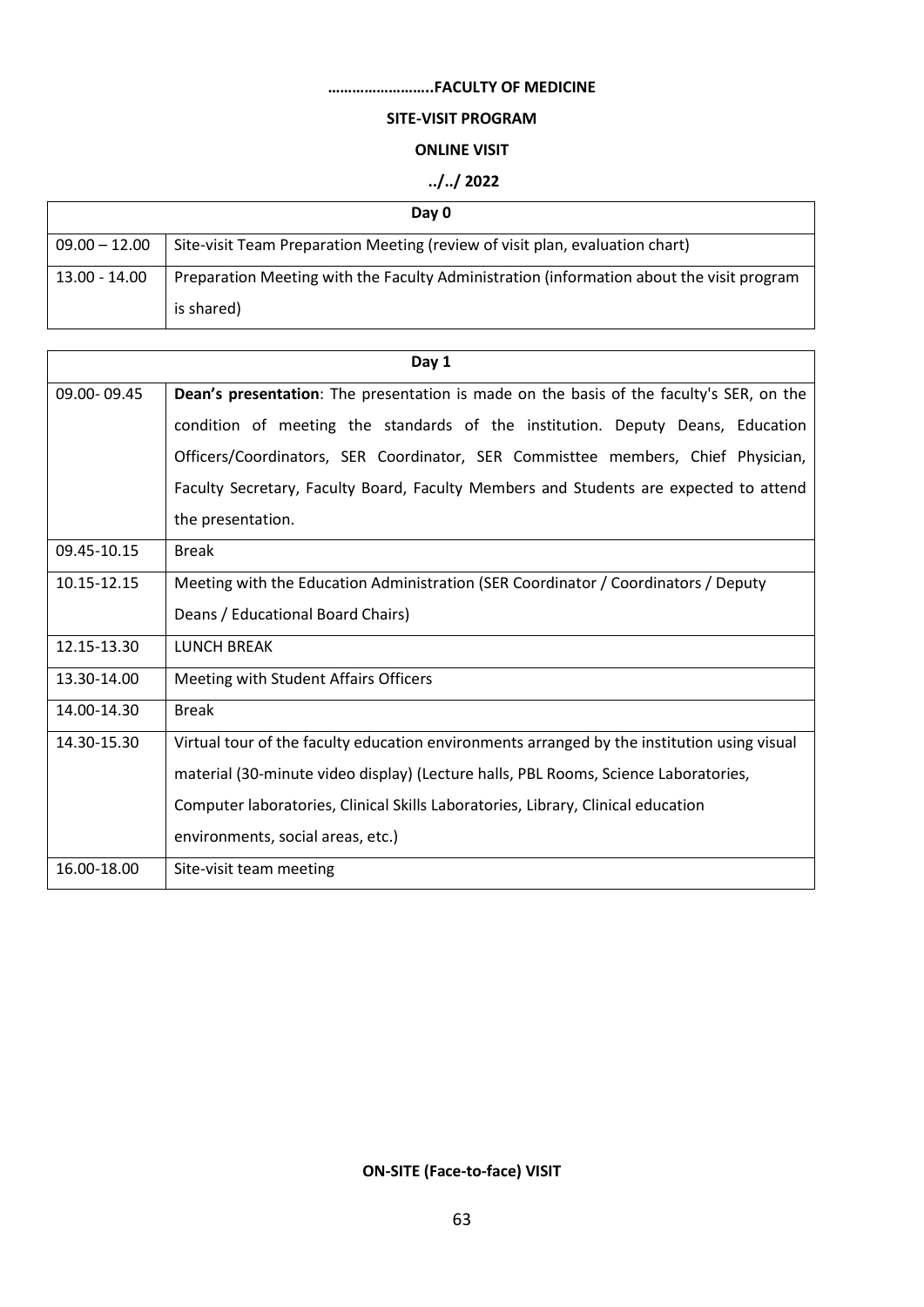|                 | Day 2                                      |
|-----------------|--------------------------------------------|
| $16.00 - 19.00$ | <b>Site-Visit Team Preparation Meeting</b> |
| $20.30 - 23.00$ | <b>Site-Visit Team Preparation Meeting</b> |

|             | Day 3                                                                                                                                                                                                                                                                                  |
|-------------|----------------------------------------------------------------------------------------------------------------------------------------------------------------------------------------------------------------------------------------------------------------------------------------|
| 8.30-09.30  | Visiting Chief Physician and training environments at the hospital                                                                                                                                                                                                                     |
| 9.45-11.15  | Meeting with faculty members from different departments and different levels.<br>(Two consecutive meetings will be held in a hall determined by the institution, with the<br>participation of 15 faculty members selected from the 40-person list determined by the<br>medical school. |
| 11.30-13.00 | Meeting with faculty members from different departments and different levels                                                                                                                                                                                                           |
| 13.00-14.00 | <b>LAUNCH BREAK</b>                                                                                                                                                                                                                                                                    |
| 14.00-15.15 | Meeting with students from pre-clinical years (A meeting to be held in a hall to be<br>determined by the institution with the participation of 15 pre-clinical students randomly<br>selected from a list of 75 students determined by the medical school.)                             |
| 15.30-16.45 | Meeting with students from clinical years (A meeting to be held in a hall to be determined<br>by the institution with the participation of 15 -clinical students randomly selected from a<br>list of 75 students determined by the medical school.)                                    |
| 16.45-17.45 | Eğitim ortamlarının incelenmesi                                                                                                                                                                                                                                                        |
| 19.30-22.00 | Site-Visit team meeting                                                                                                                                                                                                                                                                |

|             | Day 4                                                                                                                        |
|-------------|------------------------------------------------------------------------------------------------------------------------------|
| 09.00-10.30 | Meeting with department chairs (5 department chairs from each of the basic, internal and<br>surgical sciences)               |
| 10.45-11.30 | Meeting with student representatives                                                                                         |
| 11.45-12.45 | Meeting with the representatives of the coordinators, curriculum committee / program<br>evaluation committee (When necessary |
| 12.45-13.30 | <b>LAUNCH BREAK</b>                                                                                                          |
| 13.30-14.15 | Meeting with the research assistatnts                                                                                        |
| 14.30-15.30 | Meeting with the education administration (observations during the visit are summarized,                                     |
|             | information is given about the exit meeting and the process)                                                                 |

# **ONLINE ACTIVITIES**

|                 | Day 5                                                                               |
|-----------------|-------------------------------------------------------------------------------------|
| $08.30 - 12.00$ | Site-Visit team meeting                                                             |
| $13.30 - 14.30$ | Exit meeting (An online meeting with broad participation, in which the Dean, Deputy |
|                 | Deans, Education Coordinators, SER coordinator, Faculty Board members, faculty      |
|                 | members and students will participate.                                              |

| ONLINE<br><b>OMODATION PLACE</b><br><b>HOSPITAL</b><br>CAMPUS<br>$-40$<br>-- |
|------------------------------------------------------------------------------|
|------------------------------------------------------------------------------|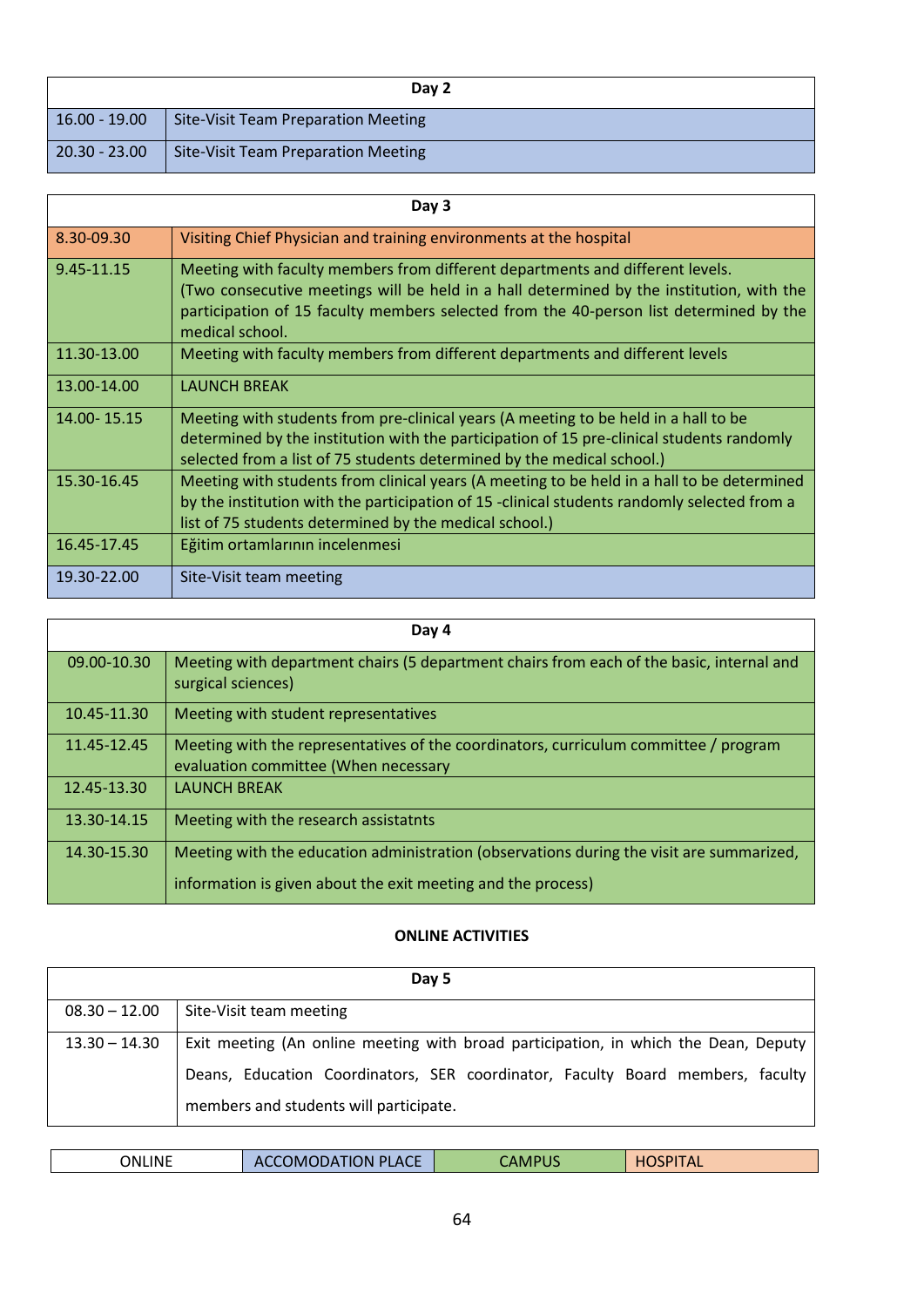# **VR. Appendix 5.**

#### **Institution Feedback Form for Visiting Team and Visiting Process**

This form will be used by the official of the evaluated institution (dean/vice dean) for the evaluation of the visit team members. In the evaluations, a score between 1-5 (1-minimum, 3-moderate, 5-maximum) will be given considering the criteria presented below.

Name of the medical school: ………………………………………………………………...

Name of the evaluating person: …………………………………………………………

Position: Dean o Vice Dean o SER coordinator o

Date of evaluation: … / …… /……..

| Efficiency of communication with the institution during the preparation period                    |              |                | 3      | 4 | 5  |
|---------------------------------------------------------------------------------------------------|--------------|----------------|--------|---|----|
| for the visit<br>Objectivity during the visit                                                     |              |                |        | 4 | 5  |
| Courtesy during the visit                                                                         | 1<br>1       | 2<br>2         | 3<br>3 | 4 | 5  |
| Positive and constructive attitude                                                                | 1            | $\overline{2}$ | 3      | 4 | 5  |
| Compliance with ethical principles                                                                | 1            | 2              | 3      | 4 | 5  |
| Preliminary information about the institution                                                     | $\mathbf{1}$ | $\overline{2}$ | 3      | 4 | 5  |
| Clarity of the questions asked                                                                    | 1            | $\overline{2}$ | 3      | 4 | 5  |
| Appropriate use of time                                                                           |              |                | 3      | 4 | 5  |
| The usefulness of the exit report                                                                 |              | 2              | 3      | 4 | 5  |
|                                                                                                   |              |                |        |   |    |
| General evaluation score for the site-visit team<br>$\overline{2}$<br>3<br>5<br>$\mathbf{1}$<br>4 | 6            | 7              | 8      | 9 | 10 |
| Any other comments you would like to express regarding the visit team:                            |              |                |        |   |    |
| Any other comments you would like to express regarding visit process:                             |              |                |        |   |    |
|                                                                                                   |              |                |        |   |    |
|                                                                                                   |              |                |        |   |    |

**NOTE:** This form should be sent directly to the TEPDAD secretariat.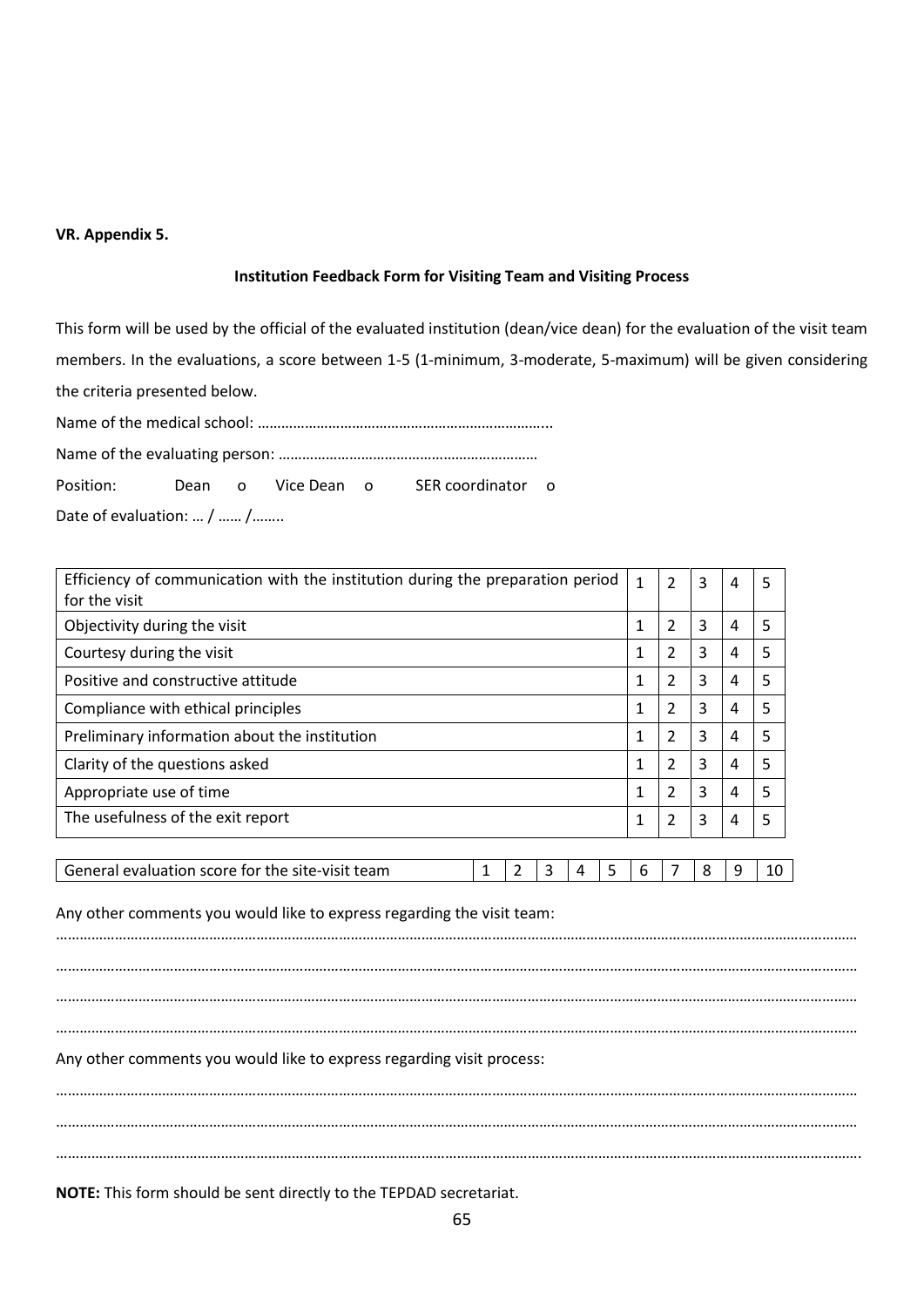### **Feedback form for use of site-visit team members**

This form will be used to evaluate the site-visit team members' institutional site-visit experiences, the visit process and other team members. It should be filled in individually and sent to the TEPDAD secretariat within 10 days after the end of the visit, first by e-mail and then signed by post. The form can be edited into multiple pages.

Naöe of the evaluating team member : ……………………………………………. Date of evaluation : ... / ...... / ........

1. Your thoughts on the faculty you visited (hospitality, facilitating work, facilities provided, accommodation conditions, openness, positive attitude, etc.)

……………………………………………………………………………………………………………………………………………………………………………………

……………………………………………………………………………………………………………………………………………………………………………………

2. Your thoughts about the team you are in and about the team members (Harmony, impartiality, working in harmony with ethical principles, preliminary preparation, using time appropriately, etc. )

…………………………………………………………………………………………………………………………………………………………………………………….. …………………………………………………………………………………………………………………………………………………………………………………....

3. Your suggestions to National Accreditation Council for the institutional site-visit process in line with your experience (creation of visiting teams, informing the teams, visit guide, visit dates, visit schedule and process, report format, etc.)

…………………………………………………………………………………………………………………………………………………………………………………… …………………………………………………………………………………………………………………………………………………………………………………… …………………………………………………………………………………………………………………………………………………………………………………….

Any additional comments